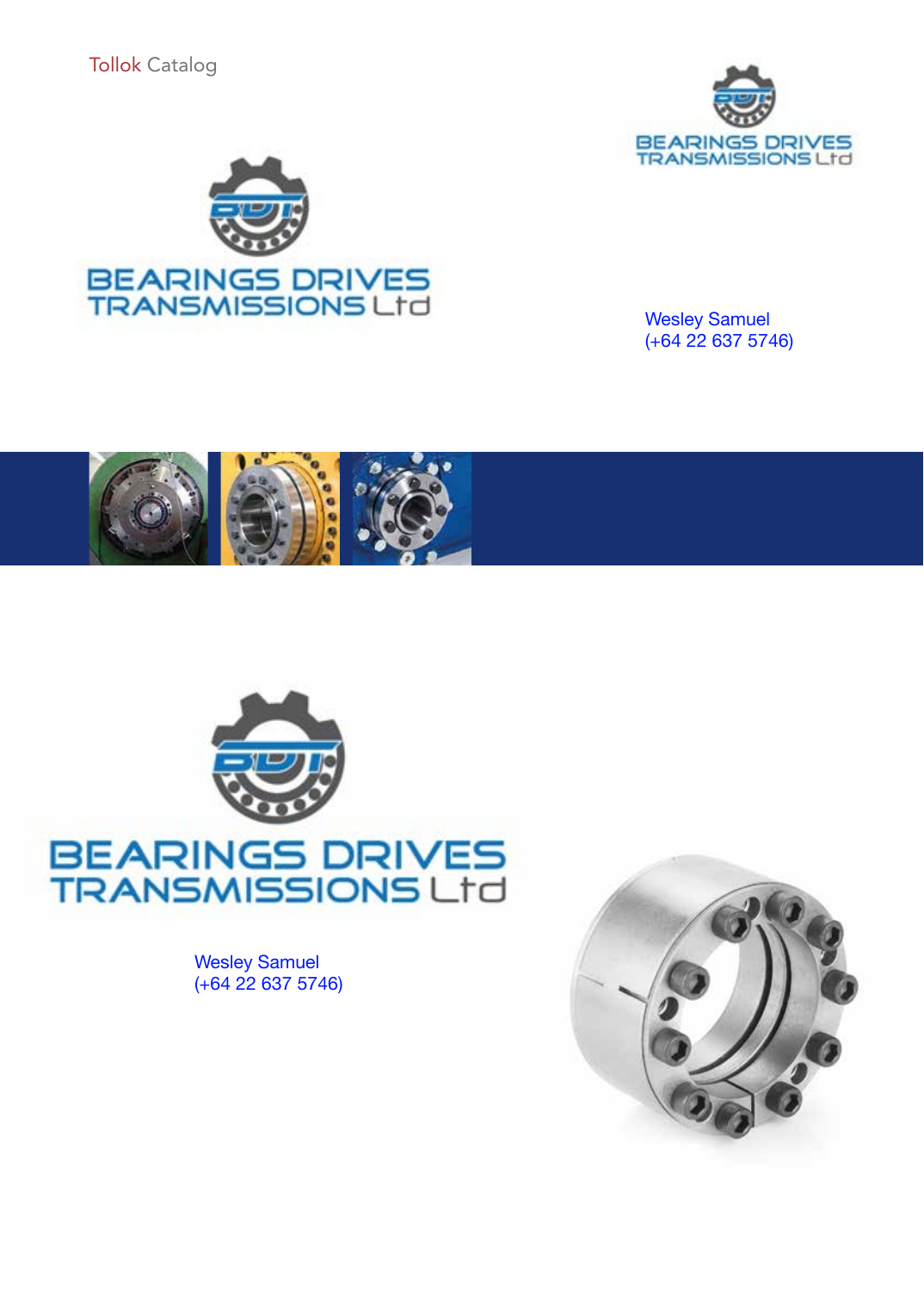

## Why Choose BARINGS DRIVES Tollok Locking Assemblies?

Why Choose Rexnord?

When it comes to providing highly engineered products that improve productivity and efficiency for industrial applications worldwide, Rexnord is the most reliable in the industry. Our commitment to customer satisfaction and superior value extends to every area of our business.

#### Delivering Lowest Total Cost of Ownership

The highest quality products are designed to help prevent equipment downtime, increase productivity and deliver dependable operation.

#### Valuable Expertise

An extensive product offering is accompanied by global sales specialists, customer service and maintenance support teams, available anytime.

#### Solutions to Enhance Ease of Doing Business

Our commitment to operational excellence means you benefit from getting the right products to the right place at the right time.



#### Proven Reliability, Dependable Expertise, Broad Range of Options

For more than 35 years, Tollok® products have led the industry in locking assemblies. Our robust product offering features a wide range of options from simple and compact designs to advanced features. Our full line of locking assemblies can be customized to fit our customers ever-changing application needs and are ideal for use in heavy-duty and specially engineered environments.

#### Deliver Lower Total Cost of Ownership

Tollok designs it's product by using state-of-the-art analysis tools to assure the most accurate designs possible. CAD drawings are directly integrated in a production system through CAD-CAM technology. This combined with the latest manufacturing methodology ensures high precision products with a short lead time.

#### Connecting Technology with Application Solutions

Tollok offers a broad range of internal locking assemblies, Internal locking assemblies, shrink discs and rigid couplings to fit to a wide range of applications. Tollok locking assemblies could be an alternative to a shaft/hub connection such as: key, splined, press fit, QD bushing or Taper Lock bushing. Tollok products are dimensionally interchangeable with most industry standard units.

#### Connecting Technology with the Best Service

Our product line is complemented with industry leading service. Each unit is protected, packed and suitably prepared for shipping. Tollok products are distributed worldwide. Regardless of the location, our customers can rely on our experienced application engineers for technical support.

#### Industries Served

**Aggregates Agriculture** Air Handling Cement Forest Products Mining

Oil & Gas Petrochemical Primary Metals Power Generation Water Treatment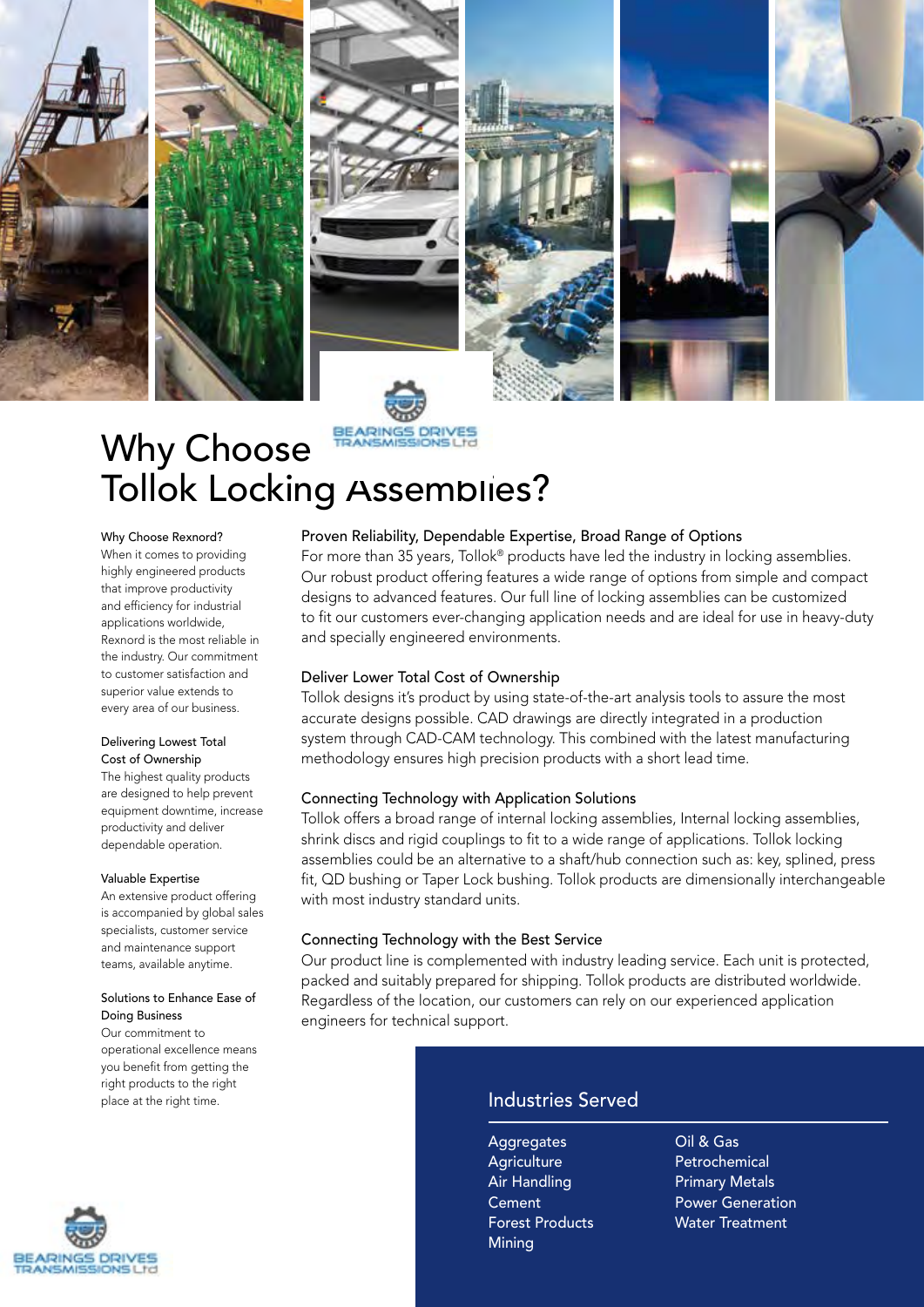## Locking assemblies

| <b>TLK 110</b><br>Page 8                | Self-centering<br>Medium-high torque<br>Available from 6 mm to 130 mm diameter<br>Restricted radial encumbrance                             |  |
|-----------------------------------------|---------------------------------------------------------------------------------------------------------------------------------------------|--|
| <b>TLK 130</b><br>Page 10               | Self-centering<br>High torque<br>Available from 18 mm to 240 mm diameter<br>Quick installation time                                         |  |
| <b>TLK 131</b><br>Page 10               | Self-centering<br>Medium torque<br>Available from 18 mm to 240 mm diameter<br>Low surface pressures                                         |  |
| <b>TLK 132/139</b><br>Page 12 / Page15  | Self-centering<br>Medium-high torque<br>TLK 132: Available from 20 mm to 200 mm diameter<br>TLK 139: Available from 18 mm to 90 mm diameter |  |
| <b>TLK 133/134</b><br>Page 12 / Page 14 | Self-centering<br>Medium torque<br>TLK 133: Available from 20 mm to 200 mm diameter<br>TLK 134: Available from 14 mm to 50 mm diameter      |  |
| <b>TLK 200</b><br>Page 16               | Not self-centering<br>Medium torque<br>Available from 17 mm to 800 mm diameter<br>Self dismantling                                          |  |
| <b>TLK 250/250L</b><br>Page 18          | Low torque<br>Available from 14 mm to 70 mm diameter<br>TLK 250: not self-centering<br>TLK 250L: self-centering                             |  |



**Rexnord® Tollok® Locking assemblies & shrink discs**

Rexnord®Tollok® Locking assemblies & shrink discs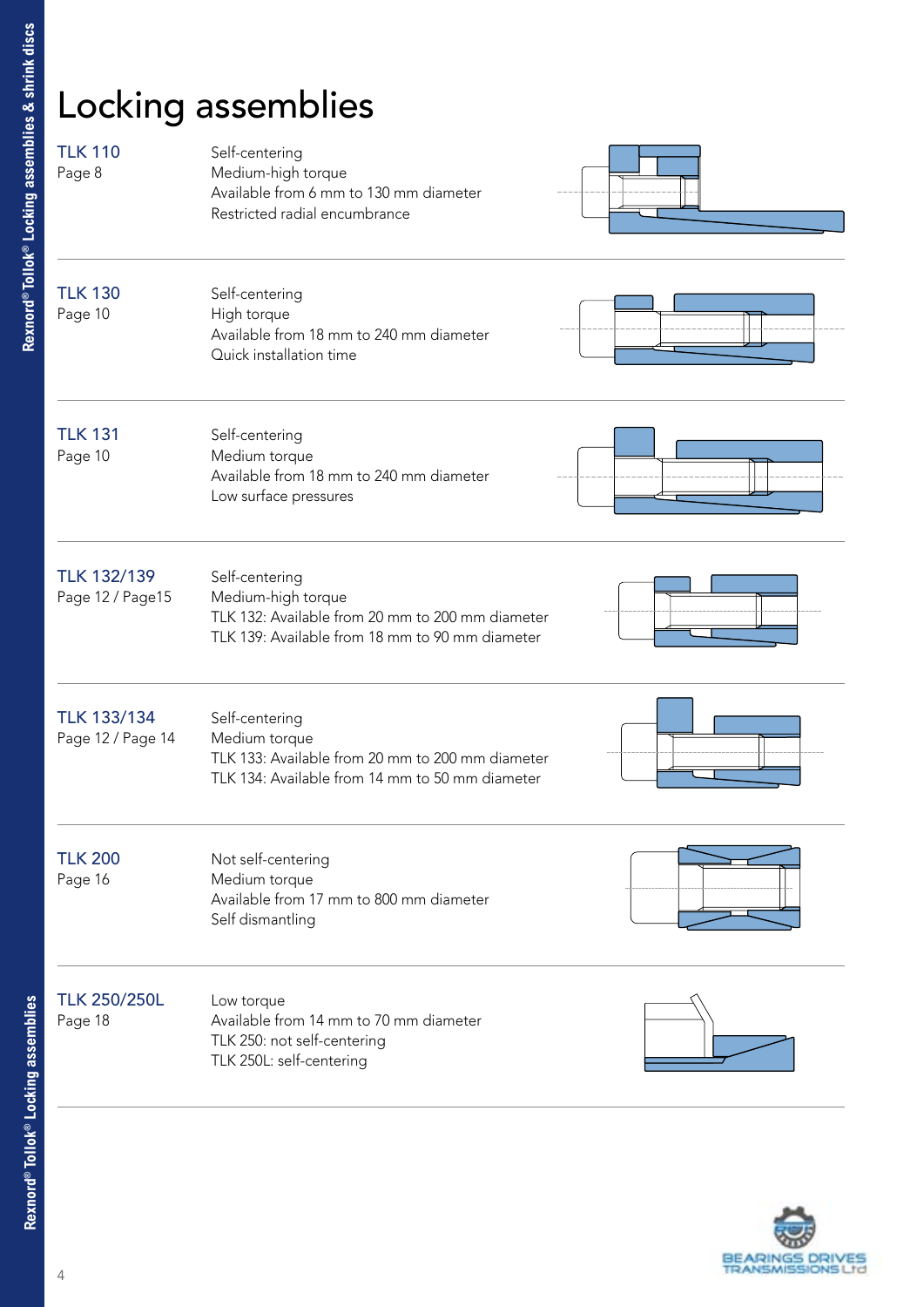## Locking assemblies

| <b>TLK 300</b><br>Page 20     | Not self-centering<br>Low torque<br>Available from 6 mm to 600 mm diameter<br>Restricted radial encumbrance            |   |
|-------------------------------|------------------------------------------------------------------------------------------------------------------------|---|
| <b>TLK 350</b><br>Page 22     | Self-centering<br>Medium-high torque<br>Available from 6 mm to 50 mm diameter<br>Restricted radial encumbrance         |   |
| <b>TLK 400/401</b><br>Page 23 | Self-centering<br>Very high torque<br>Available from 45 mm to 400 mm diameter<br>Even pressures distribution           |   |
| TLK 450/451/452<br>Page 26    | Self-centering<br>Very high torque<br>Available from 25 mm to 600 mm diameter<br>Application economically advantageous | ℸ |

## Shrink discs

| <b>TLK 500</b> | Rigid coupling                                                                                |
|----------------|-----------------------------------------------------------------------------------------------|
| Page 30        | Medium torque<br>Available from 17 mm to 80 mm diameter<br>Quick installation and dismantling |



TLK 601/602/603 Self-centering<br>Page 31 High / very high

High / very high torque Available from 14 mm to 1200 mm diameter Quick installation time



| TLK 622/623/ | Self-centering                          |
|--------------|-----------------------------------------|
| 681/683      | High / very high torque                 |
| Page 37      | Available from 12 mm to 620 mm diameter |
|              | Quick installation time                 |



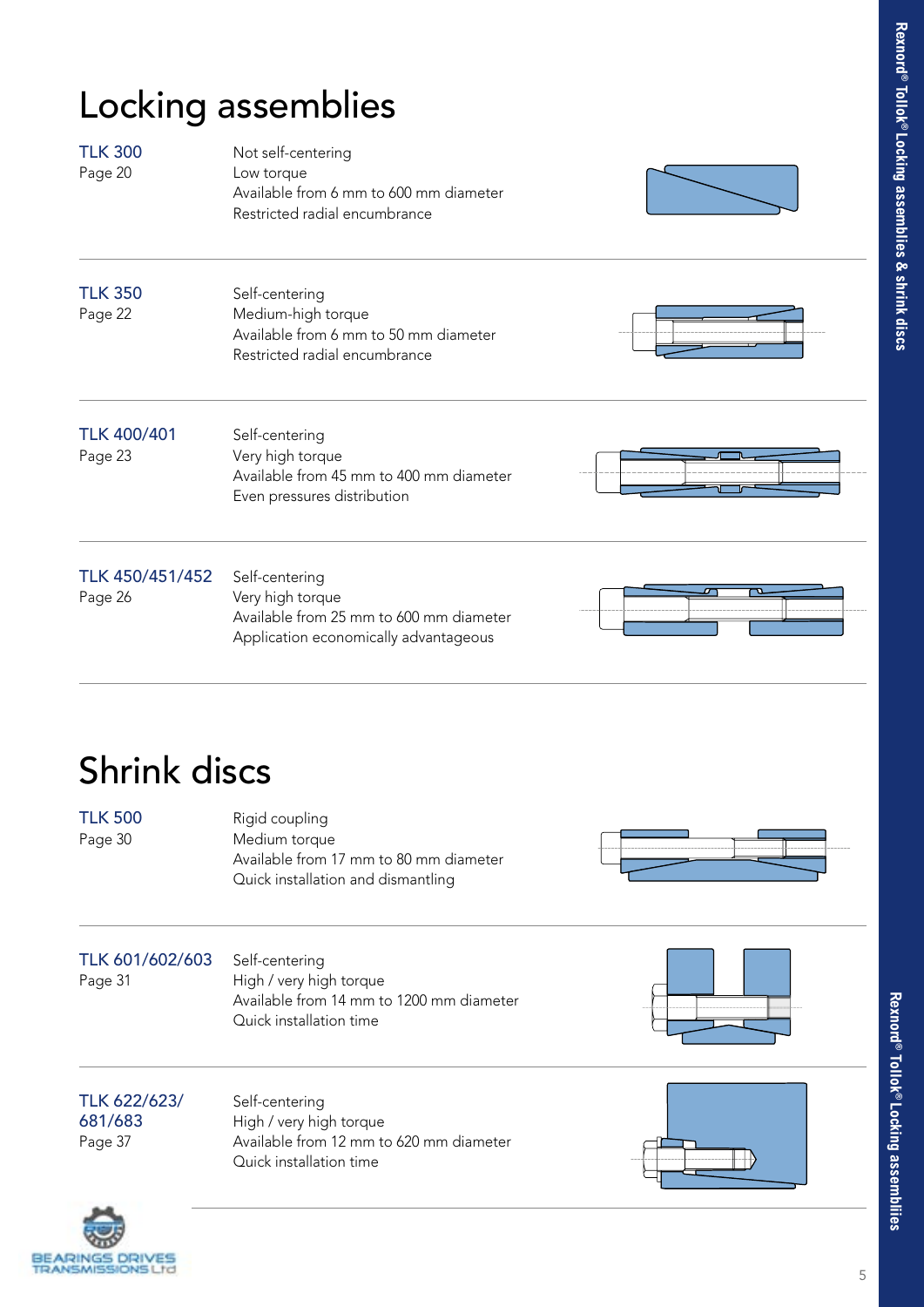### Application examples

## Locking assemblies

#### EA01

Bearing axial fastening and gear locking by means of model TLK 350

#### EA02

Chain sprocket locking by means of model TLK 130 with no split outside ring





#### EA03

Thin plate locking by means of model TLK 133 with adapter ring



#### EA04

Break disc locking by means of special model TLK 700



#### EA05

Hub locking by means of model TLK 200 with a special centering ring



#### EA06

Large hub locking by means of special version of model TLK 400



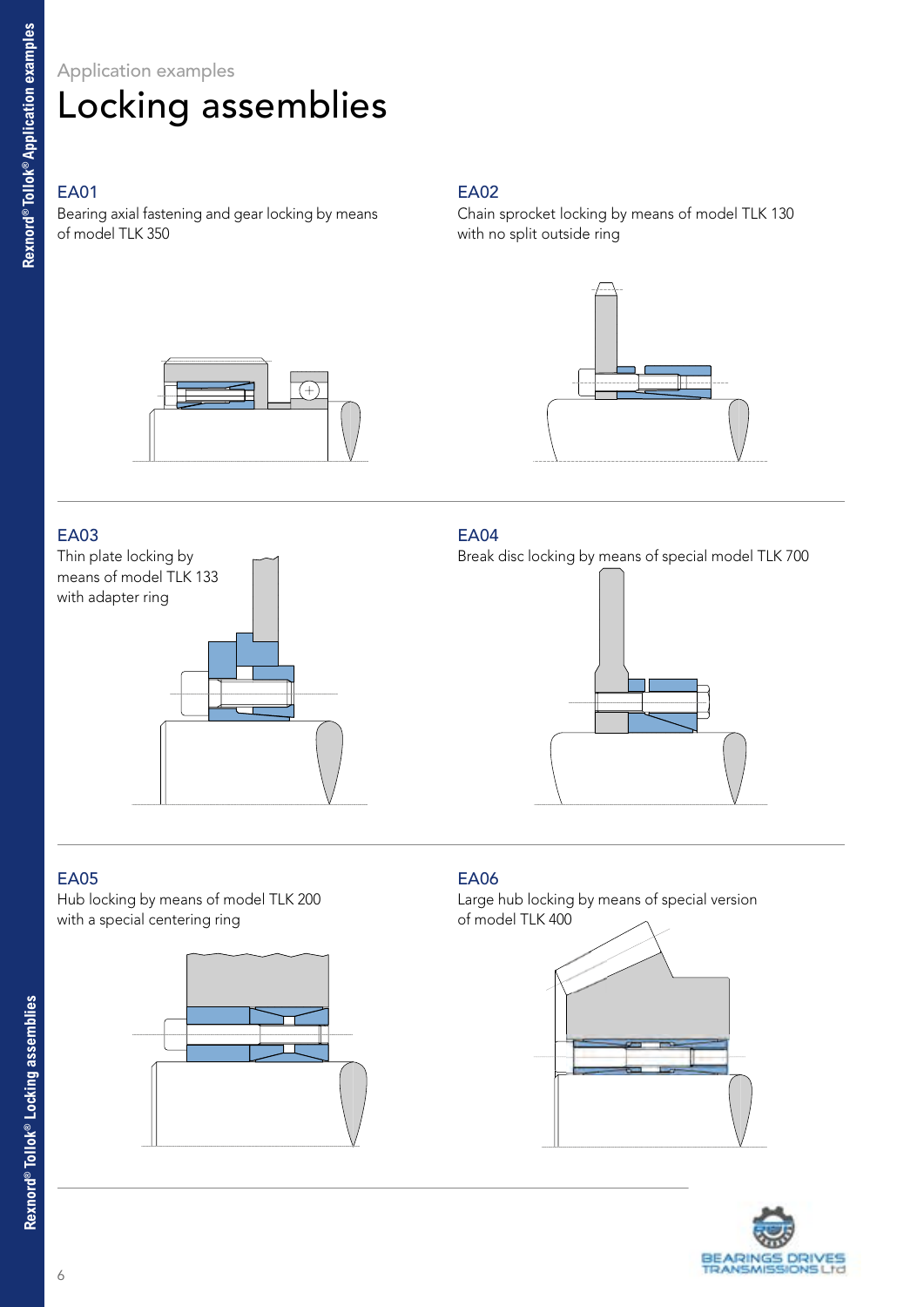#### EA07

Cam locking by means of special model TLK 133



#### EA09

Use of several locking assemblies in presence of very heavy torque

#### EA08

Use of model TLK 300 without spacer



#### EA10

Use of model TLK 110 in presence of high rpm



#### EA11

Special version of model TLK 132 with screws protection ring







#### EA12

Special version of model TLK 132 with retaining ring

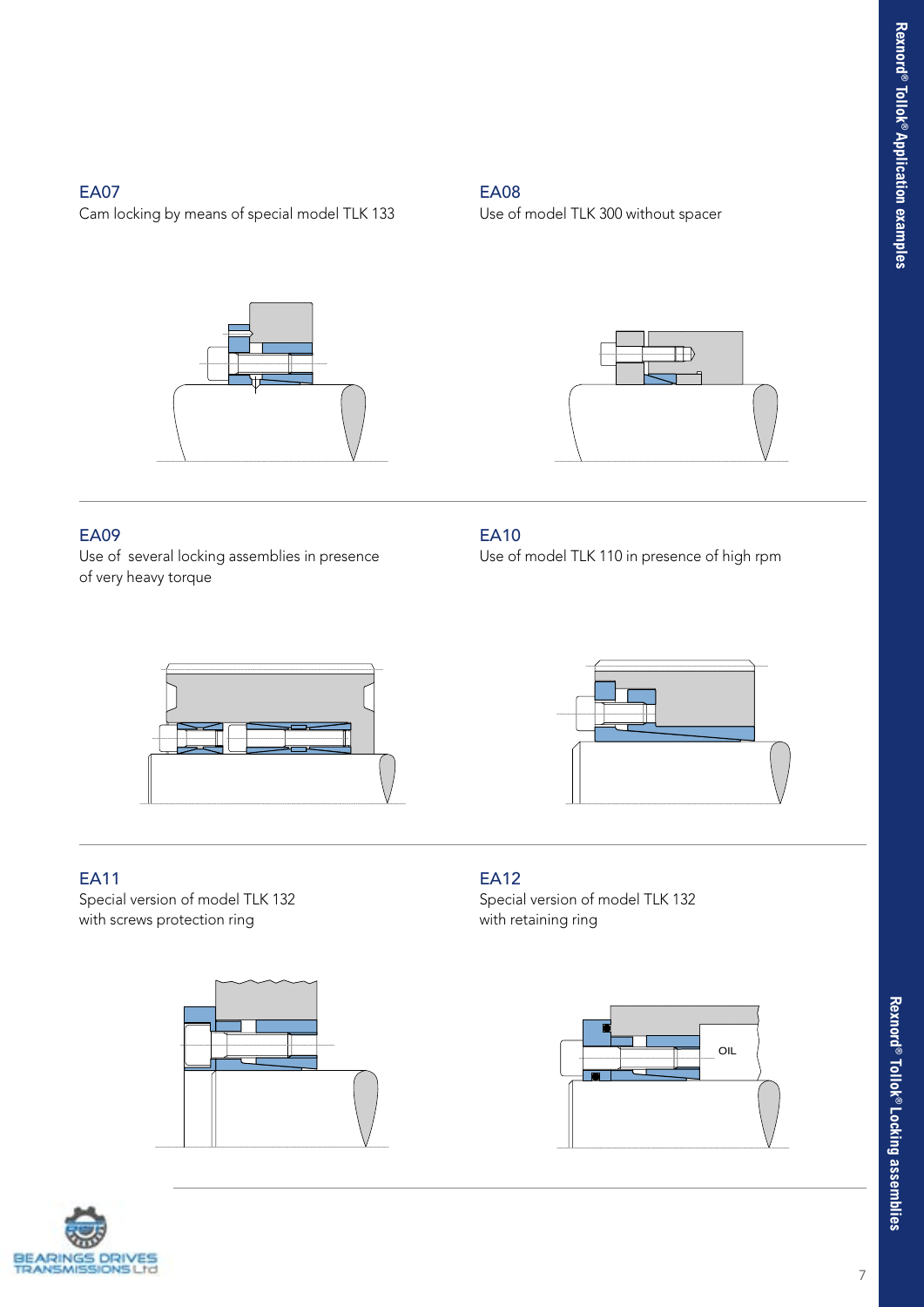### Locking assembly - Self-centering TLK 110



#### **Characteristics**

- Medium-high torque
- Restricted hub diameter
- Limited installation time
- Very low surface pressure

#### Installation

Carefully clean the hub and shaft contact surfaces and apply a light oil film. Slide the locking assembly into the hub bore, insert the shaft and tighten all screws gradually and regularly in crossed sequence to reach the tightening torque M, as indicated in the table.

The values  $M_t$  and  $F_{ax}$  indicated in the table are valid only in case of oil installation. Do not use any oil with molibdenum bisulphide or high pressure additives and not grease. Above substances notably reduce the friction coefficient.

#### **Dismantling**

Loosen the clamping screws. Insert the screws into the dismantling threading and tighten gradually and regularly in crossed sequence until the bottom cone is released. If the element is to be reused, relubricate both screws and threadings.

#### Tolerances, surface finish

A good surface finish by machine tool is sufficient. Maximum allowable surface finish: Rt max 16 µm (Ra 3 µm - Rz 13 µm)

Maximum permissible tolerances: h8 for shaft H8 for hub

#### Axial movement

TLK 110: during screws tightening the hub has no axial movement with respect to the shaft.

#### DM hub calculation

The pressure  $P_n$  in the hub can be compared to the inside pressure on a thick hollow cylinder.

#### For DM calculation see page 42.

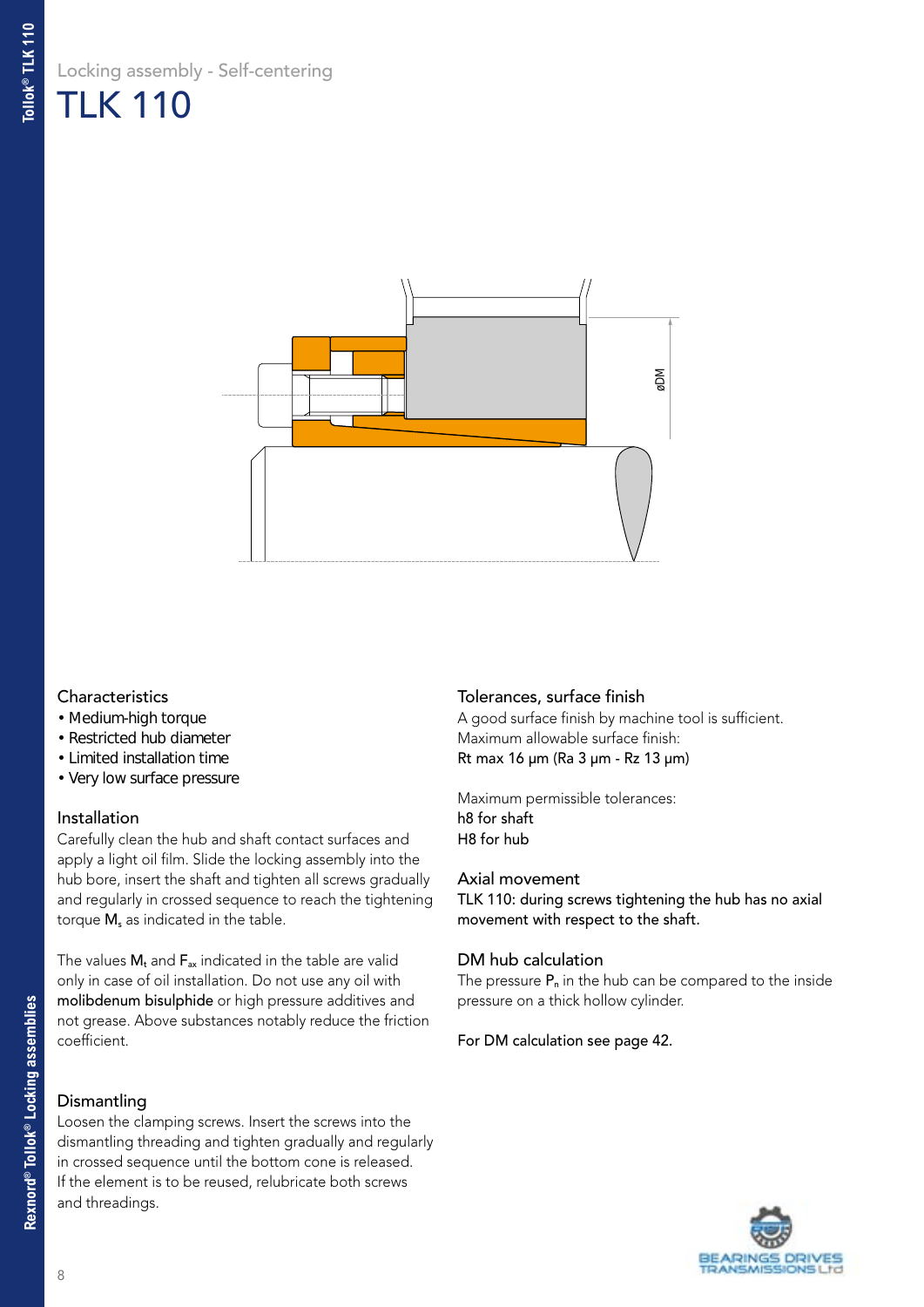

#### TLK 110 DIMENSIONS

|                           |                 |                   |                 |                      |               | Surface pressures on             |                         | <b>Tightening screws</b>            |                       |                             |        |
|---------------------------|-----------------|-------------------|-----------------|----------------------|---------------|----------------------------------|-------------------------|-------------------------------------|-----------------------|-----------------------------|--------|
|                           |                 | <b>Dimensions</b> |                 |                      | <b>Torque</b> | Axial<br>force                   | <b>Shaft</b>            | Hub                                 | <b>DIN912</b><br>12.9 | <b>Tightening</b><br>torque | Weight |
| $dx$ D<br>mm              | L1<br>mm        | L2<br>mm          | B<br>mm         | D <sub>1</sub><br>mm | $M_t$<br>Nm   | $\mathsf{F}_{\mathsf{ax}}$<br>KN | pw<br>N/mm <sup>2</sup> | p <sub>n</sub><br>N/mm <sup>2</sup> | N° x Type             | $M_s$<br>Nm                 | Kg     |
| $6 \times 14$             | 9               | 21                | 24              | 25                   | 16            | $\overline{6}$                   | 277                     | 119                                 | $4 \times M3$         | $\overline{2}$              | 0,04   |
| $7 \times 15$             | 12              | 25                | 29              | 27                   | 25            | $\overline{7}$                   | 234                     | 109                                 | $3 \times M4$         | 5                           | 0,06   |
| $8 \times 15$             | 12              | 25                | 29              | 27                   | 29            | $\overline{7}$                   | 204                     | 109                                 | $3 \times M4$         | 5                           | 0,05   |
| $9 \times 16$             | 14              | 26                | 30              | 28                   | 44            | 10                               | 208                     | 117                                 | $4 \times M4$         | 5                           | 0,06   |
| $10 \times 16$            | 14              | 26                | 30              | 28                   | 49            | 10                               | 187                     | 117                                 | $4 \times M4$         | 5                           | 0,06   |
| $11 \times 18$            | 14              | 26                | 30              | 32                   | 53            | 10                               | 170                     | 104                                 | $4 \times M4$         | 5                           | 0,07   |
| $12 \times 18$            | 14              | 26                | 30              | 32                   | 58            | 10                               | 156                     | 104                                 | $4 \times M4$         | 5                           | 0,07   |
| $13 \times 23$            | 14              | 26                | 30              | 38                   | 63            | 10                               | 144                     | 81                                  | $4 \times M4$         | 5                           | 0,11   |
| 14 x 23                   | 14              | 26                | 30              | 38                   | 68            | 10                               | 134                     | 81                                  | $4 \times M4$         | 5                           | 0,1    |
| $\star$<br>$15 \times 23$ | 14              | 30                | 35              | 39                   | 120           | 16                               | 204                     | 133                                 | $4 \times M5$         | 10                          | 0,14   |
| 15 x 24                   | 16              | 36                | 42              | 44                   | 170           | $\overline{23}$                  | 251                     | 157                                 | $4 \times M6$         | 17                          | 0,22   |
| 16 x 24                   | 16              | 36                | 42              | 44                   | 180           | 23                               | 236                     | 157                                 | $4 \times M6$         | 17                          | 0,22   |
| $17 \times 26$            | 18              | 38                | 44              | 47                   | 190           | 23                               | 197                     | 129                                 | $4 \times M6$         | 17                          | 0,25   |
| 18 x 26                   | 18              | 38                | 44              | 47                   | 200           | 23                               | 186                     | 129                                 | $4 \times M6$         | 17                          | 0,24   |
| $19 \times 27$            | 18              | 38                | 44              | 49                   | 210           | $\overline{23}$                  | 176                     | 124                                 | $4 \times M6$         | 17                          | 0,26   |
| $\star$<br>$19 \times 28$ | 18              | 38                | 43              | 49                   | 150           | 16                               | 125                     | 85                                  | $4 \times M5$         | 10                          | 0,27   |
| $20 \times 28$            | 18              | 38                | 44              | 50                   | 220           | 23                               | 168                     | 120                                 | $4 \times M6$         | 17                          | 0,27   |
| 22 x 32                   | 25              | 45                | 51              | 54                   | 250           | 23                               | 110                     | 75                                  | $4 \times M6$         | 17                          | 0,34   |
| 24 x 34                   | 25              | 45                | 51              | 56                   | 270           | 23                               | 101                     | 71                                  | $4 \times M6$         | 17                          | 0,36   |
| 25 x 34                   | 25              | 45                | 51              | 56                   | 280           | 23                               | 97                      | 71                                  | $4 \times M6$         | 17                          | 0,35   |
| 28 x 39                   | $\overline{25}$ | 45                | 51              | 61                   | 475           | 34                               | 129                     | 93                                  | $6 \times M6$         | 17                          | 0,48   |
| $30 \times 41$            | 25              | 45                | 51              | 62                   | 510           | 34                               | 121                     | 88                                  | $6 \times M6$         | 17                          | 0,48   |
| $32 \times 43$            | $\overline{25}$ | 45                | 51              | 65                   | 720           | 45                               | 151                     | 112                                 | 8 x M6                | 17                          | 0,47   |
| $35 \times 47$            | 30              | 50                | 56              | 69                   | 790           | 45                               | 115                     | 86                                  | 8 x M6                | 17                          | 0,58   |
| 38 x 50                   | $\overline{30}$ | 50                | $\overline{56}$ | 72                   | 860           | 45                               | 106                     | 80                                  | 8 x M6                | 17                          | 0,61   |
| 40 x 53                   | 30              | 50                | 56              | 75                   | 900           | 45                               | 101                     | 76                                  | 8 x M6                | 17                          | 0,68   |
| 42 x 55                   | $\overline{32}$ | 52                | 60              | 78                   | 1750          | 84                               | 166                     | 127                                 | $8 \times M8$         | 41                          | 0,76   |
| 45 x 59                   | 40              | 65                | 73              | 85                   | 1890          | 84                               | 124                     | 94                                  | $8 \times M8$         | 41                          | 1,2    |
| $48 \times 62$            | 45              | 70                | 78              | 87                   | 2010          | 84                               | 103                     | 80                                  | $8 \times M8$         | 41                          | 1,2    |
| $50 \times 65$            | 45              | 70                | 78              | 92                   | 2600          | 105                              | 124                     | 95                                  | 10 x M8               | 41                          | 1,4    |
| 55 x 71                   | 50              | 75                | 83              | 98                   | 2850          | 105                              | 101                     | 79                                  | 10 x M8               | 41                          | 1,6    |
| 60 x 77                   | 50              | 75                | 83              | 104                  | 3150          | 105                              | 93                      | 72                                  | $10 \times M8$        | 41                          | 1,8    |
| $65 \times 84$            | 50              | 75                | 83              | 111                  | 3400          | 105                              | 86                      | 66                                  | $10 \times M8$        | 41                          | 2,1    |
| 70 x 90                   | 60              | 91                | 101             | 119                  | 5800          | 167                              | 105                     | 82                                  | 10 x M10              | 83                          | 3      |
| 75 x 95                   | 60              | 91                | 101             | 126                  | 6200          | 167                              | 98                      | 78                                  | $10 \times M10$       | 83                          | 3      |
| 80 x 100                  | 65              | 96                | 106             | 131                  | 8000          | 200                              | 102                     | 82                                  | 12 x M10              | 83                          | 3,5    |
| 85 x 106                  | 65              | 96                | 106             | 137                  | 8500          | 200                              | 96                      | 77                                  | 12 x M10              | 83                          | 3,6    |
| 90 x 112                  | 65              | 96                | 106             | 144                  | 11250         | 250                              | 113                     | 91                                  | 15 x M10              | 83                          | 3,9    |
| 95 x 120                  | 65              | 96                | 106             | 149                  | 11850         | 250                              | 107                     | 85                                  | 15 x M10              | 83                          | 4,4    |
| 100 x 125                 | 65              | 96                | 106             | 154                  | 15000         | 300                              | 123                     | 98                                  | 18 x M10              | 83                          | 4,6    |
| 110 x 140                 | 90              | 128               | 140             | 180                  | 16000         | 291                              | 78                      | 61                                  | 12 x M12              | 145                         | 8,7    |
| 120 x 155                 | 90              | 128               | 140             | 198                  | 17500         | 291                              | 72                      | 55                                  | $12 \times M12$       | 145                         | 10,6   |
| 130 x 165                 | 90              | 128               | 140             | 208                  | 25000         | 389                              | 88                      | 69                                  | 16 x M12              | 145                         | 11,3   |

For larger diameter please contact us.

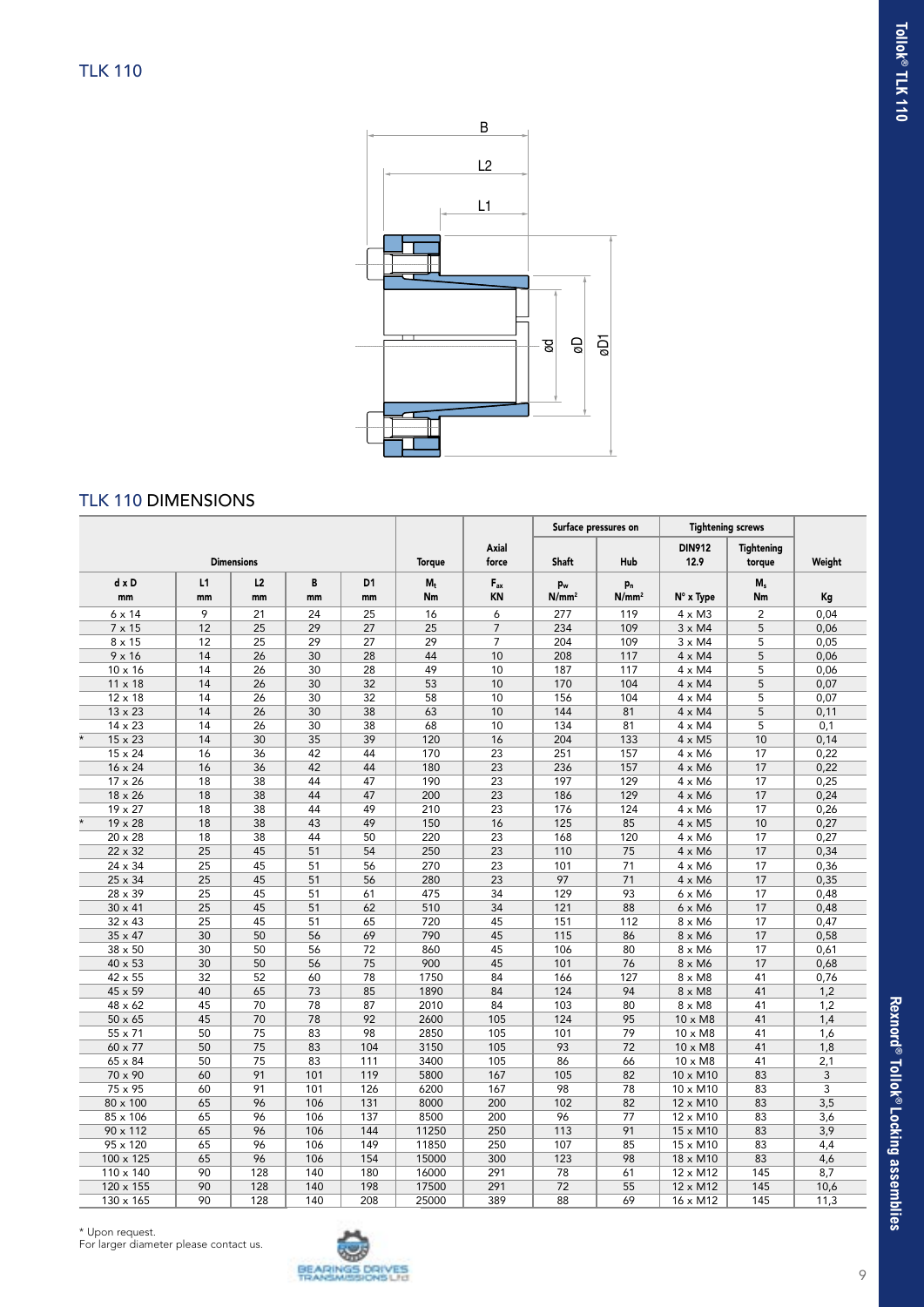Locking assembly - Self-centering TLK 130

Locking assembly - Self-centering TLK 131





#### **Characteristics**

- High torque
- Application economically advantageous
- Limited installation time
- Excellent shaft-hub perpendicularity

#### Installation

Carefully clean the hub and shaft contact surfaces and apply a light oil film. Slide the locking assembly into the hub bore, insert the shaft and tighten gradually and regularly incrossed sequence all screws to reach the tightening torque M, as indicated in the table.

The values  $M_t$  and  $F_{ax}$  indicated in the table are valid only in case of oil installation. Do not use any oil with molibdenum bisulphide or high pressure additives and not grease. Above substances notably reduce the friction coefficient.

#### Dismantling

Loosen the clamping screws. Insert the screws into the dismantling threading and tighten gradually and regularly in crossed sequence until the back cone is released. If the element is to be reused, relubricate both screws and threads.

#### Tolerances, surface finish

A good surface finish by the machine tool is sufficient. Maximum allowable surface finish: Rt max 16 µm (Ra 3 µm - Rz 13 µm)

Maximum permissible tolerances: h8 for shaft H8 for hub

#### Axial movement

TLK 130: during screws tightening the hub has a slight axial movement with respect to the shaft.

TLK 131: during screws tightening the hub has no axial movement with respect to the shaft.

#### DM hub calculation

The pressure  $P_n$  in the hub can be compared to the inside pressure on a thick hollow cylinder.

#### For DM calculation see page 42.

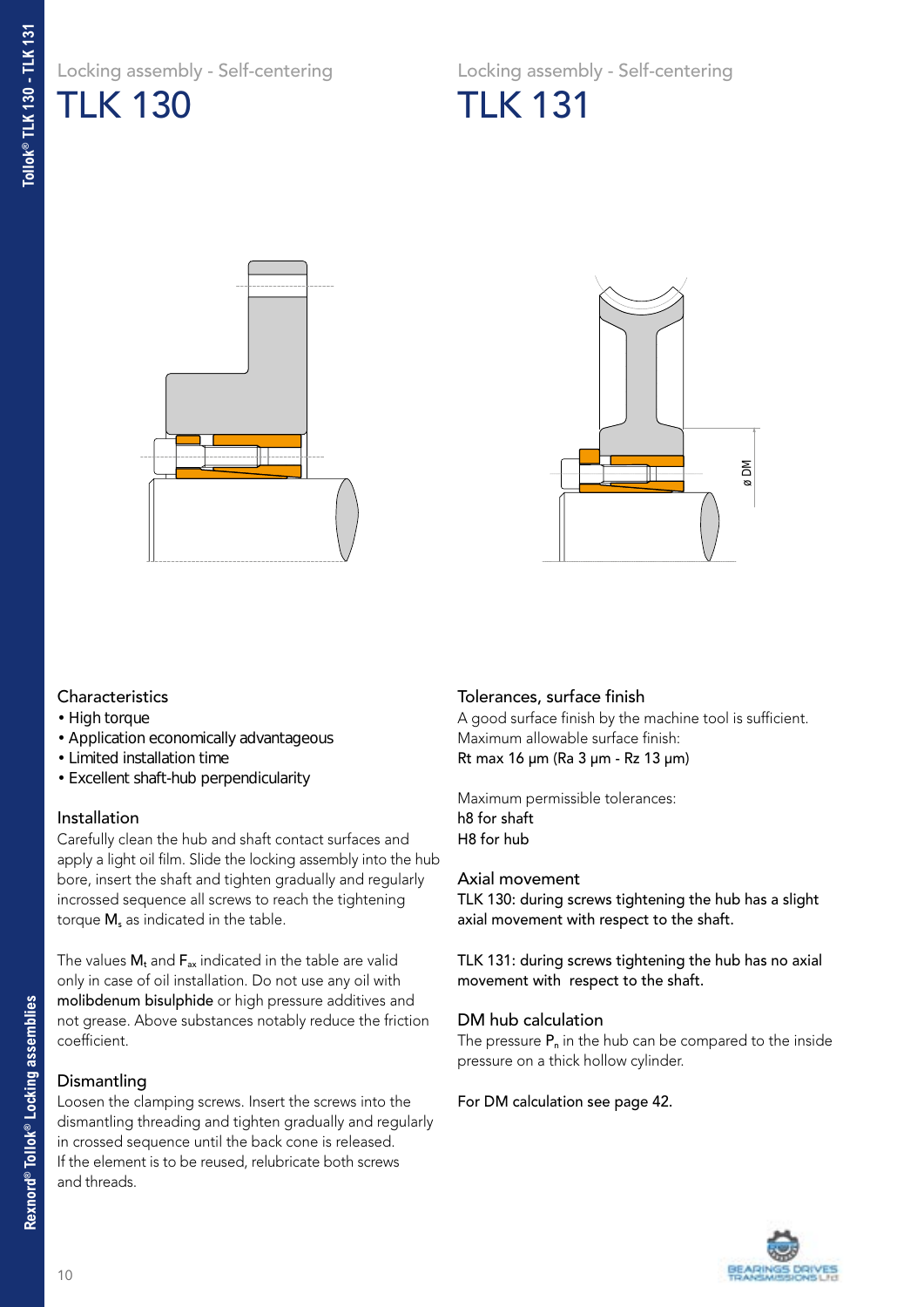





#### TLK 130 - TLK 131 DIMENSIONS

|                      |          |                   |          |          |                      | <b>Tightening screws</b>           |                   | <b>TLK 130</b> |                |                                     |                                     |                | <b>TLK 131</b> |                |                                     |                                     |            |  |
|----------------------|----------|-------------------|----------|----------|----------------------|------------------------------------|-------------------|----------------|----------------|-------------------------------------|-------------------------------------|----------------|----------------|----------------|-------------------------------------|-------------------------------------|------------|--|
|                      |          |                   |          |          | Only<br><b>TLK</b>   | <b>DIN912</b>                      | <b>Tightening</b> |                | Axial          | <b>Surface</b><br>pressures on      |                                     |                |                | <b>Axial</b>   | Surface<br>pressures on             |                                     |            |  |
|                      |          | <b>Dimensions</b> |          |          | 131                  | 12.9                               | torque            | <b>Torque</b>  | force          | Shaft                               | Hub                                 | Weight         | <b>Torque</b>  | force          | <b>Shaft</b>                        | Hub                                 | Weight     |  |
| d x D<br>mm          | L1<br>mm | L2<br>mm          | L3<br>mm | B<br>mm  | D <sub>1</sub><br>mm | $N^{\circ}$ x Type                 | М,<br>Nm          | $M_t$<br>Nm    | $F_{ax}$<br>KN | p <sub>w</sub><br>N/mm <sup>2</sup> | p <sub>n</sub><br>N/mm <sup>2</sup> | Кg             | M,<br>Nm       | $F_{ax}$<br>KN | p <sub>w</sub><br>N/mm <sup>2</sup> | p <sub>n</sub><br>N/mm <sup>2</sup> | Kg         |  |
| $18 \times 47$       | 26       | 30                | 41       | 47       | 53                   | $6 \times M6$                      | 17                | 490            | 55             | 310                                 | 119                                 | 0.4            | 300            | 34             | 193                                 | 74                                  | 0,5        |  |
| $19 \times 47$       | 26       | 30                | 41       | 47       | 53                   | 6 x M6                             | 17                | 510            | 55             | 294                                 | 119                                 | 0,4            | 320            | 34             | 183                                 | 74                                  | 0,5        |  |
| $20 \times 47$       | 26       | 30                | 41       | 47       | 53                   | 6 x M6                             | 17                | 540            | 55             | 279                                 | 119                                 | 0,4            | 340            | 34             | 174                                 | 74                                  | 0,5        |  |
| 22 x 47              | 26       | 30                | 41       | 47       | 53                   | 6 x M6                             | 17                | 600            | 55             | 254                                 | 119                                 | 0,4            | 370            | 34             | 158                                 | 74                                  | 0,5        |  |
| 24 x 50<br>25 x 50   | 26<br>26 | 30<br>30          | 41<br>41 | 47<br>47 | 56<br>56             | 6 x M6<br>$6 \times M6$            | 17<br>17          | 650<br>680     | 55<br>55       | 233<br>223                          | 112<br>112                          | 0,4<br>0,4     | 400<br>420     | 34<br>34       | 145<br>139                          | 70<br>70                            | 0,5<br>0,5 |  |
| 28 x 55              | 26       | 30                | 41       | 47       | 61                   | 6 x M6                             | 17                | 760            | 55             | 199                                 | 102                                 | 0,5            | 470            | 34             | 124                                 | 63                                  | 0,6        |  |
| $30 \times 55$       | 26       | 30                | 41       | 47       | 61                   | $6 \times M6$                      | 17                | 820            | 55             | 186                                 | 102                                 | 0, 5           | 510            | 34             | 116                                 | 63                                  | 0,6        |  |
| 32 x 60              | 26       | 30                | 41       | 47       | 66                   | $8 \times M6$                      | 17                | 1160           | 73             | 233                                 | 124                                 | 0,6            | 720            | 45             | 145                                 | 77                                  | 0,7        |  |
| 35 x 60              | 26       | 30                | 41       | 47       | 66                   | $8 \times M6$                      | 17                | 1270           | 73             | 213                                 | 124                                 | 0,5            | 790            | 45             | 133                                 | 77                                  | 0,6        |  |
| 38 x 65              | 26       | 30                | 41       | 47       | 71                   | 8 x M6                             | 17                | 1380           | 73             | 196                                 | 115                                 | 0,6            | 860            | 45             | 122                                 | 71                                  | 0,8        |  |
| $40 \times 65$       | 26       | 30                | 41       | 47       | 71                   | 8 x M6                             | 17                | 1450           | 73             | 186                                 | 115                                 | 0,6            | 900            | 45             | 116                                 | 71                                  | 0,6        |  |
| 42 x 75              | 30       | 35                | 49       | 57       | 81                   | $6 \times M8$                      | 41                | 2120           | 101            | 213                                 | 119                                 | 1              | 1320           | 63             | 133                                 | 74                                  | 1,2        |  |
| 45 x 75              | 30       | 35                | 49       | 57       | 81                   | $6 \times M8$                      | 41                | 2270           | 101            | 199                                 | 119                                 | $\mathbf{1}$   | 1410           | 63             | 124                                 | 74                                  | 1,1        |  |
| 48 x 80              | 30       | 35                | 49       | 57       | 86                   | $8 \times M8$                      | 41                | 3230           | 135            | 248                                 | 149                                 | 1,1            | 2010           | 84             | 155                                 | 93                                  | 1,3        |  |
| $50 \times 80$       | 30       | 35                | 49       | 57       | 86                   | $8 \times M8$                      | 41                | 3370           | 135            | 238                                 | 149                                 | $\mathbf{1}$   | 2100           | 84             | 149                                 | 93                                  | 1,1        |  |
| $55 \times 85$       | 30       | $\overline{35}$   | 49       | 57       | 91                   | $8 \times M8$                      | 41                | 3700           | 135            | 217                                 | 140                                 | 1,1            | 2310           | 84             | 135                                 | 87                                  | 1,2        |  |
| 60 x 90              | 30       | 35                | 49       | 57       | 96                   | $8 \times M8$                      | 41                | 4040           | 135            | 199                                 | 132                                 | 1,2            | 2520           | 84             | 124                                 | 83                                  | 1,3        |  |
| 65 x 95              | 30       | 35                | 49       | 57       | 101                  | $8 \times M8$                      | 41                | 4380           | 135            | 183                                 | 125                                 | 1,3            | 2730           | 84             | 114                                 | 78                                  | 1,4        |  |
| 70 x 110             | 40       | 45                | 59       | 69       | 117                  | $8 \times M10$                     | 83                | 7490           | 214            | 203                                 | 129                                 | 2,2            | 4670           | 133            | 126                                 | 80                                  | 2,5        |  |
| 75 x 115             | 40       | 45                | 59       | 69       | 122                  | $8 \times M10$                     | 83                | 8020           | 214            | 189                                 | 123                                 | 2,5            | 5000           | 133            | 118                                 | 77                                  | 2,6        |  |
| 80 x 120             | 40<br>40 | 45<br>45          | 59<br>59 | 69<br>69 | 127                  | $8 \times M10$                     | 83                | 8560           | 214            | 177<br>209                          | 118                                 | 2,6            | 5330           | 133            | 111                                 | 74<br>88                            | 2,8        |  |
| 85 x 125<br>90 x 130 | 40       | 45                | 59       | 69       | 132<br>137           | $10 \times M10$<br>$10 \times M10$ | 83<br>83          | 11370<br>12040 | 268<br>268     | 197                                 | 142<br>136                          | 2,8<br>2,7     | 7080<br>7500   | 167<br>167     | 130<br>123                          | 85                                  | 2,8<br>3   |  |
| 95 x 135             | 40       | 45                | 59       | 69       | 142                  | 10 x M10                           | 83                | 12700          | 268            | 187                                 | 131                                 | 2,9            | 7920           | 167            | 116                                 | 82                                  | 3          |  |
| $100 \times 145$     | 46       | 52                | 68       | 80       | 153                  | 8 x M12                            | 145               | 15580          | 312            | 180                                 | 124                                 | 3,9            | 9710           | 194            | 112                                 | 77                                  | 4,5        |  |
| 110 x 155            | 46       | 52                | 68       | 80       | 163                  | $8 \times M12$                     | 145               | 17140          | 312            | 163                                 | 116                                 | 4,2            | 10680          | 194            | 102                                 | 72                                  | 4,8        |  |
| 120 x 165            | 46       | 52                | 68       | 80       | 173                  | 10 x M12                           | 145               | 23370          | 390            | 187                                 | 136                                 | 4,8            | 14570          | 243            | 117                                 | 85                                  | 5,5        |  |
| 130 x 180            | 46       | 52                | 68       | 80       | 188                  | 12 x M12                           | 145               | 30380          | 467            | 207                                 | 150                                 | 5              | 18940          | 291            | 129                                 | 93                                  | 6          |  |
| 140 x 190            | 50       | 57                | 76       | 90       | 199                  | 10 x M14                           | 230               | 37410          | 535            | 203                                 | 149                                 | 6,5            | 23300          | 333            | 126                                 | 93                                  | 7,5        |  |
| 150 x 200            | 50       | 57                | 76       | 90       | 209                  | 12 x M14                           | 230               | 48100          | 641            | 227                                 | 170                                 | 7              | 30000          | 400            | 141                                 | 106                                 | 7,7        |  |
| 160 x 210            | 50       | 57                | 76       | 90       | 219                  | 12 x M14                           | 230               | 51300          | 641            | 213                                 | 162                                 | $\overline{7}$ | 32000          | 400            | 133                                 | 101                                 | 8          |  |
| 170 x 225            | 50       | 57                | 76       | 90       | 234                  | 14 x M14                           | 230               | 63600          | 748            | 234                                 | 176                                 | 8,5            | 39650          | 467            | 146                                 | 110                                 | 9,8        |  |
| 180 x 235            | 50       | 57                | 76       | 90       | 244                  | 14 x M14                           | 230               | 67350          | 748            | 221                                 | 169                                 | 9              | 42000          | 467            | 138                                 | 105                                 | 9,8        |  |
| 190 x 250            | 50       | 57                | 76       | 90       | 259                  | 15 x M14                           | 230               | 76150          | 802            | 224                                 | 170                                 | 10,5           | 47500          | 500            | 140                                 | 106                                 | 11,4       |  |
| 200 x 260            | 50       | 57                | 76       | 90       | 269                  | 16 x M14                           | 230               | 85500          | 855            | 227                                 | 175                                 | 10,5           | 53300          | 533            | 141                                 | 109                                 | 11,4       |  |
| 210 x 270            | 50       | 57                | 76       | 90       | 279                  | 16 x M14                           | 230               | 89800          | 855            | 216                                 | 168                                 | 11             | 56000          | 533            | 135                                 | 105                                 | 11,8       |  |
| 220 x 285            | 64       | 72                | 94       | 110      | 294                  | 12 x M16                           | 355               | 98050          | 891            | 168                                 | 130                                 | 16,5           | 61150          | 556            | 105                                 | 81                                  | 17,5       |  |
| 240 x 305            | 64       | 72                | 94       | 110      | 314                  | 15 x M16                           | 355               | 133700         | 1114           | 192                                 | 151                                 | 18             | 83350          | 695            | 120                                 | 94                                  | 18,9       |  |

For larger diameter or inch series please contact us.

NOTE: it is possible to reduce the screws tightening torque down to 60% of the values indicated in above table;<br>as a result M<sub>t</sub>, F<sub>ass,</sub> P<sub>w,</sub> P<sub>n</sub> are reduced proportionally.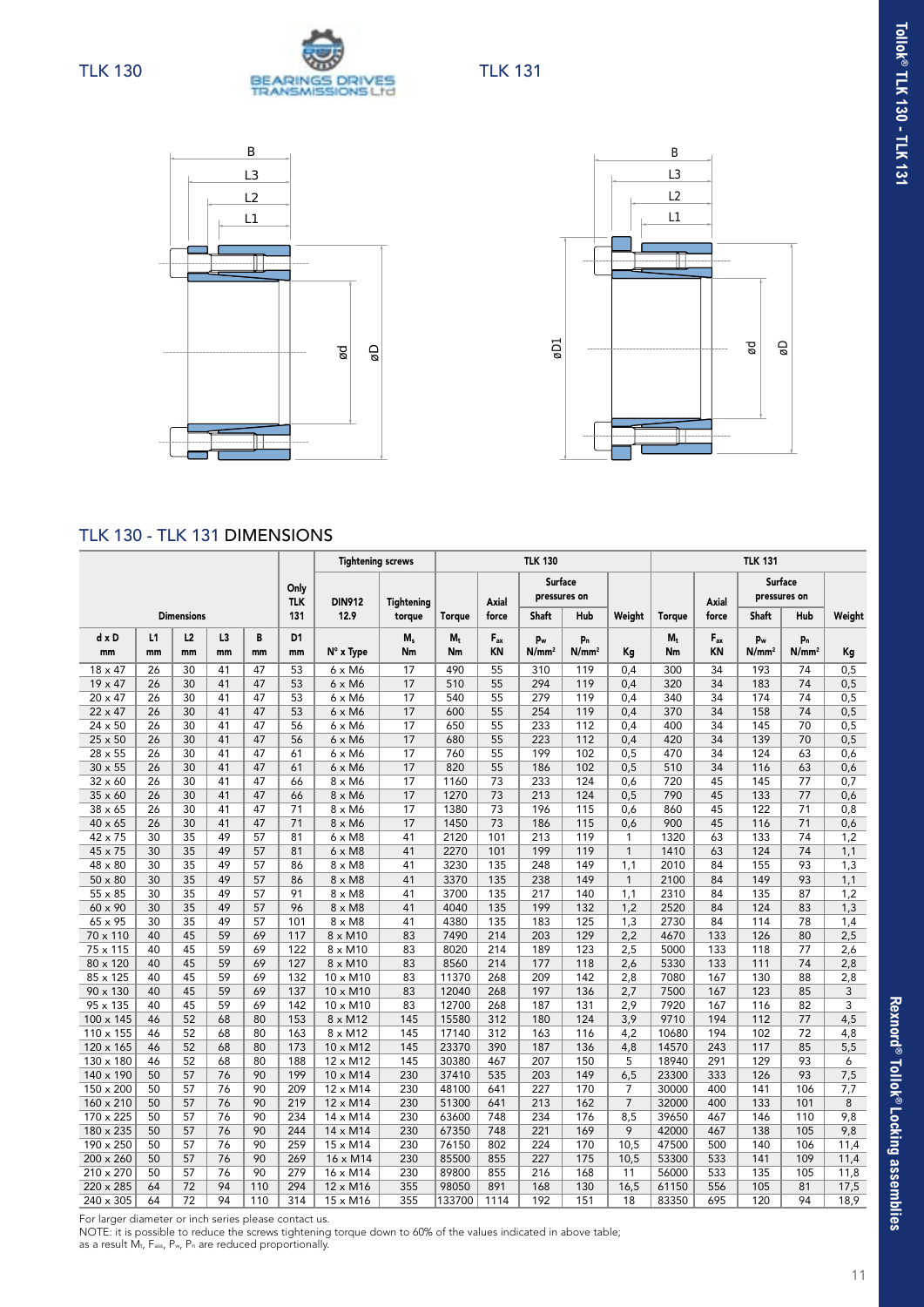Locking assembly - Self-centering TLK 132

Locking assembly - Self-centering TLK 133





#### **Characteristics**

- Medium-high torque
- Application economically advantageous
- Limited installation time
- Interchangeable with TLK 200

#### Installation

Carefully clean the hub and shaft contact surfaces and apply a light oil film. Slide the locking assembly into the hub bore, insert the shaft and tighten gradually and regularly in crossed sequence all screws to reach the tightening torque  $M_s$  as indicated in the table.

The values  $M_t$  and  $F_{ax}$  indicated in the table are valid only in case of oil installation. Do not use any oil with molibdenum bisulphide or high pressure additives and not grease. Above substances notably reduce the friction coefficient.

#### Dismantling

Loosen the clamping screws. Insert the screws into the dismantling threading and tighten gradually and regularly in crossed sequence until the back cone is released. If the element is to be reused, relubricate both screws and threads.

#### Tolerances, surface finish

A good surface finish by the machine tool is sufficient. Maximum allowable surface finish: Rt max 16 µm (Ra 3 µm - Rz 13 µm)

Maximum permissible tolerances: h8 for shaft H8 for hub

#### Axial movement

TLK 132: during screws tightening the hub has a slight axial movement with respect to the shaft.

TLK 133: during screws tightening the hub has no axial movement with respect to the shaft.

#### DM hub calculation

The pressure  $P_n$  in the hub can be compared to the inside pressure on a thick hollow cylinder.

#### For DM calculation see page 42.

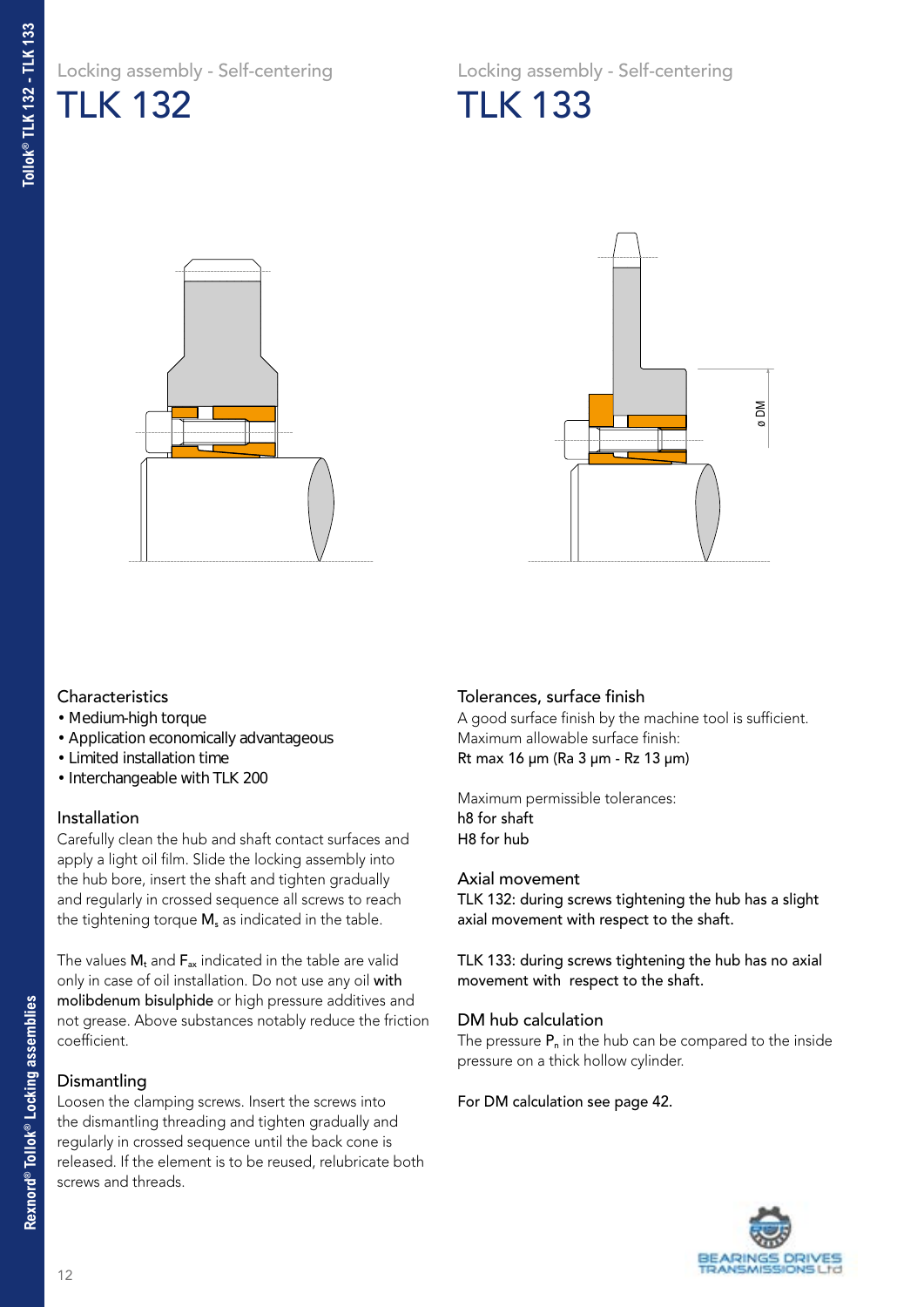





#### TLK 132 - TLK 133 DIMENSIONS

|                |          |                   |          |         |                      |                 | <b>Tightening screws</b>                        |     |               |                | <b>TLK 132</b>             |                                     |                | <b>TLK 133</b> |                |                                     |                                     |                |  |
|----------------|----------|-------------------|----------|---------|----------------------|-----------------|-------------------------------------------------|-----|---------------|----------------|----------------------------|-------------------------------------|----------------|----------------|----------------|-------------------------------------|-------------------------------------|----------------|--|
|                |          |                   |          |         | Only<br><b>TLK</b>   | <b>DIN912</b>   | <b>Tightening</b>                               |     |               | <b>Axial</b>   | Surface<br>pressures on    |                                     |                |                | <b>Axial</b>   | <b>Surface</b><br>pressures on      |                                     |                |  |
|                |          | <b>Dimensions</b> |          |         | 133                  | 12.9            | torque                                          |     | <b>Torque</b> | force          | Shaft                      | Hub                                 | Weight         | <b>Torque</b>  | force          | Shaft                               | Hub                                 | Weight         |  |
| d x D<br>mm    | L1<br>mm | L2<br>mm          | L3<br>mm | B<br>mm | D <sub>1</sub><br>mm | N° x Type       | $M_s$ (Nm) $M_s$ (Nm)<br><b>TLK 132 TLK 133</b> |     | $M_{+}$<br>Nm | $F_{ax}$<br>KN | P <sub>w</sub><br>$N/mm^2$ | p <sub>n</sub><br>N/mm <sup>2</sup> | Kg             | $M_t$<br>Nm    | $F_{ax}$<br>KN | p <sub>w</sub><br>N/mm <sup>2</sup> | p <sub>n</sub><br>N/mm <sup>2</sup> | Kg             |  |
| $18 \times 47$ | 17       | 22                | 28       | 34      | 53                   | $5 \times M6$   | 14                                              | 17  | 330           | 38             | 326                        | 125                                 | 0,35           | 250            | 28             | 246                                 | 94                                  | 0,3            |  |
| $19 \times 47$ | 17       | 22                | 28       | 34      | 53                   | $5 \times M6$   | 14                                              | 17  | 350           | 38             | 308                        | 125                                 | 0,3            | 270            | 28             | 233                                 | 94                                  | 0,3            |  |
| $20 \times 47$ | 17       | 22                | 28       | 34      | 53                   | $6 \times M6$   | 14                                              | 17  | 450           | 45             | 352                        | 150                                 | 0,3            | 340            | 34             | 266                                 | 113                                 | 0,3            |  |
| 22 x 47        | 17       | 22                | 28       | 34      | 53                   | $6 \times M6$   | 14                                              | 17  | 490           | 45             | 320                        | 150                                 | 0,3            | 370            | 34             | 242                                 | 113                                 | 0,3            |  |
| 24 x 50        | 17       | 22                | 28       | 34      | 56                   | 6 x M6          | 14                                              | 17  | 540           | 45             | 293                        | 141                                 | 0,3            | 400            | 34             | 222                                 | 106                                 | 0,3            |  |
| 25 x 50        | 17       | 22                | 28       | 34      | 56                   | 6 x M6          | 14                                              | 17  | 560           | 45             | 281                        | 141                                 | 0,3            | 420            | 34             | 213                                 | 106                                 | 0,3            |  |
| 28 x 55        | 17       | 22                | 28       | 34      | 61                   | 6 x M6          | 14                                              | 17  | 630           | 45             | 251                        | 128                                 | 0,4            | 470            | 34             | 190                                 | 97                                  | 0,4            |  |
| $30 \times 55$ | 17       | 22                | 28       | 34      | 61                   | 6 x M6          | 14                                              | 17  | 670           | 45             | 234                        | 128                                 | 0,3            | 510            | 34             | 177                                 | 97                                  | 0,4            |  |
| $32 \times 60$ | 17       | 22                | 28       | 34      | 67                   | 8 x M6          | 14                                              | 17  | 960           | 60             | 293                        | 156                                 | 0,4            | 720            | 45             | 222                                 | 118                                 | 0,4            |  |
| $35 \times 60$ | 17       | 22                | 28       | 34      | 67                   | 8 x M6          | 14                                              | 17  | 1050          | 60             | 268                        | 156                                 | 0,4            | 790            | 45             | 203                                 | 118                                 | 0,4            |  |
| $38 \times 65$ | 17       | 22                | 28       | 34      | 72                   | 8 x M6          | 14                                              | 17  | 1140          | 60             | 247                        | 144                                 | 0,4            | 860            | 45             | 187                                 | 109                                 | 0,5            |  |
| $40 \times 65$ | 17       | $\overline{22}$   | 28       | 34      | 72                   | 8 x M6          | 14                                              | 17  | 1200          | 60             | 234                        | 144                                 | 0,4            | 900            | 45             | 177                                 | 109                                 | 0,5            |  |
| 42 x 75        | 20       | 25                | 33       | 41      | 82                   | $8 \times M8$   | 35                                              | 41  | 2410          | 115            | 363                        | 204                                 | 0,8            | 1760           | 84             | 265                                 | 149                                 | 0,8            |  |
| 45 x 75        | 20       | 25                | 33       | 41      | 82                   | $8 \times M8$   | 35                                              | 41  | 2580          | 115            | 339                        | 204                                 | 0,6            | 1890           | 84             | 248                                 | 149                                 | 0,7            |  |
| 48 x 80        | 20       | 25                | 33       | 41      | 87                   | $8 \times M8$   | 35                                              | 41  | 2760          | 115            | 318                        | 191                                 | 0,8            | 2010           | 84             | 232                                 | 139                                 | 0,8            |  |
| $50 \times 80$ | 20       | 25                | 33       | 41      | 87                   | $8 \times M8$   | 35                                              | 41  | 2870          | 115            | 305                        | 191                                 | 0,8            | 2100           | 84             | 223                                 | 139                                 | 0,8            |  |
| 55 x 85        | 20       | $\overline{25}$   | 33       | 41      | 92                   | $8 \times M8$   | 35                                              | 41  | 3160          | 115            | 278                        | 180                                 | 0,8            | 2310           | 84             | 203                                 | 131                                 | 0,9            |  |
| 60 x 90        | 20       | 25                | 33       | 41      | 97                   | $8 \times M8$   | 35                                              | 41  | 3450          | 115            | 254                        | 170                                 | 0,8            | 2520           | 84             | 186                                 | 124                                 | 0,9            |  |
| 65 x 95        | 20       | 25                | 33       | 41      | 102                  | $9 \times M8$   | 35                                              | 41  | 4200          | 129            | 264                        | 181                                 | 0,9            | 3070           | 95             | 193                                 | 132                                 | $\mathbf{1}$   |  |
| 70 x 110       | 24       | 30                | 40       | 50      | 117                  | 8 x M10         | 70                                              | 83  | 6300          | 181            | 285                        | 181                                 | 1,8            | 4670           | 133            | 211                                 | 134                                 | 1,9            |  |
| 75 x 115       | 24       | 30                | 40       | 50      | 122                  | $8 \times M10$  | 70                                              | 83  | 6750          | 181            | 266                        | 173                                 | 1,8            | 5000           | 133            | 197                                 | 128                                 | $\overline{c}$ |  |
| 80 x 120       | 24       | 30                | 40       | 50      | 127                  | 8 x M10         | 70                                              | 83  | 7200          | 181            | 249                        | 166                                 | 1,8            | 5330           | 133            | 184                                 | 123                                 | $\overline{2}$ |  |
| 85 x 125       | 24       | 30                | 40       | 50      | 132                  | $10 \times M10$ | 70                                              | 83  | 9600          | 226            | 293                        | 200                                 | $\overline{2}$ | 7080           | 167            | 217                                 | 147                                 | $\overline{2}$ |  |
| 90 x 130       | 24       | 30                | 40       | 50      | 137                  | 10 x M10        | 70                                              | 83  | 10150         | 226            | 277                        | 192                                 | 2,1            | 7500           | 167            | 205                                 | 142                                 | 2,2            |  |
| 95 x 135       | 24       | 30                | 40       | 50      | 142                  | 10 x M10        | 70                                              | 83  | 10700         | 226            | 263                        | 185                                 | 2,1            | 7920           | 167            | 194                                 | 137                                 | 2,3            |  |
| 100 x 145      | 26       | 32                | 44       | 56      | 152                  | $8 \times M12$  | 125                                             | 145 | 13450         | 269            | 274                        | 189                                 | 2,8            | 9710           | 194            | 198                                 | 137                                 | 3              |  |
| 110 x 155      | 26       | 32                | 44       | 56      | 162                  | $8 \times M12$  | 125                                             | 145 | 14750         | 269            | 249                        | 177                                 | 3              | 10700          | 194            | 180                                 | 128                                 | 3,2            |  |
| 120 x 165      | 26       | 32                | 44       | 56      | 172                  | $9 \times M12$  | 125                                             | 145 | 18150         | 302            | 257                        | 187                                 | 3,2            | 13100          | 219            | 186                                 | 135                                 | 3,4            |  |
| 130 x 180      | 34       | 40                | 54       | 66      | 187                  | 12 x M12        | 125                                             | 145 | 26200         | 403            | 242                        | 175                                 | 4,8            | 18950          | 291            | 175                                 | 126                                 | 5,2            |  |
| 140 x 190      | 34       | 40                | 54       | 68      | 197                  | $9 \times M14$  | 190                                             | 230 | 27800         | 397            | 221                        | 163                                 | 5,2            | 21000          | 300            | 167                                 | 123                                 | 5,4            |  |
| 150 x 200      | 34       | 40                | 54       | 68      | 207                  | $10 \times M14$ | 190                                             | 230 | 33100         | 442            | 230                        | 172                                 | 5,4            | 25000          | 333            | 173                                 | 130                                 | 5,7            |  |
| 160 x 210      | 34       | 40                | 54       | 68      | 217                  | 12 x M14        | 190                                             | 230 | 42400         | 530            | 258                        | 197                                 | 5,7            | 32000          | 400            | 195                                 | 149                                 | 6              |  |
| 170 x 225      | 44       | 50                | 64       | 78      | 232                  | 12 x M14        | 190                                             | 230 | 45050         | 530            | 188                        | 142                                 | 8              | 34000          | 400            | 142                                 | 107                                 | 8,3            |  |
| 180 x 235      | 44       | 50                | 64       | 78      | 242                  | 12 x M14        | 190                                             | 230 | 47700         | 530            | 177                        | 136                                 | 8,3            | 36000          | 400            | 134                                 | 103                                 | 8,8            |  |
| 190 x 250      | 44       | 50                | 64       | 78      | 257                  | 15 x M14        | 190                                             | 230 | 62900         | 662            | 210                        | 160                                 | 9,6            | 47500          | 500            | 159                                 | 121                                 | 10             |  |
| 200 x 260      | 44       | 50                | 64       | 78      | 267                  | 15 x M14        | 190                                             | 230 | 66250         | 662            | 200                        | 154                                 | 10             | 50000          | 500            | 151                                 | 116                                 | 10,5           |  |

For larger diameter or inch series please contact us.

NOTE: it is possible to reduce the screws tightening torque down to 60% of the values indicated in above table;<br>as a result M<sub>t</sub>, F<sub>ass,</sub> P<sub>w,</sub> P<sub>n</sub> are reduced proportionally.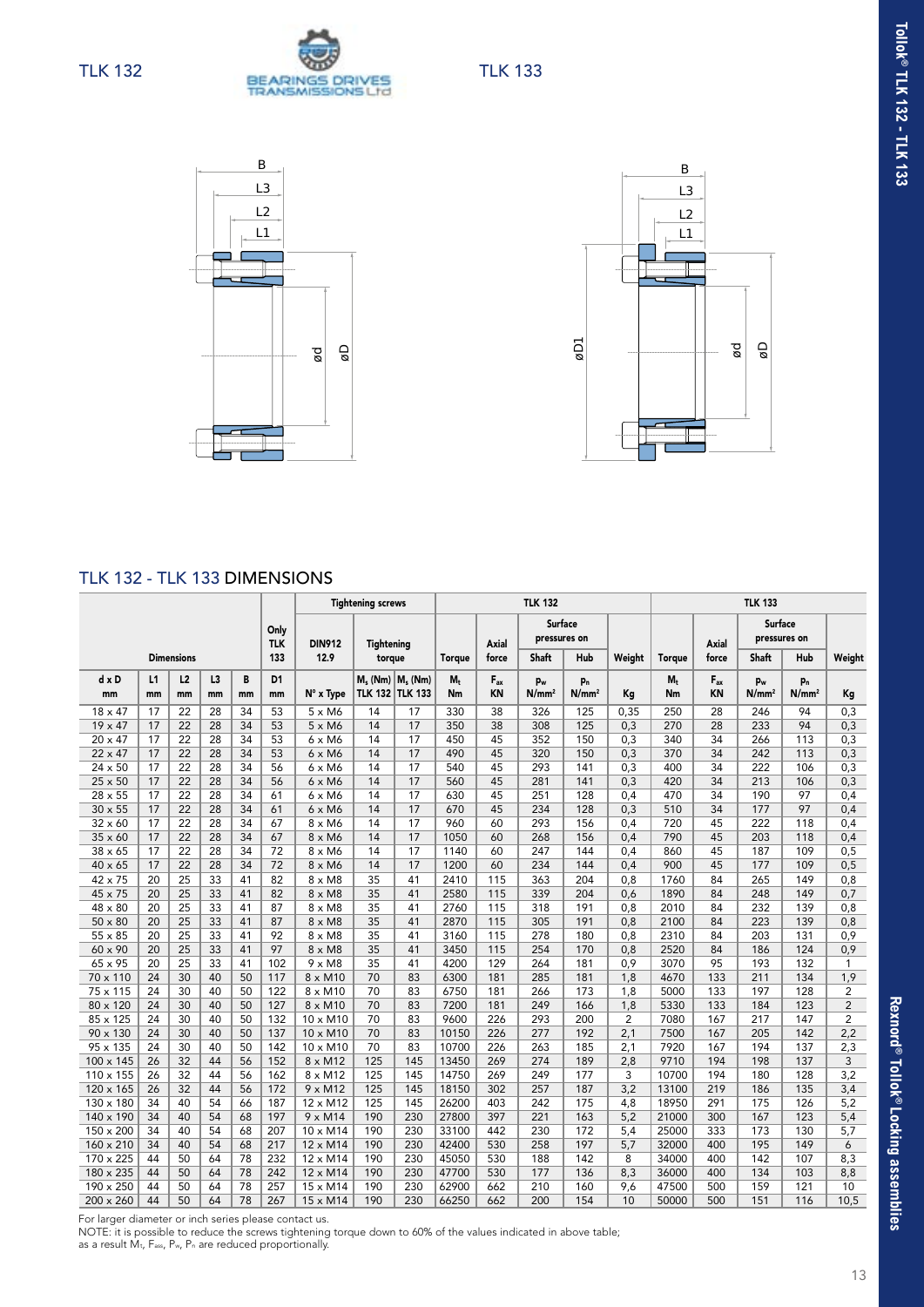Locking assembly - Self-centering TLK 134





### Characteristics

The same as TLK 133 (page12).

#### TLK 134 DIMENSIONS

|                   | $\overline{B}$<br>L3<br>$\frac{L2}{L1}$ |                     |
|-------------------|-----------------------------------------|---------------------|
| $\overline{\rho}$ |                                         | $\frac{0}{8}$<br>рø |
|                   |                                         |                     |

|                |          |                   |          |         |                      |               |                       |                                     | <b>Surface</b>                      | <b>Tightening screws</b> |             |        |
|----------------|----------|-------------------|----------|---------|----------------------|---------------|-----------------------|-------------------------------------|-------------------------------------|--------------------------|-------------|--------|
|                |          |                   |          |         |                      |               | Axial                 |                                     | pressures on                        | <b>DIN912</b>            | Tightening  |        |
|                |          | <b>Dimensions</b> |          |         |                      | <b>Torque</b> | force                 | Shaft                               | Hub                                 | 12.9                     | torque      | Weight |
| $dx$ D<br>mm   | L1<br>mm | L2<br>mm          | L3<br>mm | B<br>mm | D <sub>1</sub><br>mm | Mt<br>Nm      | $F_{ax}$<br><b>KN</b> | p <sub>w</sub><br>N/mm <sup>2</sup> | p <sub>n</sub><br>N/mm <sup>2</sup> | N° x Type                | $M_s$<br>Nm | Кg     |
| $14 \times 55$ | 17       | 22                | 30       | 38      | 62                   | 290           | 42                    | 468                                 | 119                                 | $4 \times M8$            | 41          | 0,5    |
| 16 x 55        | 17       | 22                | 30       | 38      | 62                   | 340           | 42                    | 410                                 | 119                                 | $4 \times M8$            | 41          | 0,5    |
| $18 \times 55$ | 17       | 22                | 30       | 38      | 62                   | 380           | 42                    | 364                                 | 119                                 | $4 \times M8$            | 41          | 0,5    |
| 19 x 55        | 17       | 22                | 30       | 38      | 62                   | 400           | 42                    | 345                                 | 119                                 | $4 \times M8$            | 41          | 0,5    |
| 20 x 55        | 17       | 22                | 30       | 38      | 62                   | 420           | 42                    | 328                                 | 119                                 | $4 \times M8$            | 41          | 0,5    |
| 22 x 55        | 17       | 22                | 30       | 38      | 62                   | 460           | 42                    | 298                                 | 119                                 | $4 \times M8$            | 41          | 0,5    |
| 24 x 55        | 17       | 22                | 30       | 38      | 62                   | 500           | 42                    | 273                                 | 119                                 | $4 \times M8$            | 41          | 0,5    |
| $25 \times 55$ | 17       | 22                | 30       | 38      | 62                   | 530           | 42                    | 262                                 | 119                                 | $4 \times M8$            | 41          | 0,5    |
| 28 x 55        | 17       | 22                | 30       | 38      | 62                   | 590           | 42                    | 234                                 | 119                                 | $4 \times M8$            | 41          | 0,4    |
| $30 \times 55$ | 17       | 22                | 30       | 38      | 62                   | 630           | 42                    | 219                                 | 119                                 | $4 \times M8$            | 41          | 0,4    |
| $24 \times 65$ | 17       | 22                | 30       | 38      | 72                   | 630           | 53                    | 342                                 | 126                                 | $5 \times M8$            | 41          | 0,7    |
| $25 \times 65$ | 17       | 22                | 30       | 38      | 72                   | 660           | 53                    | 328                                 | 126                                 | $5 \times M8$            | 41          | 0,7    |
| 28 x 65        | 17       | 22                | 30       | 38      | 72                   | 740           | 53                    | 293                                 | 126                                 | $5 \times M8$            | 41          | 0,6    |
| $30 \times 65$ | 17       | 22                | 30       | 38      | 72                   | 790           | 53                    | 273                                 | 126                                 | $5 \times M8$            | 41          | 0,6    |
| $32 \times 65$ | 17       | 22                | 30       | 38      | 72                   | 840           | 53                    | 256                                 | 126                                 | $5 \times M8$            | 41          | 0,6    |
| $35 \times 65$ | 17       | 22                | 30       | 38      | 72                   | 920           | 53                    | 234                                 | 126                                 | $5 \times M8$            | 41          | 0,5    |
| 38 x 65        | 17       | 22                | 30       | 38      | 72                   | 1000          | 53                    | 216                                 | 126                                 | $5 \times M8$            | 41          | 0,5    |
| 40 x 65        | 17       | 22                | 30       | 38      | 72                   | 1050          | 53                    | 205                                 | 126                                 | $5 \times M8$            | 41          | 0,5    |
| $30 \times 80$ | 20       | 25                | 33       | 41      | 87                   | 1100          | 74                    | 325                                 | 122                                 | $7 \times M8$            | 41          | 1,0    |
| $32 \times 80$ | 20       | 25                | 33       | 41      | 87                   | 1180          | 74                    | 305                                 | 122                                 | $7 \times M8$            | 41          | 1,0    |
| 35 x 80        | 20       | 25                | 33       | 41      | 87                   | 1290          | 74                    | 279                                 | 122                                 | $7 \times M8$            | 41          | 1,0    |
| 38 x 80        | 20       | 25                | 33       | 41      | 87                   | 1400          | 74                    | 257                                 | 122                                 | $7 \times M8$            | 41          | 1,0    |
| $40 \times 80$ | 20       | 25                | 33       | 41      | 87                   | 1470          | 74                    | 244                                 | 122                                 | $7 \times M8$            | 41          | 0,9    |
| 42 x 80        | 20       | 25                | 33       | 41      | 87                   | 1540          | 74                    | 232                                 | 122                                 | $7 \times M8$            | 41          | 0,9    |
| 45 x 80        | 20       | 25                | 33       | 41      | 87                   | 1650          | 74                    | 217                                 | 122                                 | $7 \times M8$            | 41          | 0,8    |
| 48 x 80        | 20       | 25                | 33       | 41      | 87                   | 1760          | 74                    | 203                                 | 122                                 | $7 \times M8$            | 41          | 0,8    |
| $50 \times 80$ | 20       | 25                | 33       | 41      | 87                   | 1840          | 74                    | 195                                 | 122                                 | $7 \times M8$            | 41          | 0,8    |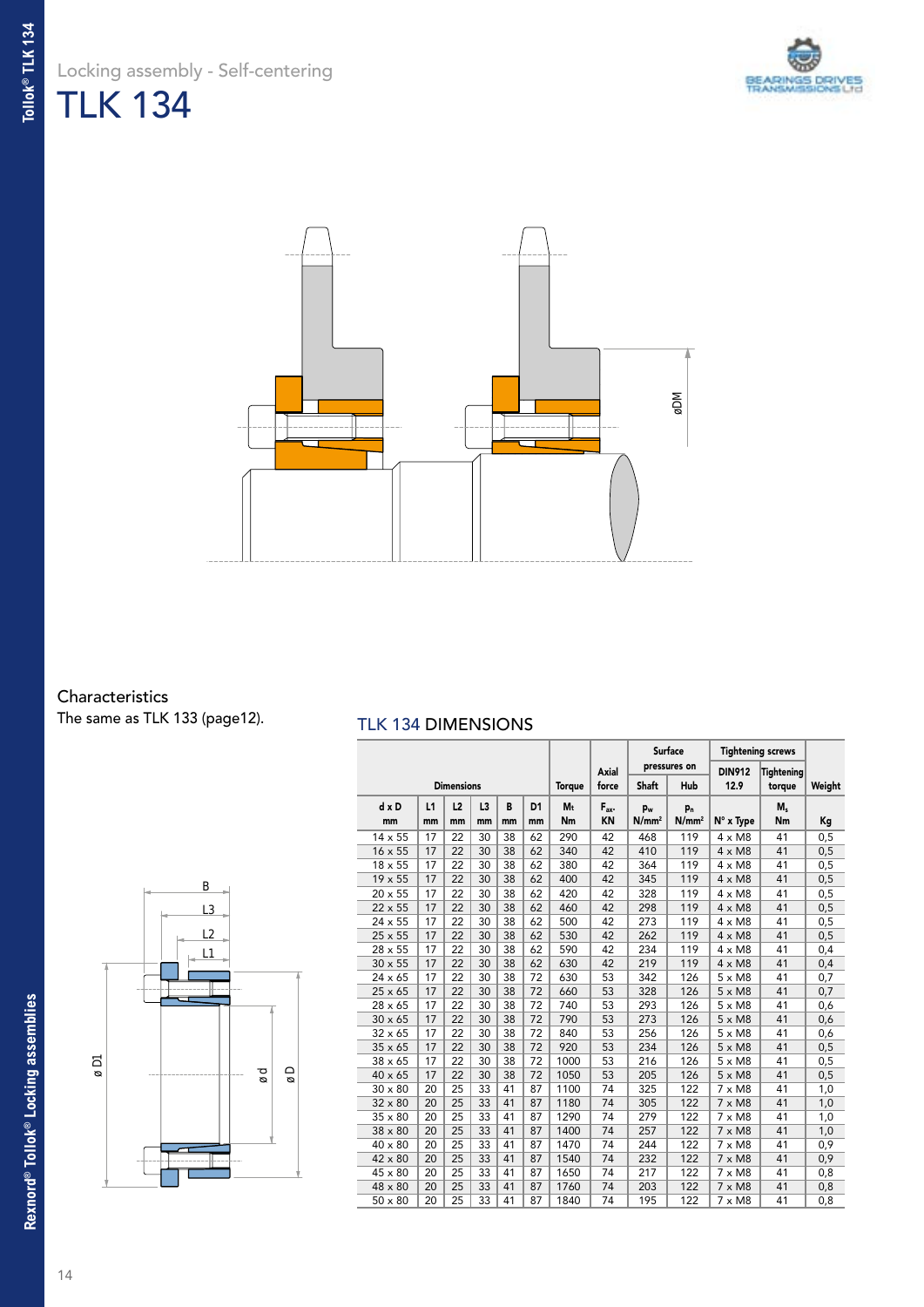#### TLK 139 DIMENSIONS

|                |                   |    |    |    |                |              | <b>Surface</b>    |                   |                | <b>Tightening screws</b> |        |
|----------------|-------------------|----|----|----|----------------|--------------|-------------------|-------------------|----------------|--------------------------|--------|
|                |                   |    |    |    |                | <b>Axial</b> |                   | pressures on      | <b>DIN912</b>  | <b>Tightening</b>        |        |
|                | <b>Dimensions</b> |    |    |    | <b>Torque</b>  | force        | <b>Shaft</b>      | Hub               | 12.9           | torque                   | Weight |
| d x D          | L1                | L2 | L3 | B  | M <sub>t</sub> | $F_{ax}$     | p <sub>w</sub>    | $p_n$             |                | $M_s$                    |        |
| mm             | mm                | mm | mm | mm | Nm             | KN           | N/mm <sup>2</sup> | N/mm <sup>2</sup> | N° x Type      | Nm                       | Кg     |
| $18 \times 40$ | 12                | 15 | 20 | 24 | 210            | 23,7         | 233               | 131               | $6 \times M4$  | 5                        | 0,2    |
| 19 x 41        | 12                | 15 | 20 | 24 | 220            | 23,7         | 221               | 128               | $6 \times M4$  | 5                        | 0,2    |
| 20 x 42        | 12                | 15 | 20 | 24 | 270            | 27,7         | 245               | 146               | $7 \times M4$  | 5                        | 0,2    |
| 22 x 44        | 12                | 15 | 20 | 24 | 300            | 27,7         | 223               | 139               | $7 \times M4$  | 5                        | 0,2    |
| $24 \times 46$ | 12                | 15 | 20 | 24 | 330            | 27,7         | 204               | 133               | $7 \times M4$  | 5                        | 0,2    |
| $25 \times 47$ | 12                | 15 | 20 | 24 | 340            | 27,7         | 196               | 130               | $7 \times M4$  | 5                        | 0,2    |
| 28 x 50        | 12                | 15 | 20 | 24 | 500            | 35,6         | 225               | 157               | $9 \times M4$  | 5                        | 0,2    |
| $30 \times 52$ | 12                | 15 | 20 | 24 | 530            | 35,6         | 210               | 151               | $9 \times M4$  | 5                        | 0,2    |
| 32 x 54        | 12                | 15 | 20 | 24 | 570            | 35,6         | 197               | 146               | $9 \times M4$  | 5                        | 0,2    |
| $35 \times 57$ | 16                | 19 | 24 | 28 | 690            | 39,5         | 158               | 115               | $10 \times M4$ | 5                        | 0,3    |
| 36 x 58        | 16                | 19 | 24 | 28 | 710            | 39,5         | 153               | 113               | $10 \times M4$ | 5                        | 0,3    |
| 38 x 60        | 16                | 19 | 24 | 28 | 830            | 43,5         | 160               | 120               | $11 \times M4$ | 5                        | 0,3    |
| 40 x 62        | 16                | 19 | 24 | 28 | 870            | 43,5         | 152               | 116               | $11 \times M4$ | 5                        | 0,4    |
| 42 x 70        | 19                | 23 | 30 | 36 | 1530           | 73,0         | 200               | 146               | 8 x M6         | 17                       | 0,6    |
| $45 \times 73$ | 19                | 23 | 30 | 36 | 1640           | 73,0         | 187               | 140               | 8 x M6         | 17                       | 0,6    |
| 48 x 76        | 19                | 23 | 30 | 36 | 1750           | 73,0         | 175               | 134               | 8 x M6         | 17                       | 0,6    |
| 50 x 78        | 19                | 23 | 30 | 36 | 1820           | 73,0         | 168               | 131               | 8 x M6         | 17                       | 0,6    |
| 55 x 83        | 19                | 23 | 30 | 36 | 2000           | 73,0         | 153               | 123               | $8 \times M6$  | 17                       | 0,7    |
| 56 x 84        | 19                | 23 | 30 | 36 | 2040           | 73,0         | 150               | 121               | 8 x M6         | 17                       | 0,7    |
| 60 x 88        | 19                | 23 | 30 | 36 | 2460           | 82,1         | 158               | 130               | $9 \times M6$  | 17                       | 0,7    |
| 63 x 91        | 19                | 23 | 30 | 36 | 2580           | 82,1         | 150               | 126               | $9 \times M6$  | 17                       | 0,9    |
| 65 x 93        | 19                | 23 | 30 | 36 | 2660           | 82,1         | 146               | 123               | $9 \times M6$  | 17                       | 1,0    |
| 70 x 105       | 23                | 28 | 37 | 45 | 4720           | 134,8        | 183               | 148               | $8 \times M8$  | 41                       | 1,5    |
| 75 x 110       | 23                | 28 | 37 | 45 | 5050           | 134,8        | 170               | 141               | $8 \times M8$  | 41                       | 1,5    |
| 80 x 115       | 23                | 28 | 37 | 45 | 5390           | 134,8        | 160               | 135               | $8 \times M8$  | 41                       | 1,7    |
| 85 x 120       | 23                | 28 | 37 | 45 | 5730           | 134,8        | 150               | 130               | $8 \times M8$  | 41                       | 2,0    |
| 90 x 125       | 23                | 28 | 37 | 45 | 7580           | 168,5        | 177               | 156               | $10 \times M8$ | 41                       | 2,3    |



#### **Characteristics**

- Medium-low torque
- Limited installation time
- Application economically advantageous

#### Installation

Carefully clean the hub and shaft contact surfaces and apply a light oil film. Slide the locking assembly into the hub bore, insert the shaft and tighten gradually and regularly in crossed sequence all screws to reach the tightening torque  $M_s$  as indicated in the table.

The values  $M_t$  and  $F_{ax}$  indicated in the table are valid only in case of oil installation. Do not use any oil with molibdenum bisulphide or high pressure additives and not grease. Above substances notably reduce the friction coefficient.

#### Dismantling

Loosen the clamping screws. Insert the screws into the dismantling threading and tighten gradually and regularly in crossed sequence till the back cone is released. If the element is to be reused, relubricate both screws and threads.

#### Tolerances, surface finish

A good surface finish by the machine tool is sufficient. Maximum allowable surface finish: Rt max 16 µm (Ra 3 µm - Rz 13 µm)

Maximum permissible tolerances: h8 for shaft H8 for hub

#### Axial movement

TLK 139: during screws tightening the hub has a slight axial movement with respect to the shaft.

#### DM hub calculation

The pressure  $P_n$  in the hub can be compared to the inside pressure on a thick hollow cylinder.

#### For DM calculation see page 42.

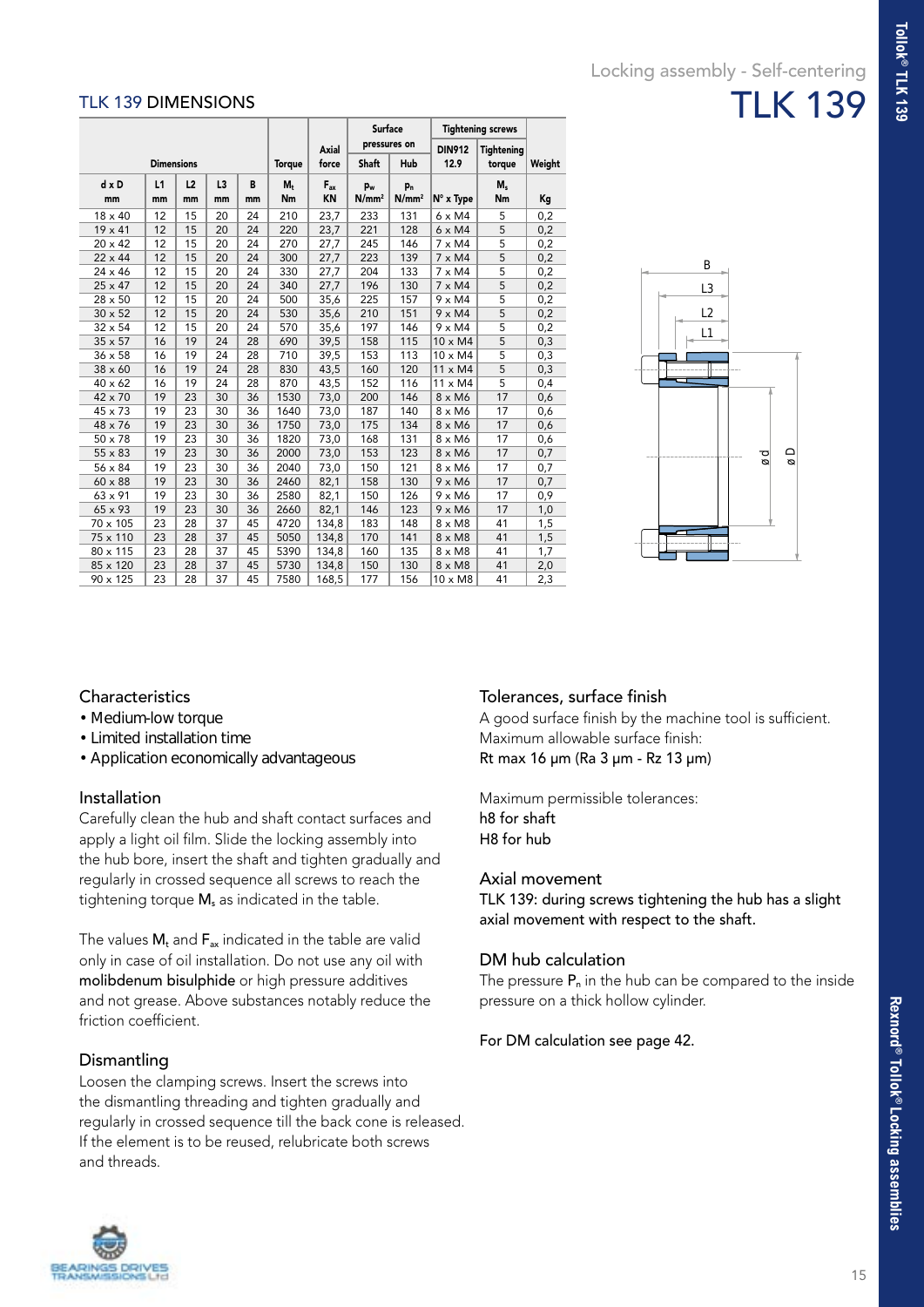

#### **Characteristics**

- Medium-high torque
- Wide tolerances
- Easy availability
- Easy dismantling

#### Installation

Carefully clean the hub and shaft contact surfaces and apply a light oil film. Slide the locking assembly into the hub bore and insert the shaft. Tighten cadmium plated clamping screws until inner ring grips the shaft and the outer ring grips the hub bore then tighten gradually and regularly in crossed sequence all screws to reach the tightening torque M<sub>s</sub> indicated in the table. The values  $M_t$  and  $F_{ax}$  indicated in the table are valid only in case of oil installation.

Do not use any oil with molibdenum bisulphide or high pressure additives and not grease.

#### Dismantling

By loosening all tightening screws the clamping unit is normally released. In case of difficulties slightly hammer the released screws to push back the rear pressure cone.

#### Tolerances, surface finish

A good surface finish by machine tool is sufficient. Maximum allowable surface finish: Rt max 16 µm (Ra 3 µm - Rz 13 µm)

Maximum permissible tolerances: h11 for shaft H11 for hub

#### **Centering**

Mod. TLK 200 is not self-centering. The hub concentricity with respect to the shaft depends on the guide surface tolerance and its length.

#### Axial movement

TLK 200: during screws tightening the hub has no axial movement with respect to the shaft.

#### DM hub calculation

The pressure  $P_n$  in the hub can be compared to the inside pressure on a thick hollow cylinder.

#### For DM calculation see page 42.

#### $M_t$  transmissible

If two or more clamping unit are installed together, as a result of carried tests, the  $M_t$  transmissible shall be calculated as follow:

| Nr. 1 TLK 200 | $M_t = M_t$ cat.                           |
|---------------|--------------------------------------------|
|               | Nr. 2 TLK 200 $Mr = Mr$ cat. $\cdot$ 1.9   |
|               | Nr. 3 TLK 200 $M_t = M_t$ cat. $\cdot$ 2.7 |

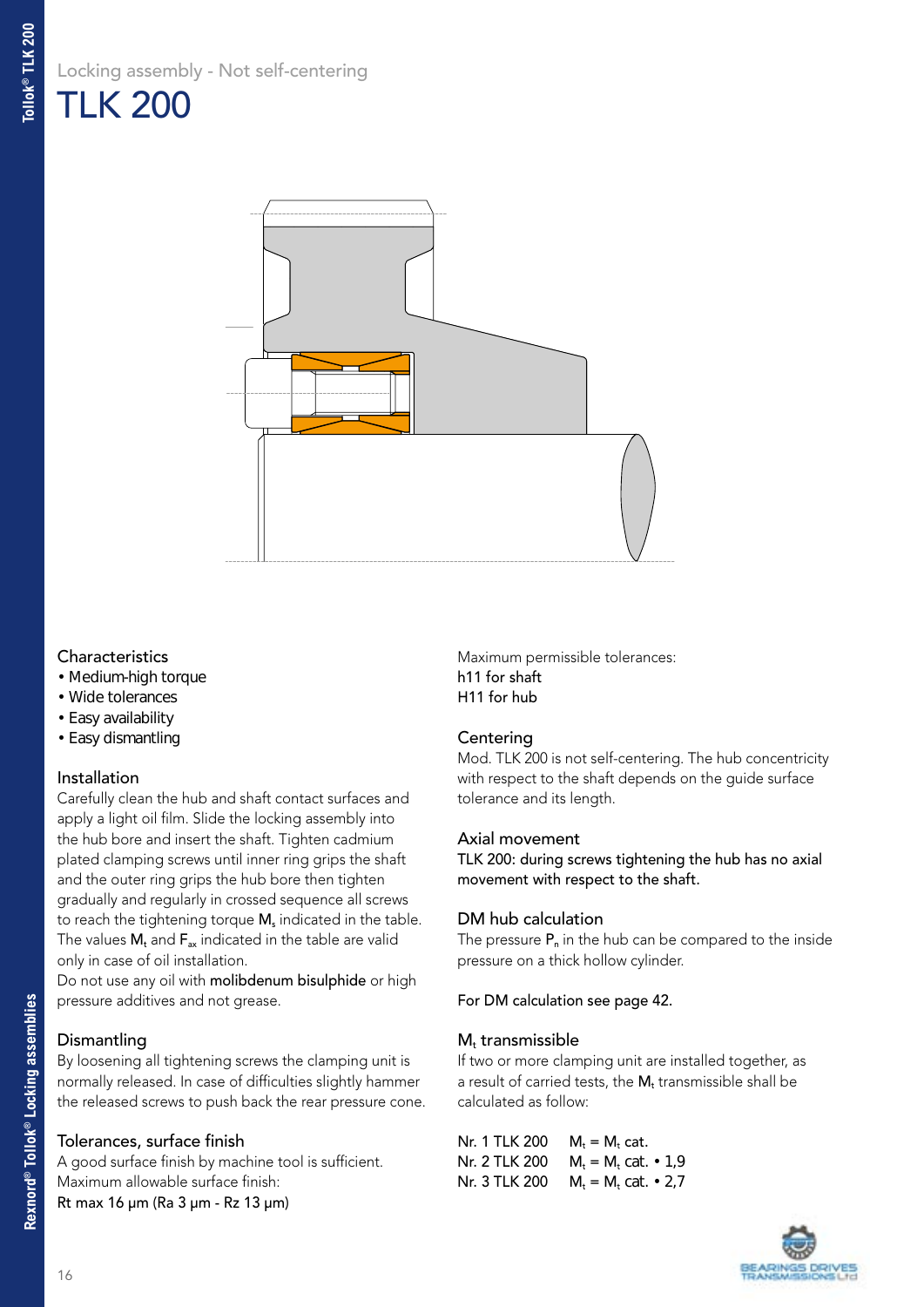#### TLK 200 DIMENSIONS

|                           |                   |            |            |                    | <b>Surface</b> | <b>Tightening screws</b> |                         |                           |                      |            |
|---------------------------|-------------------|------------|------------|--------------------|----------------|--------------------------|-------------------------|---------------------------|----------------------|------------|
|                           | <b>Dimensions</b> |            |            | <b>Torque</b>      | Axial<br>force | Shaft                    | pressures on<br>Hub     | <b>DIN912</b><br>12.9     | Tightening<br>torque | Weight     |
| $d \times D$<br>mm        | L1<br>mm          | L2<br>mm   | В<br>mm    | $M_t$<br>Nm        | $F_{ax}$<br>KN | pw<br>N/mm <sup>2</sup>  | pn<br>N/mm <sup>2</sup> | N° x Type                 | $M_s$<br>Nm          | Κg         |
| $17 \times 47$            | 17                | 20         | 26         | 300                | 35             | 325                      | 115                     | 8 x M6                    | 17                   | 0,2        |
| 18 x 47                   | 17                | 20         | 26         | 310                | 35             | 305                      | 115                     | $8 \times M6$             | 17                   | 0,2        |
| 19 x 47                   | 17                | 20         | 26         | 330                | 35             | 290                      | 115                     | $8 \times M6$             | 17                   | 0,2        |
| $20 \times 47$            | 17                | 20         | 26         | 350                | 35             | 275                      | 115                     | $8 \times M6$             | 17                   | 0,2        |
| 22 x 47                   | 17                | 20         | 26         | 380                | 35             | 250                      | 115                     | $8 \times M6$             | 17                   | 0,2        |
| 24 x 50<br>$25 \times 50$ | 17<br>17          | 20<br>20   | 26<br>26   | 420<br>440         | 35<br>35       | 230<br>220               | 110<br>110              | 8 x M6<br>8 x M6          | 17<br>17             | 0,3<br>0,3 |
| 28 x 55                   | 17                | 20         | 26         | 610                | 44             | 245                      | 125                     | 10 x M6                   | 17                   | 0,3        |
| $30 \times 55$            | 17                | 20         | 26         | 660                | 44             | 230                      | 125                     | 10 x M6                   | 17                   | 0,3        |
| $32 \times 60$            | 17                | 20         | 26         | 840                | 53             | 260                      | 140                     | 12 x M6                   | 17                   | 0,3        |
| 35 x 60                   | 17                | 20         | 26         | 920                | 53             | 235                      | 140                     | 12 x M6                   | 17                   | 0,3        |
| $38 \times 65$            | 17                | 20         | 26         | 1170               | 62             | 255                      | 150                     | 14 x M6                   | 17                   | 0,4        |
| 40 x 65                   | 17<br>20          | 20<br>24   | 26<br>32   | 1230<br>2050       | 62<br>98       | 240<br>310               | 150<br>175              | 14 x M6                   | 17<br>41             | 0,3        |
| 42 x 75<br>45 x 75        | 20                | 24         | 32         | 2200               | 98             | 290                      | 175                     | $12 \times M8$<br>12 x M8 | 41                   | 0,6<br>0,6 |
| 48 x 80                   | 20                | 24         | 32         | 2340               | 98             | 270                      | 160                     | $12 \times M8$            | 41                   | 0,6        |
| 50 x 80                   | 20                | 24         | 32         | 2440               | 98             | 260                      | 160                     | 12 x M8                   | 41                   | 0,6        |
| $55 \times 85$            | 20                | 24         | 32         | 3140               | 114            | 275                      | 180                     | $14 \times M8$            | 41                   | 0,6        |
| 60 x 90                   | 20                | 24         | 32         | 3420               | 114            | 255                      | 170                     | 14 x M8                   | 41                   | 0,7        |
| 65 x 95                   | 20                | 24         | 32         | 4240               | 131            | 265                      | 180                     | 16 x M8                   | 41                   | 0,7        |
| 70 x 110<br>75 x 115      | 24<br>24          | 28<br>28   | 38<br>38   | 6340<br>6800       | 181<br>181     | 285<br>265               | 180<br>175              | 14 x M10<br>14 x M10      | 83<br>83             | 1,3<br>1,3 |
| 80 x 120                  | 24                | 28         | 38         | 7250               | 181            | 250                      | 165                     | 14 x M10                  | 83                   | 1,4        |
| 85 x 125                  | 24                | 28         | 38         | 8810               | 207            | 270                      | 185                     | 16 x M10                  | 83                   | 1,4        |
| 90 x 130                  | 24                | 28         | 38         | 9320               | 207            | 255                      | 175                     | 16 x M10                  | 83                   | 1,5        |
| 95 x 135                  | 24                | 28         | 38         | 11070              | 233            | 270                      | 190                     | 18 x M10                  | 83                   | 1,6        |
| 100 x 145                 | 26                | 33         | 45         | 13200              | 264            | 270                      | 185                     | 14 x M12                  | 145                  | 2,2        |
| 110 x 155                 | 26                | 33<br>33   | 45<br>45   | 14500              | 264            | 245                      | 175                     | 14 x M12                  | 145                  | 2,5        |
| 120 x 165<br>130 x 180    | 26<br>34          | 38         | 50         | 18100<br>24500     | 302<br>377     | 255<br>225               | 185<br>165              | 16 x M12<br>20 x M12      | 145<br>145           | 2,6<br>3,8 |
| 140 x 190                 | 34                | 38         | 50         | 29000              | 415            | 230                      | 170                     | 22 x M12                  | 145                  | 3,9        |
| 150 x 200                 | 34                | 38         | 50         | 33900              | 453            | 235                      | 175                     | 24 x M12                  | 145                  | 4          |
| 160 x 210                 | 34                | 38         | 50         | 39200              | 490            | 240                      | 180                     | 26 x M12                  | 145                  | 4,3        |
| 170 x 225                 | 38                | 44         | 58         | 48400              | 569            | 235                      | 175                     | 22 x M14                  | 230                  | 5,8        |
| 180 x 235                 | 38                | 44<br>52   | 58         | 55900              | 621<br>725     | 240                      | 185<br>165              | 24 x M14                  | 230                  | 6          |
| 190 x 250<br>200 x 260    | 46<br>46          | 52         | 66<br>66   | 68800<br>77600     | 776            | 220<br>225               | 170                     | 28 x M14<br>30 x M14      | 230<br>230           | 8,5<br>8,6 |
| 220 x 285                 | 50                | 56         | 72         | 102800             | 935            | 225                      | 175                     | 26 x M16                  | 300                  | 11         |
| 240 x 305                 | 50                | 56         | 72         | 129500             | 1079           | 240                      | 190                     | 30 x M16                  | 300                  | 12         |
| 260 x 325                 | 50                | 56         | 72         | 159000             | 1223           | 250                      | 200                     | 34 x M16                  | 300                  | 13         |
| 280 x 355                 | 60                | 66         | 84         | 193900             | 1385           | 220                      | 170                     | 32 x M18                  | 410                  | 19         |
| 300 x 375                 | 60                | 66         | 84         | 233700             | 1558           | 230                      | 185                     | 36 x M18                  | 410                  | 20         |
| 320 x 405<br>340 x 425    | 72<br>72          | 78<br>78   | 98<br>98   | 323400<br>343600   | 2021<br>2021   | 235<br>220               | 185<br>175              | 36 x M20                  | 590<br>590           | 30<br>30   |
| 360 x 455                 | 84                | 90         | 112        | 452900             | 2516           | 220                      | 175                     | 36 xM20<br>36 xM22        | 790                  | 42         |
| 380 x 475                 | 84                | 90         | 112        | 478100             | 2516           | 210                      | 165                     | 36 xM22                   | 790                  | 44         |
| 400 x 495                 | 84                | 90         | 112        | 503200             | 2516           | 200                      | 160                     | 36 xM22                   | 790                  | 46         |
| 420 x 515                 | 84                | 90         | 112        | 587100             | 2796           | 210                      | 170                     | 40 x M22                  | 790                  | 50         |
| 440 x 545                 | 96                | 102        | 126        | 710300             | 3229           | 205                      | 165                     | 40 x M24                  | 1000                 | 65         |
| 460 x 565                 | 96                | 102        | 126        | 742600             | 3229           | 195                      | 160                     | 40 x M24                  | 1000                 | 67         |
| 480 x 585<br>500 x 605    | 96<br>96          | 102<br>102 | 126<br>126 | 813600<br>887900   | 3390<br>3552   | 195<br>192               | 160<br>160              | 42 x M24<br>44 x M24      | 1000<br>1000         | 71<br>73   |
| 520 x 630                 | 96                | 102        | 126        | 944400             | 3632           | 195                      | 160                     | 45 x M24                  | 1000                 | 80         |
| 540 x 650                 | 96                | 102        | 126        | 980700             | 3632           | 185                      | 155                     | 45 x M24                  | 1000                 | 82         |
| 560 x 670                 | 96                | 102        | 126        | 1084800            | 3875           | 190                      | 160                     | 48 x M24                  | 1000                 | 85         |
| 580 x 690                 | 96                | 102        | 126        | 1170400            | 4036           | 190                      | 160                     | 50 x M24                  | 1000                 | 88         |
| 600 x 710                 | 96                | 102        | 126        | 1210800            | 4036           | 185                      | 155                     | 50 x M24                  | 1000                 | 91         |
| 620 x 730                 | 96                | 102        | 126        | 1301200            | 4197           | 185                      | 160                     | 52 x M24                  | 1000                 | 93<br>96   |
| 640 x 750<br>660 x 770    | 96<br>96          | 102<br>102 | 126<br>126 | 1394800<br>1491700 | 4359<br>4520   | 190<br>190               | 160<br>160              | 54 x M24<br>56 x M24      | 1000<br>1000         | 99         |
| 680 x 790                 | 96                | 102        | 126        | 1536900            | 4520           | 185                      | 160                     | 56 x M24                  | 1000                 | 102        |
| 700 x 810                 | 96                | 102        | 126        | 1695100            | 4843           | 190                      | 165                     | 60 x M24                  | 1000                 | 104        |
| 720 x 830                 | 96                | 102        | 126        | 1743500            | 4843           | 185                      | 160                     | 60 x M24                  | 1000                 | 107        |
| 740 x 850                 | 96                | 102        | 126        | 1851700            | 5005           | 185                      | 165                     | 62 x M24                  | 1000                 | 110        |
| 760 x 870                 | 96                | 102        | 126        | 1963100            | 5166           | 190                      | 165                     | 64 x M24                  | 1000                 | 113        |
| 780 x 890                 | 96<br>96          | 102<br>102 | 126<br>126 | 2046200            | 5247           | 185                      | 165                     | 65 x M24                  | 1000                 | 116        |
| 800 x 910                 |                   |            |            | 2131000            | 5327           | 185                      | 160                     | 66 x M24                  | 1000                 | 118        |



For larger diameter please contact us.

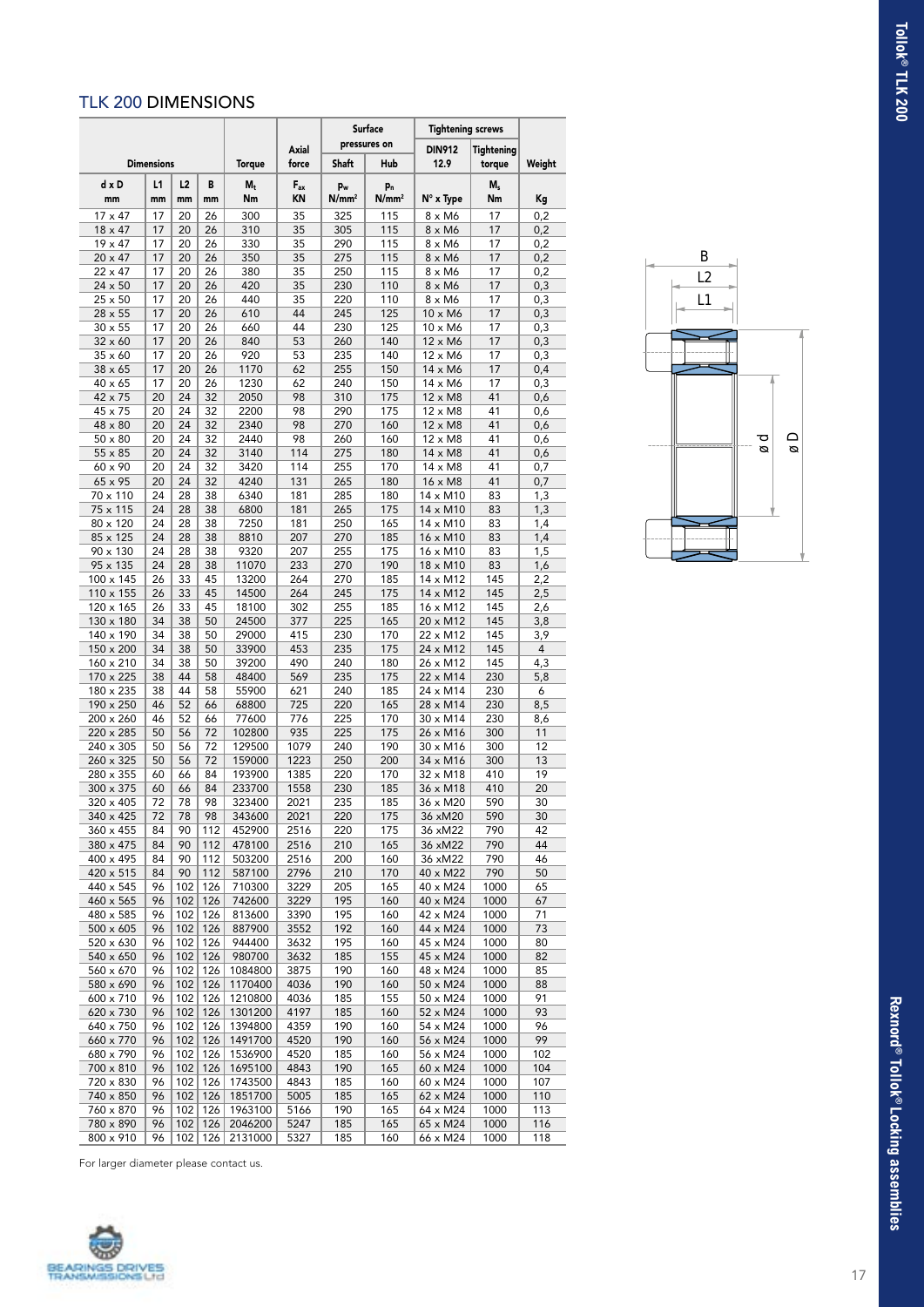Locking assembly - Not self-centering

Locking assembly - Self-centering



TLK 250 L



#### **Characteristics**

- Medium-low torque
- Restricted hub diameter
- Limited installation time
- Application economically advantageous

#### Installation

Carefully clean the hub and shaft contact surfaces and apply a light oil film. Slide the locking assembly into the hub bore, insert the shaft and tighten the nut at tightening torque M<sub>s</sub> as indicated in the table and fold down the security washer tooth if fitted. The values  $M_t$  and Fax indicated in the table are valid only in case of oil installation.

Do not use any oil with molybdenum bisulphide or high pressure additives and not grease. Above substances notably reduce the friction coefficient.

#### **Dismantling**

Loosen the tightening collar. As the cone angle of TLK 250 is about 17°, the unit is self releasing. To avoid dismantling difficulties for model TLK 250 L, because of restricted angle, we recommend the use of mod. TLK 250.

#### Tolerances, surface finish

A good surface finish by the machine tool is sufficient. Maximum allowable surface finish: Rt max 16 µm (Ra 3 µm - Rz 13 µm)

Maximum permissible tolerances: h8 for shaft H8 for hub

#### Axial movement

TLK 250 + TLK 250L: during screws tightening the hub has a slight axial movement with respect to the shaft.

#### DM hub calculation

The pressure  $P_n$  in the hub can be compared to the inside pressure on a thick hollow cylinder.

#### For DM calculation see page 42.

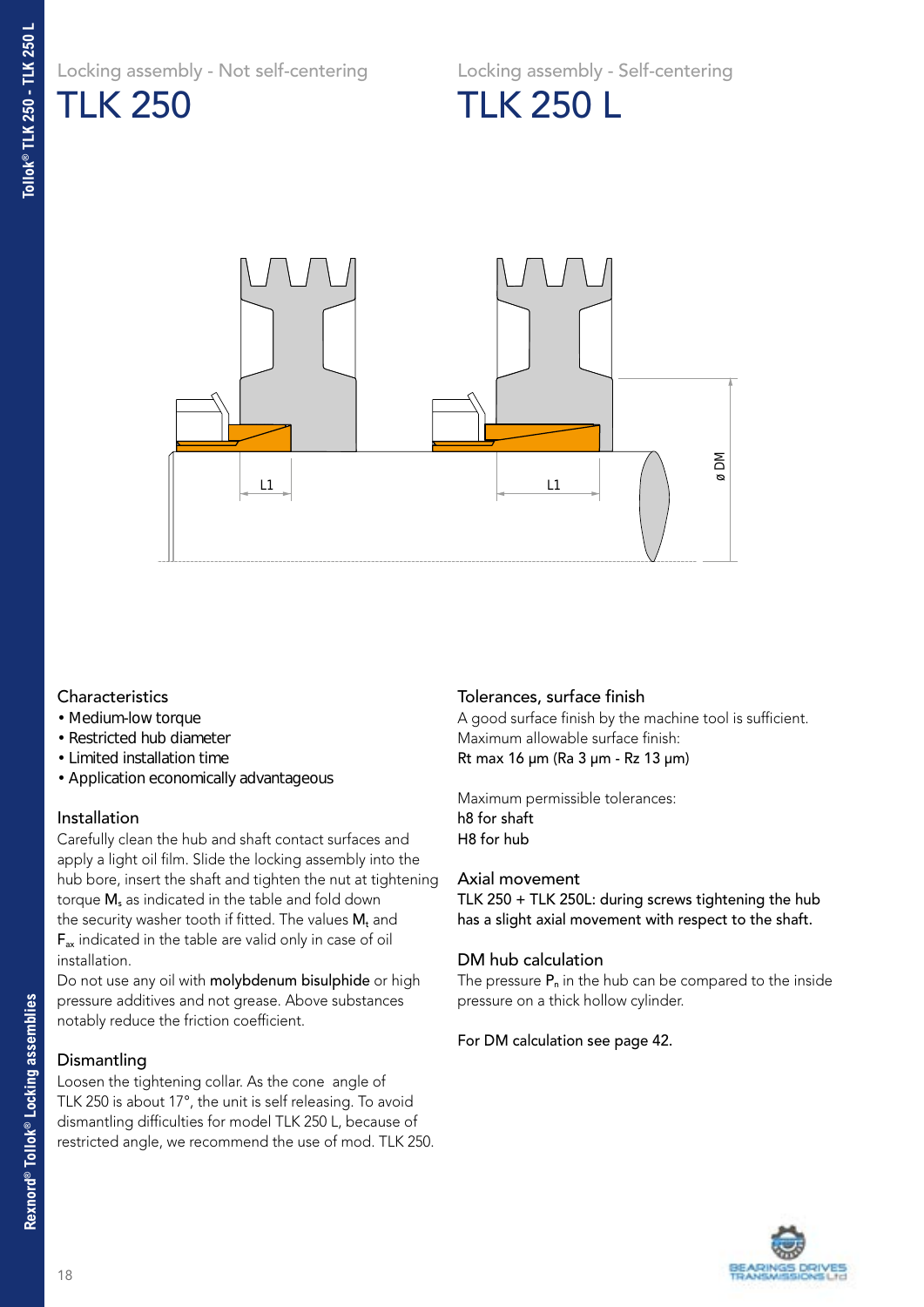

### Locking assembly - Not self-centering

#### TLK 250 DIMENSIONS

|                |                   |                |                |               |                |                   | <b>Surface</b>    | <b>Tightening screws</b> |                   |        |
|----------------|-------------------|----------------|----------------|---------------|----------------|-------------------|-------------------|--------------------------|-------------------|--------|
|                |                   |                |                |               | Axial          |                   | pressures on      |                          | <b>Tightening</b> |        |
|                | <b>Dimensions</b> |                |                | <b>Torque</b> | force          | <b>Shaft</b>      | Hub               | <b>DIN912</b>            | torque            | Weight |
| $dx$ D         | B                 | L1             | D <sub>1</sub> | $M_{+}$       | $F_{ax}$       | $p_w$             | $p_{n}$           |                          | M,                |        |
| mm             | mm                | mm             | mm             | Nm            | <b>KN</b>      | N/mm <sup>2</sup> | N/mm <sup>2</sup> | N° x Type                | Nm                | Кg     |
| 14 x 25        | 16,5              | 6,5            | 32             | 38            | 5              | 200               | 110               | KM4                      | 95                | 0,05   |
| $15 \times 25$ | 16,5              | 6,5            | 32             | 41            | 5              | 185               | 110               | KM4                      | 95                | 0,05   |
| $16 \times 25$ | 16,5              | 6,5            | 32             | 43            | 5              | 174               | 110               | KM4                      | 95                | 0,04   |
| $17 \times 30$ | 18                | 6,5            | 38             | 55            | 6              | 197               | 112               | KM <sub>5</sub>          | 160               | 0,08   |
| 18 x 30        | 18                | 6,5            | 38             | 58            | 6              | 186               | 112               | KM <sub>5</sub>          | 160               | 0,08   |
| 19 x 30        | 18                | 6,5            | 38             | 62            | $\overline{7}$ | 176               | 112               | KM <sub>5</sub>          | 160               | 0,08   |
| 20 x 30        | 18                | 6,5            | 38             | 66            | $\overline{7}$ | 167               | 111               | KM <sub>5</sub>          | 160               | 0,07   |
| 22 x 35        | 18                | 6,5            | 45             | 96            | 8              | 202               | 127               | KM6                      | 220               | 0,10   |
| 24 x 35        | 18                | 6,5            | 45             | 105           | 9              | 185               | 127               | KM6                      | 220               | 0,09   |
| 25 x 35        | 18                | 6,5            | 45             | 110           | 9              | 178               | 127               | KM6                      | 220               | 0,09   |
| $28 \times 40$ | 19,5              | $\overline{7}$ | 52             | 150           | 10             | 176               | 123               | KM7                      | 340               | 0,07   |
| $30 \times 40$ | 19,5              | $\overline{7}$ | 52             | 160           | 11             | 164               | 123               | KM7                      | 340               | 0,07   |
| $32 \times 45$ | 21,5              | 8              | 58             | 210           | 12             | 167               | 120               | KM8                      | 480               | 0,18   |
| 35 x 45        | 21,5              | 8              | 58             | 230           | 13             | 153               | 120               | KM8                      | 480               | 0,17   |
| $36 \times 45$ | 21,5              | 8              | 58             | 240           | 13             | 149               | 120               | KM8                      | 480               | 0,15   |
| $38 \times 52$ | 24,5              | 10             | 65             | 290           | 14             | 126               | 93                | KM9                      | 680               | 0,25   |
| 40 x 52        | 24,5              | 10             | 65             | 310           | 15             | 120               | 93                | KM9                      | 680               | 0,24   |
| 42 x 57        | 25,5              | 10             | 70             | 370           | 17             | 131               | 96                | <b>KM10</b>              | 870               | 0,30   |
| 45 x 57        | 25,5              | 10             | 70             | 400           | 18             | 122               | 96                | <b>KM10</b>              | 870               | 0,28   |
| $48 \times 62$ | 25,5              | 10             | 75             | 500           | 21             | 135               | 105               | <b>KM11</b>              | 970               | 0,32   |
| $50 \times 62$ | 25,5              | 10             | 75             | 520           | 21             | 130               | 105               | <b>KM11</b>              | 970               | 0,30   |
| 55 x 68        | 27,5              | 12             | 80             | 610           | 22             | 103               | 84                | <b>KM12</b>              | 1100              | 0,36   |
| 56 x 68        | 27,5              | 12             | 80             | 620           | 22             | 101               | 82                | <b>KM12</b>              | 1100              | 0,34   |
| 60 x 73        | 28,5              | 12             | 85             | 800           | 27             | 113               | 93                | <b>KM13</b>              | 1300              | 0,40   |
| 63 x 79        | 30,5              | 14             | 92             | 980           | 31             | 107               | 86                | <b>KM14</b>              | 1600              | 0,56   |
| 65 x 79        | 30,5              | 14             | 92             | 1010          | 31             | 104               | 86                | <b>KM14</b>              | 1600              | 0,52   |
| 70 x 84        | 31,5              | 14             | 98             | 1240          | 35             | 110               | 92                | <b>KM15</b>              | 2000              | 0,60   |



Locking assembly self-centering

TLK 250 L

#### TLK 250 L DIMENSIONS

|                |                   |          |                      |                    |                |                            | <b>Surface</b>                      | <b>Tightening screws</b> |                   |        |
|----------------|-------------------|----------|----------------------|--------------------|----------------|----------------------------|-------------------------------------|--------------------------|-------------------|--------|
|                |                   |          |                      |                    | Axial          |                            | pressures on                        |                          | <b>Tightening</b> |        |
|                | <b>Dimensions</b> |          |                      | <b>Torque</b>      | force          | <b>Shaft</b>               | Hub                                 | <b>DIN912</b>            | torque            | Weight |
| dxD<br>mm      | B<br>mm           | L1<br>mm | D <sub>1</sub><br>mm | $M_t$<br><b>Nm</b> | $F_{ax}$<br>KN | $p_w$<br>N/mm <sup>2</sup> | p <sub>n</sub><br>N/mm <sup>2</sup> | N° x Type                | M,<br>Nm          | Кg     |
| $14 \times 25$ | 30                | 20       | 32                   | 64                 | 9              | 85                         | 45                                  | KM4                      | 95                | 0,08   |
| 15 x 25        | 30                | 20       | 32                   | 70                 | 9              | 80                         | 45                                  | KM4                      | 95                | 0,08   |
| $16 \times 25$ | 30                | 20       | 32                   | 73                 | 9              | 75                         | 45                                  | KM4                      | 95                | 0,07   |
| $17 \times 25$ | 32                | 20       | 32                   | 80                 | 9              | 70                         | 45                                  | KM4*                     | 95,0              | 0,07   |
| 18 x 30        | 32                | 20       | 38                   | 100                | 10             | 80                         | 45                                  | KM <sub>5</sub>          | 160               | 0,12   |
| $19 \times 30$ | 32                | 20       | 38                   | 105                | 11             | 75                         | 45                                  | KM <sub>5</sub>          | 160               | 0,12   |
| 20 x 30        | 32                | 20       | 38                   | 112                | 11             | 70                         | 45                                  | KM <sub>5</sub>          | 160               | 0,11   |
| 22 x 35        | 36                | 25       | 45                   | 163                | 14             | 70                         | 45                                  | KM <sub>6</sub>          | 220               | 0,18   |
| $24 \times 35$ | 36                | 25       | 45                   | 178                | 14             | 65                         | 45                                  | KM6                      | 220               | 0,16   |
| 25 x 35        | 36                | 25       | 45                   | 185                | 14             | 60                         | 45                                  | KM <sub>6</sub>          | 220               | 0,15   |
| 28 x 40        | 42                | 30       | 52                   | 250                | 17             | 55                         | 40                                  | KM7                      | 340               | 0,24   |
| $30 \times 40$ | 42                | 30       | 52                   | 270                | 17             | 50                         | 40                                  | KM7                      | 340               | 0,21   |
| $32 \times 45$ | 44                | 30       | 58                   | 350                | 21             | 60                         | 45                                  | KM <sub>8</sub>          | 480               | 0,32   |
| $35 \times 45$ | 44                | 30       | 58                   | 390                | 21             | 55                         | 45                                  | KM <sub>8</sub>          | 480               | 0,26   |
| $38 \times 50$ | 45                | 30       | 65                   | 500                | 26             | 60                         | 45                                  | KM9                      | 680               | 0,35   |
| $40 \times 50$ | 45                | 30       | 65                   | 520                | 26             | 55                         | 45                                  | KM9                      | 680               | 0,33   |
| $42 \times 55$ | 46                | 30       | 70                   | 630                | 30             | 65                         | 50                                  | <b>KM10</b>              | 870               | 0,43   |
| $45 \times 55$ | 46                | 30       | 70                   | 680                | 30             | 60                         | 50                                  | <b>KM10</b>              | 870               | 0,39   |
| $48 \times 60$ | 46                | 30       | 75                   | 840                | 35             | 60                         | 50                                  | <b>KM11</b>              | 970               | 0,45   |
| $50 \times 60$ | 46                | 30       | 75                   | 880                | 35             | 60                         | 50                                  | <b>KM11</b>              | 970               | 0,40   |
| $55 \times 65$ | 46                | 30       | 80                   | 1030               | 37             | 60                         | 50                                  | <b>KM12</b>              | 1100              | 0,44   |
| $60 \times 70$ | 52                | 30       | 85                   | 1360               | 45             | 65                         | 55                                  | <b>KM13</b>              | 1300              | 0,55   |



Tollok® TLK 250 - TLK 250 L **Tollok® TLK 250 - TLK 250 L**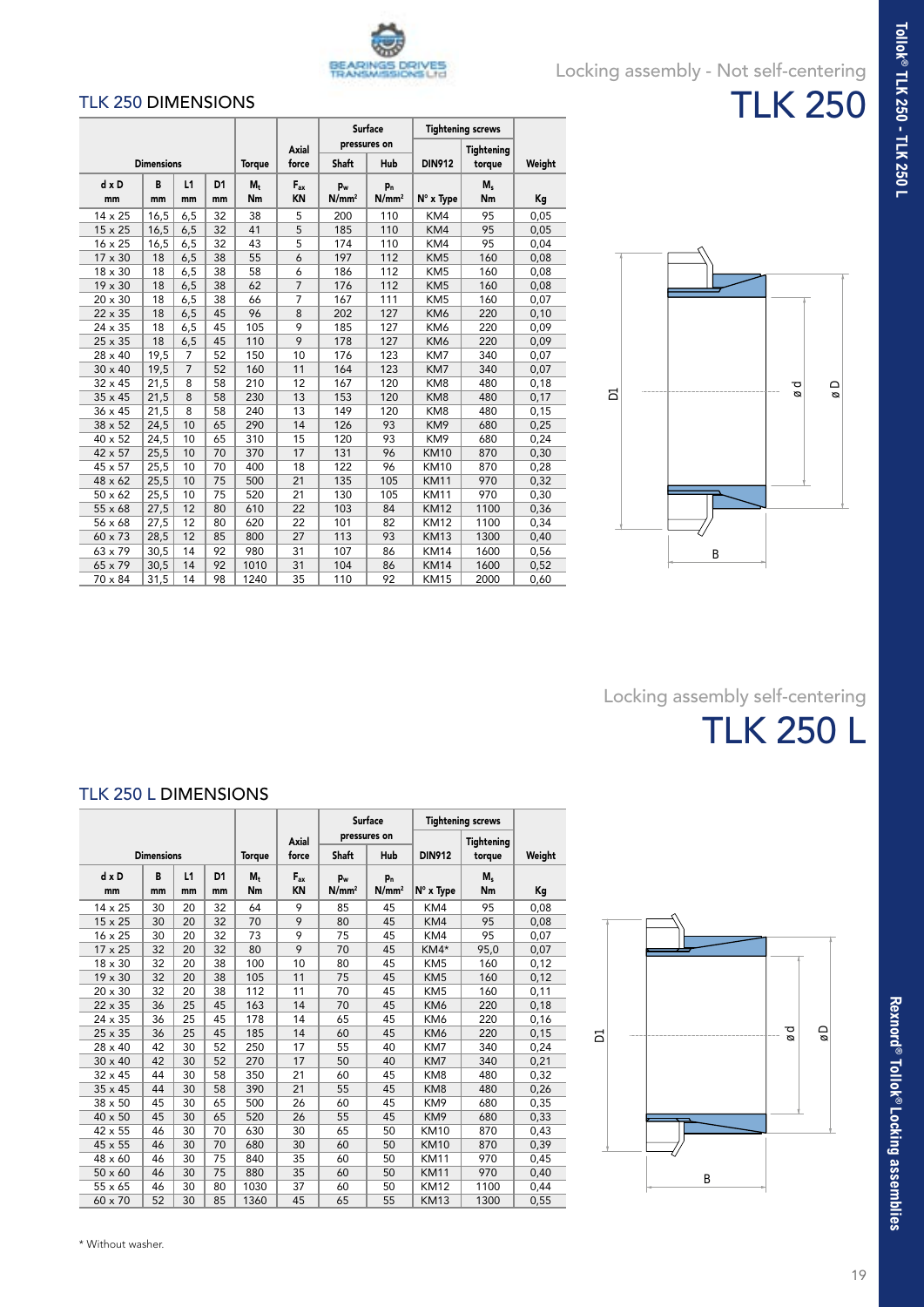### Locking assembly - Not self-centering TLK 300





|                 |        | <b>DIN912</b> |        | $C = 0,140$ |             |      |  |  |  |
|-----------------|--------|---------------|--------|-------------|-------------|------|--|--|--|
|                 |        | Pv in N       |        |             | $M_s$ in Nm |      |  |  |  |
| dg              | 8.8    | 10.9          | 12.9   | 8.8         | 10.9        | 12.9 |  |  |  |
| M4              | 3900   | 5450          | 6550   | 2,9         | 4,1         | 4,9  |  |  |  |
| M <sub>5</sub>  | 6350   | 8950          | 10700  | 6           | 8,5         | 10   |  |  |  |
| M6              | 9000   | 12600         | 15100  | 10          | 14          | 17   |  |  |  |
| [M7]            | 13200  | 18500         | 22200  | 16          | 23          | 28   |  |  |  |
| M <sub>8</sub>  | 16500  | 23200         | 27900  | 25          | 35          | 41   |  |  |  |
| [M9]            | 22000  | 30900         | 37100  | 36          | 51          | 61   |  |  |  |
| M10             | 26200  | 36900         | 44300  | 49          | 69          | 83   |  |  |  |
| M12             | 38300  | 54000         | 64500  | 86          | 120         | 145  |  |  |  |
| M14             | 52500  | 74000         | 88500  | 135         | 190         | 230  |  |  |  |
| M <sub>16</sub> | 73000  | 102000        | 123000 | 210         | 295         | 355  |  |  |  |
| M18             | 88000  | 124000        | 148000 | 290         | 405         | 485  |  |  |  |
| M20             | 114000 | 160000        | 192000 | 410         | 580         | 690  |  |  |  |
| M22             | 141000 | 199000        | 239000 | 550         | 780         | 930  |  |  |  |
| M24             | 164000 | 230000        | 276000 | 710         | 1000        | 1200 |  |  |  |
| M27             | 215000 | 302000        | 363000 | 1050        | 1500        | 1800 |  |  |  |
| M30             | 262000 | 368000        | 442000 | 1450        | 2000        | 2400 |  |  |  |

 $Pa = N^\circ$  of screws • Pv

TLK 300 DIMENSIONS

Pt = see page 19

 $\cdot$  0.12 $\cdot$  $M_t$  transmissible = 0,54 2000

Screws center distance  $I = d - 12 - dg$  (screws fixed on the shaft) Flange thickness Sf = dg  $\cdot$  1,8 (screws quality 12.9) Screws center distance  $I = D + 12 + dq$  (screws fixed on the hub) Flange thickness Sf = dg  $\cdot$  1,3 (screws quality 8.8)

Note: On request the type TLK 300 can be supplied also with split rings: therefore the trasmissible torque  $M_t$  increases. Please contact our technical department.

#### **Characteristics**

- Medium low torque
- Restricted radial encumbrance
- Limited installation time
- Application economically advantageous

#### Installation

Carefully clean the hub and shaft contact surfaces and apply a light oil film. Slide the locking elements into the hub bore, insert the shaft and tighten gradually and regularly in crossed sequence all screws to reach the tightening torque  $M_s$  as indicated in the table. The values  $M_t$  and  $F_{ax}$ indicated in the table are valid only in case of oil installation. Do not use any oil with molybdenum bisulphide or high pressure additives and not grease. Above substances notably reduce the friction coefficient.

#### **Dismantling**

By loosening all tightening screws the locking elements are released and the clamping is free. However in case of difficulties slightly hammer the hub.

#### Tolerances, surface finish

A good surface finish by the machine tool is sufficient. Maximum allowable surface finish: Rt max 6 µm (Ra 1 µm - Rz 5 µm)

Maximum permissible tolerances: shaft h6 - hub H7 (up to 40mm d. diameter) shaft h8 - hub H8 (over 42mm d. diameter)

 $M_t$  transmissible Nr. 1 TLK 300  $M_t = M_t$  cat. Nr. 2 TLK 300  $M_t = M_t$  cat. • 1,55 Nr. 3 TLK 300  $M_t = M_t$  cat.  $\cdot$  1,85 Nr. 4 TLK 300  $M_t = M_t$  cat. • 2,02

#### DM hub calculation

The pressure  $P_{n}$  in the hub can be compared to the inside pressure on a thick hollow cylinder.

For DM calculation see page 42.

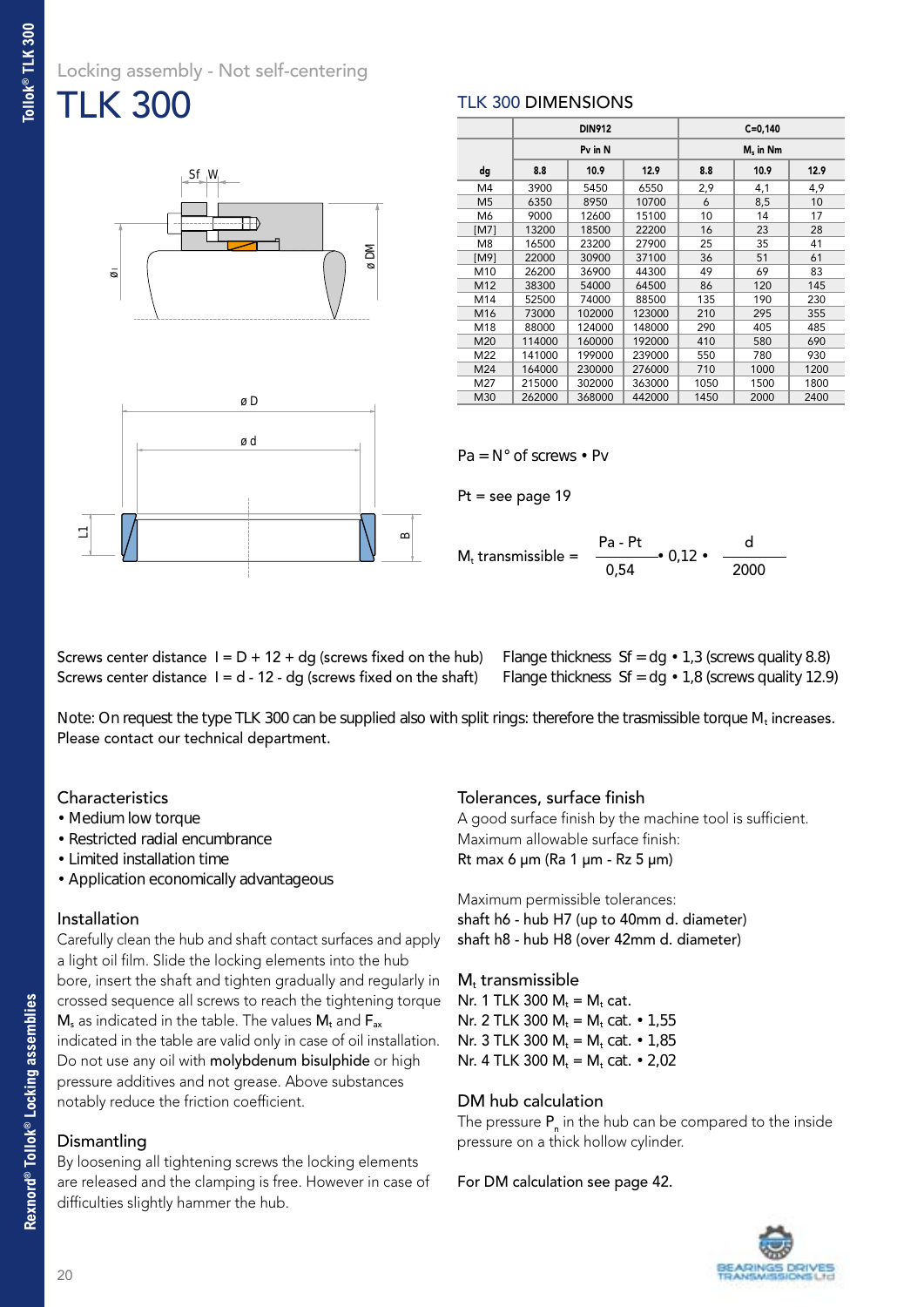

#### TLK 300 DIMENSIONS

|                                  |                     |              | Pre-load                 | <b>Total</b>       |                  | Axial                            |                     |                      | <b>Distance W</b> |                     |                | <b>Spacer diameter</b> |                         | Surface pressures on                |                  |
|----------------------------------|---------------------|--------------|--------------------------|--------------------|------------------|----------------------------------|---------------------|----------------------|-------------------|---------------------|----------------|------------------------|-------------------------|-------------------------------------|------------------|
|                                  | <b>Dimensions</b>   |              | force                    | force              | <b>Torque</b>    | force                            |                     |                      | before tightening |                     | Inside         | Outside                | Shaft                   | Hub                                 | Weight           |
| $dx$ D<br>mm                     | В<br>mm             | L1<br>mm     | Pt<br>N                  | Pa<br>N            | $M_t$<br>Nm      | $\mathsf{F}_{\mathsf{ax}}$<br>KN | $\mathbf{1}$<br>mm  | $\overline{2}$<br>mm | 3<br>mm           | 4<br>mm             | d1<br>mm       | D <sub>1</sub><br>mm   | pw<br>N/mm <sup>2</sup> | p <sub>n</sub><br>N/mm <sup>2</sup> | Kg               |
| $6 \times 9$                     | 4,5                 | 3,7          | $\omega$                 | 3800               | $\overline{c}$   | 0,84                             | 2,5                 | 2,5                  | 3                 | 4                   | 6,1            | 8,9                    | 115                     | 75                                  | 0,002            |
| $7 \times 10$                    | 4,5                 | 3,7          | $\overline{\phantom{a}}$ | 3900               | 3                | 0,86                             | 2,5                 | 2,5                  | 3                 | 4                   | 7,1            | 9,9                    | 105                     | 70                                  | 0,002            |
| $8 \times 11$                    | 4,5                 | 3,7          | $\equiv$                 | 5300               | 5                | 1,17                             | 2,5                 | 2,5                  | 3                 | $\overline{4}$      | 8,1            | 10,9                   | 120                     | 90                                  | 0,002            |
| $9 \times 12$                    | 4,5                 | 3,7          | 7650                     | 15600              | 8                | 1,76                             | 2,5                 | 2,5                  | 3                 | 4                   | 9,1            | 11,9                   | 140                     | 105                                 | 0,000            |
| $10 \times 13$                   | 4,5                 | 3,7          | 7000                     | 15600              | 10               | 1,91                             | 2,5                 | 2,5                  | 3                 | 4                   | 10,1           | 12,9                   | 135                     | 105                                 | 0,002            |
| $12 \times 15$<br>$13 \times 16$ | 4,5                 | 3,7          | 7000                     | 15600              | 11               | 1,91                             | 2,5                 | 2,5                  | 3                 | $\overline{4}$<br>4 | 12,1           | 14,9                   | 115                     | 90<br>90                            | 0,002<br>0,000   |
| $14 \times 18$                   | 4,5<br>6,3          | 3,7<br>5,3   | 6500<br>11000            | 15600<br>25400     | 13<br>22         | 2,02<br>3,18                     | 2,5<br>3,5          | 2,5<br>3,5           | 3<br>4,5          | 5,5                 | 13,1<br>14,1   | 15,9<br>17,9           | 110<br>115              | 90                                  | 0,005            |
| 15 x 19                          | 6,3                 | 5,3          | 10800                    | 25400              | 24               | 3,24                             | 3,5                 | 3,5                  | 4,5               | 5,5                 | 15,1           | 18,9                   | 110                     | 85                                  | 0,005            |
| $16 \times 20$                   | 6,3                 | 5,3          | 10000                    | 25400              | 27               | 3,42                             | 3,5                 | 3,5                  | 4,5               | 5,5                 | 16,1           | 19,9                   | 105                     | 85                                  | 0,006            |
| $17 \times 21$                   | 6,3                 | 5,3          | 9600                     | 25400              | 30               | 3,51                             | 3,5                 | 3,5                  | 4,5               | 5,5                 | 17,1           | 20,9                   | 105                     | 85                                  | 0,006            |
| 18 x 22                          | 6,3                 | 5,3          | 9150                     | 25400              | 32               | 3,61                             | 3,5                 | 3,5                  | 4,5               | 5,5                 | 18,1           | 21,9                   | 100                     | 80                                  | 0,007            |
| 19 x 24                          | 6,3                 | 5,3          | 12500                    | 36000              | 49               | 5,22                             | 3,5                 | 3,5                  | 4,5               | 5,5                 | 19,2           | 23,8                   | 140                     | 110                                 | 0,007            |
| $20 \times 25$<br>22 x 26        | 6,3<br>6,3          | 5,3<br>5,3   | 12000<br>9000            | 36000<br>36000     | 53<br>66         | 5,33<br>6                        | 3,5<br>3,5          | 3,5                  | 4,5               | 5,5<br>5,5          | 20,2<br>22,2   | 24,8<br>25,8           | 135<br>135              | 105<br>115                          | 0,009<br>0,007   |
| 24 x 28                          | 6,3                 | 5,3          | 8400                     | 36000              | 73               | 6,13                             | 3,5                 | 3,5<br>3,5           | 4,5<br>4,5        | 5,5                 | 24,2           | 27,8                   | 130                     | 110                                 | 0,008            |
| $25 \times 30$                   | 6,3                 | 5,3          | 10000                    | 36000              | 72               | 5,77                             | 3,5                 | 3,5                  | 4,5               | 5,5                 | 25,2           | 29,8                   | 115                     | 95                                  | 0,009            |
| 28 x 32                          | 6,3                 | 5,3          | 7500                     | 36000              | 88               | 6,33                             | 3,5                 | 3,5                  | 4,5               | 5,5                 | 28,2           | 31,8                   | 115                     | 100                                 | 0,010            |
| $30 \times 35$                   | 6,3                 | 5,3          | 8600                     | 36000              | 91               | 6,08                             | 3,5                 | 3,5                  | 4,5               | 5,5                 | 30,2           | 34,8                   | 100                     | 85                                  | 0,011            |
| $32 \times 36$                   | 6,3                 | 5,3          | 7900                     | 45000              | 131              | 8,24                             | 3,5                 | 3,5                  | 4,5               | 5,5                 | 32,2           | 35,8                   | 130                     | 115                                 | 0,011            |
| $35 \times 40$                   | 7                   | 6            | 10000                    | 54000              | 171              | 9,77                             | 3,5                 | 3,5                  | 4,5               | 5,5                 | 35,2           | 39,8                   | 125                     | 110                                 | 0,016            |
| $36 \times 42$<br>38 x 44        | $\overline{7}$<br>7 | 6<br>6       | 11700<br>11000           | 54000<br>54000     | 169<br>181       | 9,39<br>9,55                     | 3,5<br>3,5          | 3,5<br>3,5           | 4,5               | 5,5<br>5,5          | 36,2<br>38,2   | 41,8<br>43,8           | 115<br>110              | 100<br>95                           | 0,019<br>0,021   |
| 40 x 45                          | 8                   | 6,6          | 13900                    | 66000              | 231              | 11,57                            | 3,5                 | 4,5                  | 4,5<br>5,5        | 6,5                 | 40,2           | 44,8                   | 115                     | 105                                 | 0,021            |
| 42 x 48                          | 8                   | 6,6          | 15550                    | 66000              | 235              | 11,22                            | 3,5                 | 4,5                  | 5,5               | 6,5                 | 42,2           | 47,8                   | 110                     | 95                                  | 0,026            |
| 45 x 52                          | 10                  | 8,6          | 28300                    | 99000              | 353              | 15,71                            | 3,5                 | 4,5                  | 5,5               | 6,5                 | 45,2           | 51,8                   | 105                     | 95                                  | 0,045            |
| 48 x 55                          | 10                  | 8,6          | 24700                    | 132000             | 572              | 23,84                            | 3,5                 | 4,5                  | 5,5               | 6,5                 | 48,2           | 54,8                   | 155                     | 135                                 | 0,043            |
| $50 \times 57$                   | 10                  | 8,6          | 23600                    | 132000             | 602              | 24,08                            | 3,5                 | 4,5                  | 5,5               | 6,5                 | 50,2           | 56,8                   | 150                     | 130                                 | 0,045            |
| 55 x 62                          | 10                  | 8,6          | 21700                    | 132000             | 670              | 24,35                            | 3,5                 | 4,5                  | 5,5               | 6,5                 | 55,2           | 61,8                   | 140                     | 125                                 | 0,049            |
| 56 x 64                          | 12<br>12            | 10,4<br>10,4 | 29500<br>27500           | 157200<br>157200   | 790<br>860       | 28,2<br>28,6                     | 3,5<br>3,5          | 4,5                  | 5,5<br>5,5        | 7<br>7              | 56,2<br>60,2   | 63,8<br>67,8           | 130<br>125              | 115<br>110                          | 0,070<br>0,070   |
| $60 \times 68$<br>63 x 71        | 12                  | 10,4         | 26500                    | 157200             | 910              | 28,8                             | 3,5                 | 4,5<br>4,5           | 5,5               | $\overline{7}$      | 63,2           | 70,8                   | 120                     | 105                                 | 0,080            |
| 65 x 73                          | 12                  | 10,4         | 25500                    | 157200             | 950              | 29,2                             | 3,5                 | 4,5                  | 5,5               | 7                   | 65,2           | 72,8                   | 115                     | 100                                 | 0,090            |
| 70 x 79                          | 14                  | 12,2         | 31000                    | 209600             | 1380             | 39,4                             | 3,5                 | 5                    | 6,5               | 7,5                 | 70,3           | 78,7                   | 125                     | 110                                 | 0,115            |
| 71 x 80                          | 14                  | 12,2         | 31000                    | 209600             | 1400             | 39,4                             | 3,5                 | 5                    | 6,5               | 7,5                 | 71,3           | 79,7                   | 120                     | 110                                 | 0,110            |
| 75 x 84                          | 14                  | 12,2         | 34700                    | 209600             | 1450             | 38,6                             | 3,5                 | 5                    | 6,5               | 7,5                 | 75,3           | 83,7                   | 115                     | 100                                 | 0,120            |
| 80 x 91                          | 17                  | 15           | 48000                    | 290000             | 2200             | 55                               | 4                   | 6                    | 6,5               | 8                   | 80,3           | 90,7                   | 125                     | 105                                 | 0,210            |
| 85 x 96<br>$90 \times 101$       | 17<br>17            | 15<br>15     | 45500<br>43600           | 305000<br>320000   | 2400<br>2730     | 56,4<br>60,5                     | $\overline{4}$<br>4 | 6<br>6               | 6,5<br>6,5        | 8<br>8              | 85,3<br>90,3   | 95,7<br>100,7          | 120<br>120              | 105<br>105                          | 0,210<br>0,220   |
| 95 x 106                         | 17                  | 15           | 41300                    | 330000             | 3050             | 64,2                             | $\overline{4}$      | 6                    | 6,5               | 8                   | 95,3           | 105,7                  | 120                     | 110                                 | 0,230            |
| 100 x 114                        | 21                  | 18,7         | 61000                    | 445000             | 4200             | 84                               | 5                   | 6                    | 7                 | 9                   | 100,3          | 113,7                  | 120                     | 105                                 | 0,390            |
| 110 x 124                        | 21                  | 18,7         | 66000                    | 485000             | 5150             | 93,6                             | 5                   | 6                    | $\overline{7}$    | 9                   | 110,3          | 123,7                  | 120                     | 105                                 | 0,420            |
| 120 x 134                        | 21                  | 18,7         | 60300                    | 510000             | 6050             | 100,8                            | 5                   | 6                    | 7                 | 9                   | 120,2          | 133,7                  | 120                     | 105                                 | 0,460            |
| 130 x 148                        | 28                  | 25,3         | 96300                    | 765000             | 9600             | 147,6                            | 5                   | 7                    | 9                 | 11                  | 130,4          | 147,6                  | 120                     | 105                                 | 0,860            |
| 140 x 158                        | 28                  | 25,3         | 89000                    | 800500             | 11000            | 158,5                            | 6                   | 7                    | 9                 | 11                  | 140,4          | 157,6                  | 120                     | 105                                 | 0,960<br>1,000   |
| 150 x 168<br>$160 \times 178$    | 28<br>28            | 25,3<br>25,3 | 85000<br>78600           | 860000<br>900000   | 12900<br>14600   | 172<br>182,5                     | 6<br>6              | 7<br>$\overline{7}$  | 8<br>9            | 11<br>11            | 150,4<br>160,4 | 167,6<br>177,6         | 120<br>120              | 105<br>110                          | 1,000            |
| 170 x 191                        | 33                  | 30           | 117400                   | 1160000            | 19500            | 229                              | 7                   | 9                    | 10                | 12                  | 170,5          | 190,5                  | 120                     | 105                                 | 1,540            |
| 180 x 201                        | 33                  | 30           | 111300                   | 1200000            | 21300            | 236                              | 7                   | 9                    | 10                | 12                  | 180,5          | 200,5                  | 120                     | 105                                 | 1,500            |
| 190 x 211                        | 33                  | 30           | 105000                   | 1260000            | 24200            | 255                              | 7                   | 9                    | 10                | 12                  | 190,5          | 210,5                  | 120                     | 110                                 | 1,800            |
| 200 x 224                        | 38                  | 34,8         | 134200                   | 1550000            | 31000            | 310                              | 7                   | 8                    | 11                | 13                  | 200,6          | 223,4                  | 120                     | 105                                 | 2,400            |
| 210 x 234                        | 38                  | 34,8         | 127200                   | 1610000            | 35000            | 333                              | 7                   | 9                    | 11                | 13                  | 210,6          | 233,4                  | 120                     | 110                                 | 2,500            |
| 220 x 244<br>230 x 257           | 38<br>43            | 34,8<br>39,5 | 122100<br>164500         | 1690000<br>2000000 | 38000<br>47000   | 345<br>408                       | 7<br>7              | 9<br>10              | 11<br>12          | 13<br>14            | 220,6<br>230,6 | 243,4<br>256,4         | 120<br>120              | 110<br>105                          | 2,600<br>3,400   |
| 240 x 267                        | 43                  | 39,5         | 157400                   | 2250000            | 51000            | 425                              | 7                   | 10                   | 12                | 14                  | 240,6          | 266,4                  | 120                     | 110                                 | 3,800            |
| 250 x 280                        | 48                  | 44           | 190000                   | 2060000            | 52000            | 415                              | 7                   | 10                   | 13                | 16                  | 250,8          | 279,2                  | 100                     | 89                                  | 4,800            |
| 260 x 290                        | 48                  | 44           | 182000                   | 2132000            | 56500            | 435                              | 7                   | 10                   | 13                | 16                  | 260,8          | 289,2                  | 100                     | 89                                  | 4,900            |
| 270 x 300                        | 48                  | 44           | 177000                   | 2207000            | 61000            | 450                              | $\overline{7}$      | 10                   | 13                | 16                  | 270,8          | 299,2                  | 100                     | 89                                  | 5,000            |
| 280 x 313                        | 53                  | 49           | 206000                   | 2536000            | 72500            | 520                              | 7                   | 11                   | 14                | 17                  | 280,8          | 312,2                  | 100                     | 89                                  | 6,400            |
| 290 x 323                        | 53                  | 49           | 222000                   | 2632000            | 77500            | 535                              | $\overline{7}$      | 11                   | 14                | 17                  | 290,8          | 322,2                  | 100                     | 89                                  | 6,500            |
| $300 \times 333$<br>320 x 360    | 53                  | 49<br>59     | 214000<br>292000         | 2704000<br>3492000 | 83000<br>114000  | 555<br>710                       | 7<br>10             | 11<br>15             | 14<br>20          | 17                  | 300,8          | 332,2<br>359,0         | 100<br>100              | 89<br>89                            | 6,800<br>11,000  |
| 340 x 380                        | 65<br>65            | 59           | 272000                   | 3672000            | 128500           | 755                              | 10                  | 15                   | 20                | 25<br>25            | 321,0<br>341,0 | 379,0                  | 100                     | 89                                  | 11,500           |
| $360 \times 400$                 | 65                  | 59           | 258000                   | 3858000            | 144000           | 800                              | 10                  | 15                   | 20                | 25                  | 361,0          | 399,0                  | 100                     | 90                                  | 12,300           |
| 380 x 420                        | 65                  | 59           | 269000                   | 4069000            | 160500           | 845                              | 10                  | 15                   | 20                | 25                  | 381,0          | 419,0                  | 100                     | 90                                  | 13,000           |
| 400 x 440                        | 65                  | 59           | 256000                   | 4256000            | 178000           | 890                              | 10                  | 15                   | 20                | 25                  | 401,0          | 439,0                  | 100                     | 90                                  | 13,700           |
| 420 x 460                        | 65                  | 59           | 244000                   | 4444000            | 196000           | 935                              | 10                  | 15                   | 20                | 25                  | 421,0          | 459,0                  | 100                     | 90                                  | 14,100           |
| 440 x 480                        | 65                  | 59           | 234000                   | 4633000            | 215000           | 980                              | 10                  | 15                   | 20                | 25                  | 441,0          | 479,0                  | 100                     | 90                                  | 14,800           |
| 460 x 500                        | 65                  | 59           | 224000                   | 4824000            | 235000           | 1020                             | 10                  | 15                   | 20                | 25                  | 461,0          | 499,0                  | 100                     | 91                                  | 15,500           |
| 480 x 520<br>$500 \times 540$    | 65<br>65            | 59<br>59     | 239000<br>229000         | 5039000<br>5229000 | 256000<br>278000 | 1070<br>1110                     | 10<br>10            | 15<br>15             | 20<br>20          | 25<br>25            | 481,0<br>501,0 | 519,0<br>539,0         | 100<br>100              | 91<br>91                            | 16,000<br>16,700 |
| 520 x 570                        | 80                  | 73           | 338000                   | 6788000            | 372000           | 1430                             | 12                  | 18                   | 24                | 30                  | 521,0          | 569,0                  | 100                     | 91                                  | 27,000           |
| 540 x 590                        | 80                  | 73           | 326000                   | 7026000            | 400000           | 1480                             | 12                  | 18                   | 24                | 30                  | 541,0          | 589,0                  | 100                     | 91                                  | 28,000           |

**Rexnord® Tollok® Locking assemblies**

Rexnord® Tollok® Locking assemblies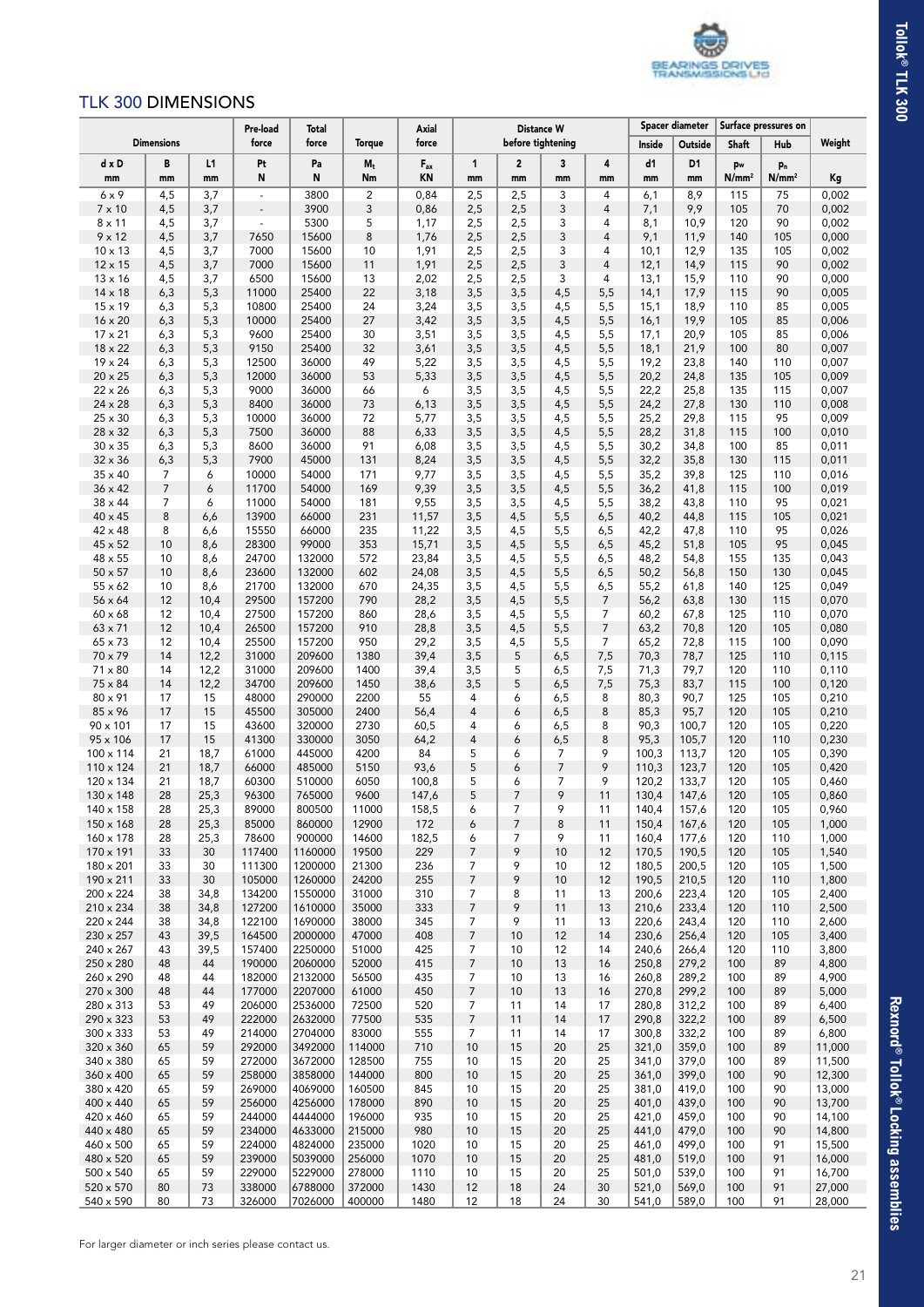### Locking assembly - Self-centering

TLK 350

#### TLK 350 DIMENSIONS

| gø |
|----|
|    |
|    |

|                  |                   |    |                |               |          | Surface           |                   | <b>Tightening screws</b> |               |                   |
|------------------|-------------------|----|----------------|---------------|----------|-------------------|-------------------|--------------------------|---------------|-------------------|
|                  |                   |    |                |               | Axial    | pressures on      |                   |                          | <b>DIN912</b> | <b>Tightening</b> |
|                  | <b>Dimensions</b> |    |                | <b>Torque</b> | force    | <b>Shaft</b>      | Hub               | 12.9                     | torque        | Weight            |
| $dx$ D           | B                 | L1 | D <sub>1</sub> | $M_t$         | $F_{ax}$ | P <sub>w</sub>    | p <sub>n</sub>    |                          | $M_s$         |                   |
| mm               | mm                | mm | mm             | Nm            | KN       | N/mm <sup>2</sup> | N/mm <sup>2</sup> | $N^\circ$ x Type         | Nm            | Kg                |
| $6 \times 16$    | 10,5              | 11 | 13,5           | 9             | 3,0      | 184               | 69                | $3 \times M2.5$          | 1,2           | 0,012             |
| $6,35 \times 16$ | 10,5              | 11 | 13,5           | 10            | 3,0      | 173               | 69                | $3 \times M2,5$          | 1,2           | 0,012             |
| $7 \times 17$    | 10,5              | 11 | 13,5           | 11            | 3,0      | 157               | 65                | $3 \times M2,5$          | 1,2           | 0,013             |
| $8 \times 18$    | 10,5              | 11 | 13,5           | 12            | 3,0      | 138               | 61                | $3 \times M2.5$          | 1,2           | 0,015             |
| $9 \times 20$    | 12,5              | 13 | 15,5           | 18            | 4,0      | 138               | 62                | $4 \times M2,5$          | 1,2           | 0,020             |
| $9,53 \times 20$ | 12,5              | 13 | 15,5           | 19            | 4,0      | 130               | 62                | 4 x M2,5                 | 1,2           | 0,020             |
| 10 x 20          | 12,5              | 13 | 15,5           | 20            | 4,0      | 124               | 62                | $4 \times M2.5$          | 1,2           | 0,019             |
| $11 \times 22$   | 12,5              | 13 | 15,5           | 22            | 4,0      | 113               | 56                | $4 \times M2,5$          | 1,2           | 0,024             |
| 12 x 22          | 12,5              | 13 | 15,5           | 24            | 4,0      | 104               | 56                | $4 \times M2,5$          | 1,2           | 0,022             |
| 14 x 26          | 16,5              | 17 | 20             | 42            | 6,0      | 99                | 53                | $4 \times M3$            | 2,1           | 0,039             |
| 15 x 28          | 16,5              | 17 | 20             | 44            | 6,0      | 93                | 50                | $4 \times M3$            | 2,1           | 0,044             |
| 16 x 32          | 16,5              | 17 | 21             | 83            | 10,4     | 152               | 76                | $4 \times M4$            | 4,9           | 0,067             |
| 17 x 35          | 20,5              | 21 | 25             | 88            | 10,4     | 116               | 56                | $4 \times M4$            | 4,9           | 0,090             |
| 18 x 35          | 20,5              | 21 | 25             | 93            | 10,4     | 109               | 56                | $4 \times M4$            | 4,9           | 0,087             |
| 19 x 35          | 20,5              | 21 | 25             | 99            | 10,4     | 104               | 56                | $4 \times M4$            | 4,9           | 0,083             |
| 20 x 38          | 20,5              | 21 | 26             | 170           | 17,0     | 161               | 85                | $4 \times M5$            | 10            | 0,100             |
| 22 x 40          | 20,5              | 21 | 26             | 187           | 17,0     | 146               | 80                | $4 \times M5$            | 10            | 0,110             |
| $24 \times 47$   | 25                | 26 | 32             | 287           | 24,0     | 153               | 78                | $4 \times M6$            | 17            | 0,200             |
| 25 x 47          | 25                | 26 | 32             | 299           | 24,0     | 147               | 78                | $4 \times M6$            | 17            | 0,190             |
| $25,4 \times 47$ | 25                | 26 | 32             | 304           | 24,0     | 144               | 78                | $4 \times M6$            | 17            | 0,180             |
| 28 x 50          | 25                | 26 | 32             | 503           | 36,0     | 196               | 110               | $6 \times M6$            | 17            | 0,220             |
| $30 \times 55$   | 25                | 26 | 32             | 539           | 36,0     | 183               | 100               | $6 \times M6$            | 17            | 0,270             |
| $32 \times 55$   | 25                | 26 | 32             | 575           | 36,0     | 172               | 100               | 6 x M6                   | 17            | 0,250             |
| 35 x 60          | 30                | 31 | 37             | 838           | 48,0     | 176               | 102               | 8 x M6                   | 17            | 0,360             |
| 38 x 65          | 30                | 31 | 37             | 910           | 48,0     | 162               | 95                | 8 x M6                   | 17            | 0,430             |
| 40 x 65          | 30                | 31 | 37             | 958           | 48,0     | 154               | 95                | 8 x M6                   | 17            | 0,400             |
| 42 x 75          | 35                | 36 | 44             | 1394          | 66,3     | 175               | 98                | $6 \times M8$            | 41            | 0,670             |
| 45 x 75          | 35                | 36 | 44             | 1493          | 66,3     | 163               | 98                | $6 \times M8$            | 41            | 0,630             |
| 48 x 80          | 35                | 36 | 44             | 2124          | 88,5     | 204               | 122               | $8 \times M8$            | 41            | 0,740             |
| $50 \times 80$   | 35                | 36 | 44             | 2212          | 88,5     | 196               | 122               | $8 \times M8$            | 41            | 0,700             |

#### **Characteristics**

- Medium-high torque
- Easy mounting
- Limited installation time
- Few clamping screws

#### Installation

Carefully clean the hub and shaft contact surfaces and apply a light oil film. Slide the locking assembly into the hub bore, insert the shaft and tighten gradually and regularly in crossed sequence all screws to reach the tightening torque  $M_s$  as indicated in the table. The values  $M_t$  and  $F_{ax}$  indicated in the table are valid only in case of oil installation.

Do not use any oil with molibdenum bisulphide or high pressure additives and not grease. Above substances notably reduce the friction coefficient.

#### **Dismantling**

Loosen the clamping screws. Insert the screws into the dismantling threading and tighten gradually and regularly in crossed sequence until the back cone is released. If the element is to be reused, relubricate both screws and threads.

#### Tolerances, surface finish

A good surface finish by the machine tool is sufficient. Maximum allowable surface finish: Rt max 16 µm (Ra 3 µm - Rz 13 µm)

Maximum permissible tolerances: h8 for shaft H8 for hub

#### Axial movement

TLK 350: during screws tightening the hub has a slight axial movement with respect to the shaft.

#### DM hub calculation

The pressure  $P_n$  in the hub can be compared to the inside pressure on a thick hollow cylinder.

#### For DM calculation see page 42.

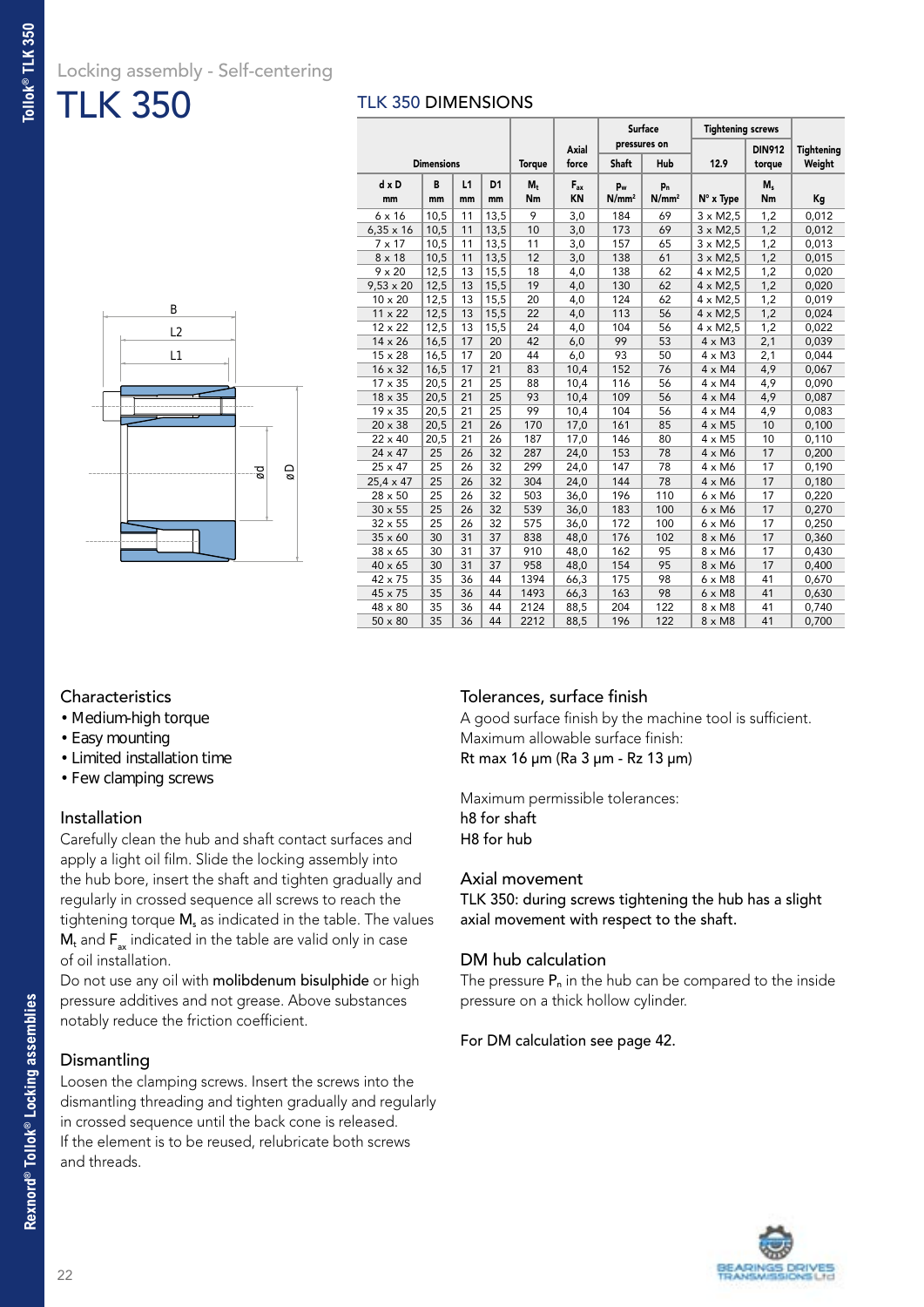

#### Locking assembly - Self-centering patented



#### **Characteristics**

- Very high torques
- Capacity to withstand bending moments
- Even pressures distribution
- No shaft-hub axial movement

#### Installation

Carefully clean the hub and shaft contact surfaces and apply a light oil film. Slide the locking assembly into the hub bore and insert the shaft. Tighten gradually and regularly in crossed sequence all screws up to 50% of the  $M_s$  value indicated in the table. Repeat the same operation by tightening all screws at the  $M_s$  torque indicated in the table.

Starting from the last tightened screw, check, in continuous sequence, that all the screws are tightened at the tightening torque M<sub>s</sub> indicated. Repeat this procedure maximum twice. After this control any further operation is needed. Do not use any oil with molybdenum bisulphide or high pressure addittives and not grease. Above substances notably reduce the friction coefficient.

#### **Dismantling**

Loosen the clamping screws. Insert the screws into the dismantling threads of the front cone and tighten them gradually in crossed sequence up to  $50\%$  of the M<sub>s</sub> value indicated in the table. Repeat the same operation by tightening the screws at the tightening torque  $M_s$ indicated in the table. When the front cone is loose, to release the rear cone, insert the screws in the middle ring, and repeat the same operation of the upper ring.

#### Tolerances, surface finish

A good surface finish by the machine tool is sufficient. Maximum allowable surface finish: Rt max 16 µm (Ra 3 µm - Rz 13 µm)

Maximum permissible tolerances: h8 for shaft H8 for hub

#### Axial movement

During screws tightening the hub has no axial movement with respect to the shaft.

#### DM hub calculation

For DM calculation see page 42.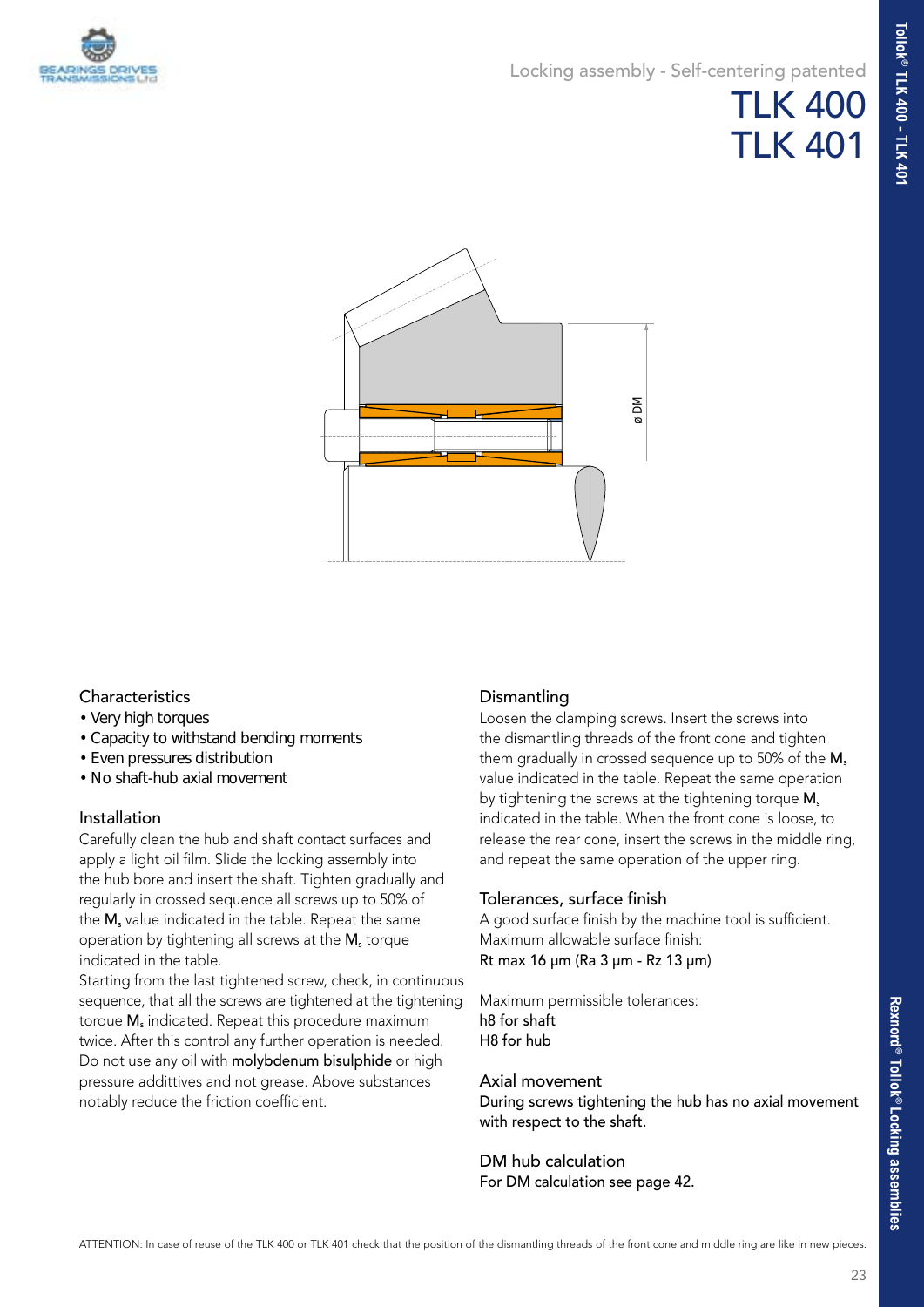



#### TLK 400 DIMENSIONS

|                  |     |                   |     | <b>Tightening screws</b> |                   |        |          |                   | Surface pressures on |        |
|------------------|-----|-------------------|-----|--------------------------|-------------------|--------|----------|-------------------|----------------------|--------|
|                  |     |                   |     | <b>DIN912</b>            | <b>Tightening</b> |        | Axial    |                   |                      |        |
|                  |     | <b>Dimensions</b> |     | 12.9                     | torque            | Torque | force    | <b>Shaft</b>      | Hub                  | Weight |
| $d \times D$     | L1  | L <sub>2</sub>    | B   |                          | $M_s$             | $M_t$  | $F_{ax}$ | pw                | p <sub>n</sub>       |        |
| mm               | mm  | mm                | mm  | N° x Type                | Nm                | Nm     | KN       | N/mm <sup>2</sup> | N/mm <sup>2</sup>    | Kg     |
| 45 x 75          | 56  | 64                | 72  | $8 \times M8$            | 41                | 3460   | 155      | 165               | 100                  | 1,3    |
| $48 \times 80$   | 56  | 64                | 72  | $8 \times M8$            | 41                | 3680   | 155      | 150               | 95                   | 1,5    |
| $50 \times 80$   | 56  | 64                | 72  | $8 \times M8$            | 41                | 3820   | 155      | 147               | 95                   | 1,4    |
| 55 x 85          | 56  | 64                | 72  | $8 \times M8$            | 41                | 4260   | 155      | 135               | 85                   | 1,5    |
| 60 x 90          | 56  | 64                | 72  | $10 \times M8$           | 41                | 5820   | 190      | 155               | 100                  | 1,5    |
| 65 x 95          | 56  | 64                | 72  | $10 \times M8$           | 41                | 6270   | 190      | 140               | 95                   | 1,6    |
| 70 x 110         | 70  | 78                | 88  | $10 \times M10$          | 83                | 10730  | 305      | 170               | 105                  | 3,0    |
| 75 x 115         | 70  | 78                | 88  | 10 x M10                 | 83                | 11540  | 305      | 155               | 100                  | 3,1    |
| 80 x 120         | 70  | 78                | 88  | 12 x M10                 | 83                | 14700  | 369      | 175               | 115                  | 3,5    |
| 85 x 125         | 70  | 78                | 88  | $12 \times M10$          | 83                | 15700  | 369      | 165               | 110                  | 3,5    |
| $90 \times 130$  | 70  | 78                | 88  | $12 \times M10$          | 83                | 16610  | 370      | 157               | 106                  | 3,8    |
| 95 x 135         | 70  | 78                | 88  | 12 x M10                 | 83                | 17530  | 370      | 150               | 102                  | 4,0    |
| 100 x 145        | 90  | 100               | 112 | 12 x M12                 | 145               | 26900  | 538      | 160               | 110                  | 6,0    |
| 110 x 155        | 90  | 100               | 112 | 12 x M12                 | 145               | 29530  | 538      | 143               | 102                  | 6,2    |
| 120 x 165        | 90  | 100               | 112 | 14 x M12                 | 145               | 37610  | 628      | 154               | 112                  | 6,8    |
| 130 x 180        | 104 | 116               | 130 | $12 \times M14$          | 230               | 48000  | 738      | 143               | 106                  | 9,8    |
| 140 x 190        | 104 | 116               | 130 | 14 x M14                 | 230               | 60290  | 861      | 160               | 117                  | 10,2   |
| 150 x 200        | 104 | 116               | 130 | 16 x M14                 | 230               | 73800  | 985      | 165               | 125                  | 10,9   |
| 160 x 210        | 104 | 116               | 130 | 16 x M14                 | 230               | 78770  | 983      | 155               | 118                  | 11,5   |
| 170 x 225        | 134 | 146               | 162 | 14 x M16                 | 355               | 101730 | 1197     | 140               | 108                  | 17,2   |
| 180 x 235        | 134 | 146               | 162 | 16 x M16                 | 355               | 123200 | 1369     | 150               | 115                  | 18,0   |
| 190 x 250        | 134 | 146               | 162 | 16 x M16                 | 355               | 129880 | 1368     | 141               | 110                  | 21,5   |
| 200 x 260        | 134 | 146               | 162 | 16 x M16                 | 355               | 136840 | 1368     | 137               | 104                  | 22,0   |
| 220 x 285        | 134 | 146               | 162 | 20 x M16                 | 355               | 188000 | 1710     | 155               | 120                  | 25,0   |
| 240 x 305        | 134 | 146               | 162 | 22 x M16                 | 355               | 225000 | 1880     | 155               | 120                  | 27,0   |
| 260 x 325        | 134 | 146               | 162 | 22 x M16                 | 355               | 244000 | 1880     | 155               | 115                  | 30,0   |
| 280 x 355        | 165 | 177               | 197 | 20 x M20                 | 690               | 373000 | 2670     | 145               | 120                  | 46,0   |
| 300 x 375        | 165 | 177               | 197 | 22 x M20                 | 690               | 440000 | 2930     | 155               | 125                  | 50,0   |
| 320 x 405        | 165 | 177               | 197 | 22 x M20                 | 690               | 470000 | 2930     | 145               | 115                  | 60,0   |
| 340 x 425        | 165 | 177               | 197 | 24 x M20                 | 690               | 544000 | 3200     | 150               | 120                  | 65,0   |
| 360 x 455        | 190 | 202               | 224 | 22 x M22                 | 930               | 658000 | 3650     | 140               | 110                  | 89,0   |
| 380 x 475        | 190 | 202               | 224 | 26 x M22                 | 930               | 821000 | 4320     | 160               | 130                  | 93,0   |
| $400 \times 495$ | 190 | 202               | 224 | 26 x M22                 | 930               | 864000 | 4320     | 150               | 120                  | 98.0   |

For larger diameter or inch series please contact us.

NOTE: it is possible to reduce the screws tightening torque down to 60% of the values indicated in above table;<br>as a result M<sub>t</sub>, F<sub>ass,</sub> P<sub>w,</sub> P<sub>n</sub> are reduced proportionally.

24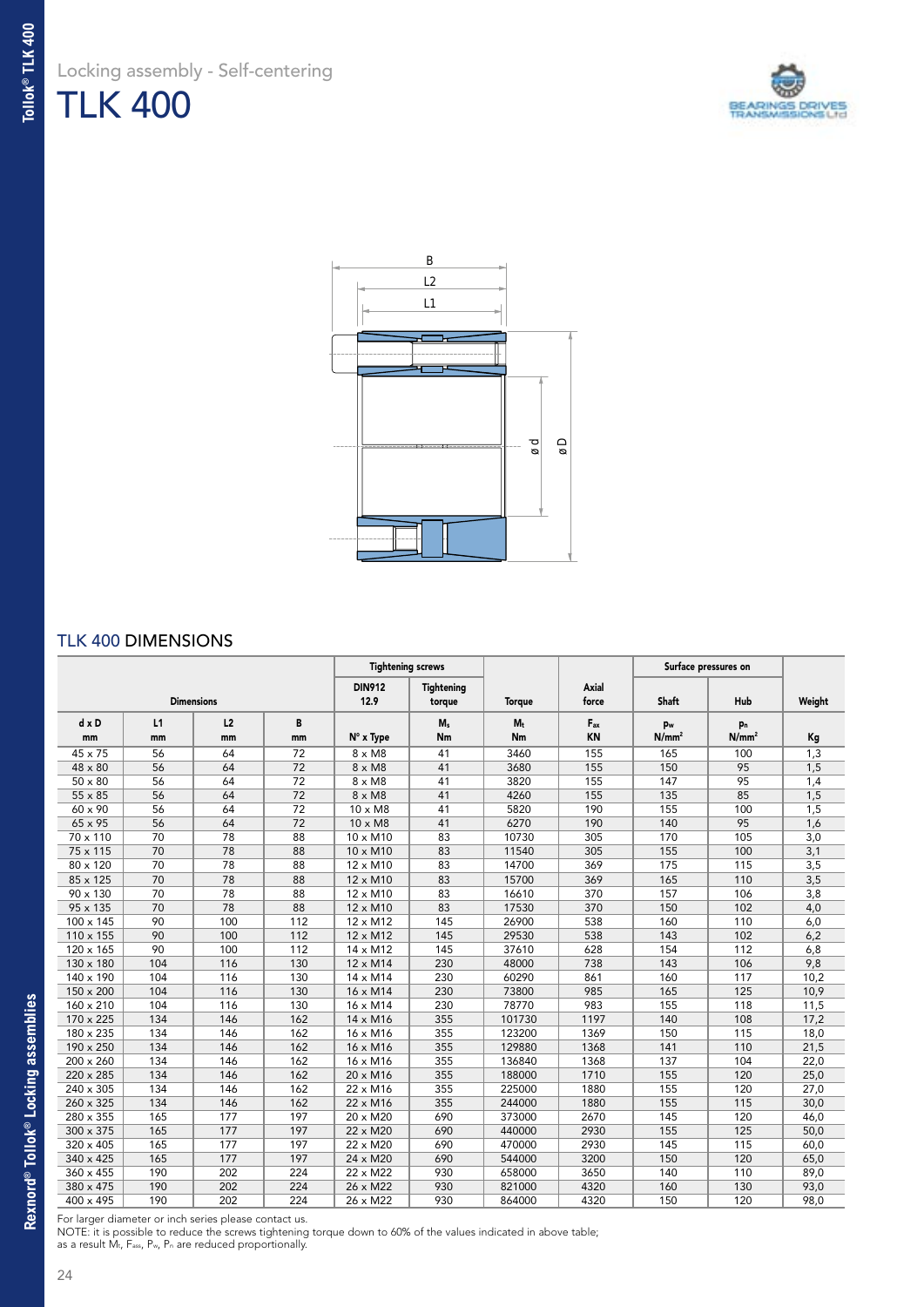### Locking assembly - Self-centering patented

## TLK 401 TLK 401.0



#### TLK 401 - TLK 401.0 DIMENSIONS

|                  |                   |     |     | <b>Tightening</b> | <b>TLK 401</b>    |               |              |                   |                   |                   | <b>TLK 401.0</b> |           |                                |                   |                  |
|------------------|-------------------|-----|-----|-------------------|-------------------|---------------|--------------|-------------------|-------------------|-------------------|------------------|-----------|--------------------------------|-------------------|------------------|
|                  |                   |     |     | screws            |                   |               |              | pressures on      | Surface           |                   |                  |           | <b>Surface</b><br>pressures on |                   | Weight           |
|                  |                   |     |     | <b>DIN912</b>     | <b>Tightening</b> |               | <b>Axial</b> |                   |                   | <b>Tightening</b> |                  | Axial     |                                |                   | <b>TLK 401</b>   |
|                  | <b>Dimensions</b> |     |     | 12.9              | torque            | <b>Torque</b> | force        | <b>Shaft</b>      | Hub               | torque            | <b>Torque</b>    | force     | <b>Shaft</b>                   | Hub               | <b>TLK 401.0</b> |
| $d \times D$     | L1                | L2  | B   |                   | $M_s$             | $M_{+}$       | $F_{ax}$     | $p_w$             | P <sub>n</sub>    | $M_s$             | $M_t$            | $F_{ax}$  | p <sub>w</sub>                 | p <sub>n</sub>    |                  |
| mm               | mm                | mm  | mm  | $N^\circ$ x Type  | Nm                | Nm            | <b>KN</b>    | N/mm <sup>2</sup> | N/mm <sup>2</sup> | Nm                | Nm               | <b>KN</b> | N/mm <sup>2</sup>              | N/mm <sup>2</sup> | Кg               |
| 70 x 110         | 50                | 58  | 68  | $8 \times M10$    | 49                | 5100          | 145          | 112               | 71                | 83                | 8620             | 245       | 190                            | 120               | 2,3              |
| $75 \times 115$  | 50                | 58  | 68  | $8 \times M10$    | 49                | 5420          | 145          | 103               | 68                | 83                | 9160             | 245       | 174                            | 115               | 2,4              |
| 80 x 120         | 50                | 58  | 68  | $8 \times M10$    | 49                | 5820          | 145          | 97                | 65                | 83                | 9840             | 245       | 164                            | 110               | 2,5              |
| 85 x 125         | 50                | 58  | 68  | $10 \times M10$   | 49                | 7700          | 182          | 114               | 77                | 83                | 13000            | 307       | 193                            | 130               | 2,6              |
| 90 x 130         | 50                | 58  | 68  | $10 \times M10$   | 49                | 8100          | 182          | 107               | 74                | 83                | 13700            | 307       | 181                            | 125               | 2,7              |
| 95 x 135         | 50                | 58  | 68  | 10 x M10          | 49                | 8600          | 182          | 102               | 72                | 83                | 14540            | 307       | 173                            | 122               | 2,8              |
| 100 x 145        | 60                | 70  | 80  | $10 \times M10$   | 49                | 9100          | 182          | 80                | 55                | 83                | 15380            | 307       | 135                            | 93                | 4,0              |
| 110 x 155        | 60                | 70  | 80  | $10 \times M10$   | 49                | 10000         | 182          | 75                | 52                | 83                | 16900            | 307       | 127                            | 88                | 4,5              |
| 120 x 165        | 60                | 70  | 80  | 12 x M10          | 49                | 13100         | 218          | 80                | 59                | 83                | 22150            | 365       | 135                            | 100               | 4,8              |
| 130 x 180        | 68                | 80  | 92  | $12 \times M12$   | 86                | 20700         | 319          | 95                | 69                | 145               | 34860            | 537       | 160                            | 116               | 6,3              |
| 140 x 190        | 68                | 80  | 92  | $12 \times M12$   | 86                | 22300         | 319          | 89                | 66                | 145               | 37550            | 537       | 150                            | 111               | 6,6              |
| 150 x 200        | 68                | 80  | 92  | 12 x M12          | 86                | 23900         | 319          | 83                | 62                | 145               | 40250            | 537       | 140                            | 105               | 7,0              |
| 160 x 210        | 68                | 80  | 92  | 14 x M12          | 86                | 29800         | 372          | 90                | 69                | 145               | 50180            | 626       | 152                            | 116               | 7,4              |
| 170 x 225        | 75                | 87  | 99  | 16 x M12          | 86                | 36200         | 426          | 89                | 67                | 145               | 60960            | 717       | 150                            | 113               | 10,0             |
| 180 x 235        | 75                | 87  | 99  | 16 x M12          | 86                | 38300         | 426          | 84                | 64                | 145               | 64500            | 717       | 142                            | 108               | 11,3             |
| 190 x 250        | 88                | 100 | 112 | 18 x M12          | 86                | 45500         | 479          | 76                | 58                | 145               | 76620            | 806       | 128                            | 98                | 14,0             |
| 200 x 260        | 88                | 100 | 112 | 18 x M12          | 86                | 47900         | 479          | 72                | 56                | 145               | 80660            | 806       | 122                            | 95                | 15,2             |
| 220 x 285        | 98                | 110 | 124 | 14 x M14          | 135               | 56200         | 511          | 63                | 49                | 230               | 94730            | 861       | 107                            | 83                | 19,5             |
| 240 x 305        | 98                | 110 | 124 | 18 x M14          | 135               | 78800         | 657          | 74                | 58                | 230               | 132830           | 1100      | 125                            | 98                | 21,5             |
| 260 x 325        | 98                | 110 | 124 | 20 x M14          | 135               | 94900         | 730          | 76                | 61                | 230               | 159970           | 1230      | 128                            | 103               | 23,0             |
| 280 x 355        | 120               | 132 | 148 | 20 x M16          | 210               | 142000        | 1015         | 80                | 63                | 355               | 239260           | 1710      | 135                            | 106               | 29,0             |
| $300 \times 375$ | 120               | 132 | 148 | 24 x M16          | 210               | 182000        | 1218         | 89                | 72                | 355               | 306650           | 2050      | 150                            | 121               | 30,5             |
| 320 x 405        | 135               | 147 | 163 | 24 x M16          | 210               | 194000        | 1218         | 75                | 60                | 355               | 326870           | 2050      | 127                            | 101               | 47,0             |
| 340 x 425        | 135               | 147 | 163 | 24 x M16          | 210               | 207000        | 1218         | 71                | 57                | 355               | 348780           | 2050      | 120                            | 96                | 50,0             |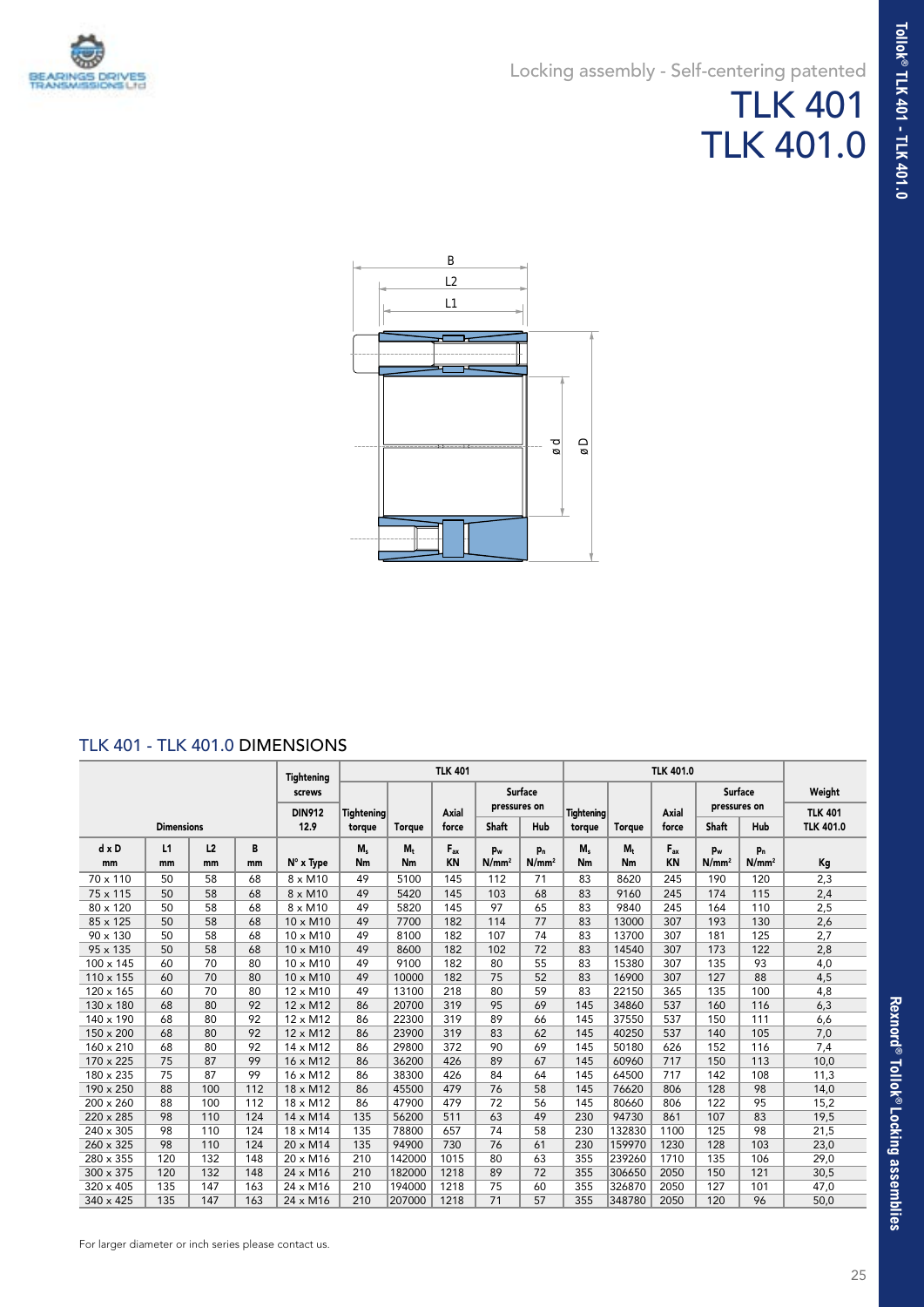|                | Locking assembly - Self-centering |
|----------------|-----------------------------------|
| <b>TLK 450</b> |                                   |









#### **Characteristics**

- Very high torques
- Capacity to withstand bending moments
- Standard sizes

#### Installation

Carefully clean the hub and shaft contact surfaces and apply a light oil film. Slide the locking assembly into the hub bore and insert the shaft. Tighten gradually and regularly in crossed sequence all screws up to 50% of the  $M_s$  value indicated in the table. Repeat the same operation by tightening all screws at the M<sub>s</sub> torque indicated in the table.

Starting from the last tightened screw, check, in continuous sequence, that all the screws are tightened at the tightening torque  $M_s$  indicated. Repeat this procedure maximum twice. After this control any further operation is needed.

Do not use any oil with molybdenum bisulphide or high pressure addittives and not grease. Above substances notably reduce the friction coefficient.

#### **Dismantling**

Loosen the clamping screws. Insert the screws into the dismantling threads of the front cone and tighten them gradually in crossed sequence up to 50% of the M<sub>s</sub> value indicated in the table. Repeat the same operation by tightening the screws at the tightening torque M<sub>s</sub> indicated in the table.

When the front cone is loose, to release the rear cone: TLK 450: keep tightening the screws and repeat the sequence above.

TLK 451/TLK 452: insert the screws in the middle flange and repeat the same operation of the upper ring.

#### Tolerances, surface finish

A good surface finish by the machine tool is sufficient. Maximum allowable surface finish: Rt max 16 µm (Ra 3 µm - Rz 13 µm)

Maximum permissible tolerances: h8 for shaft H8 for hub

DM hub calculation For DM calculation see page 42.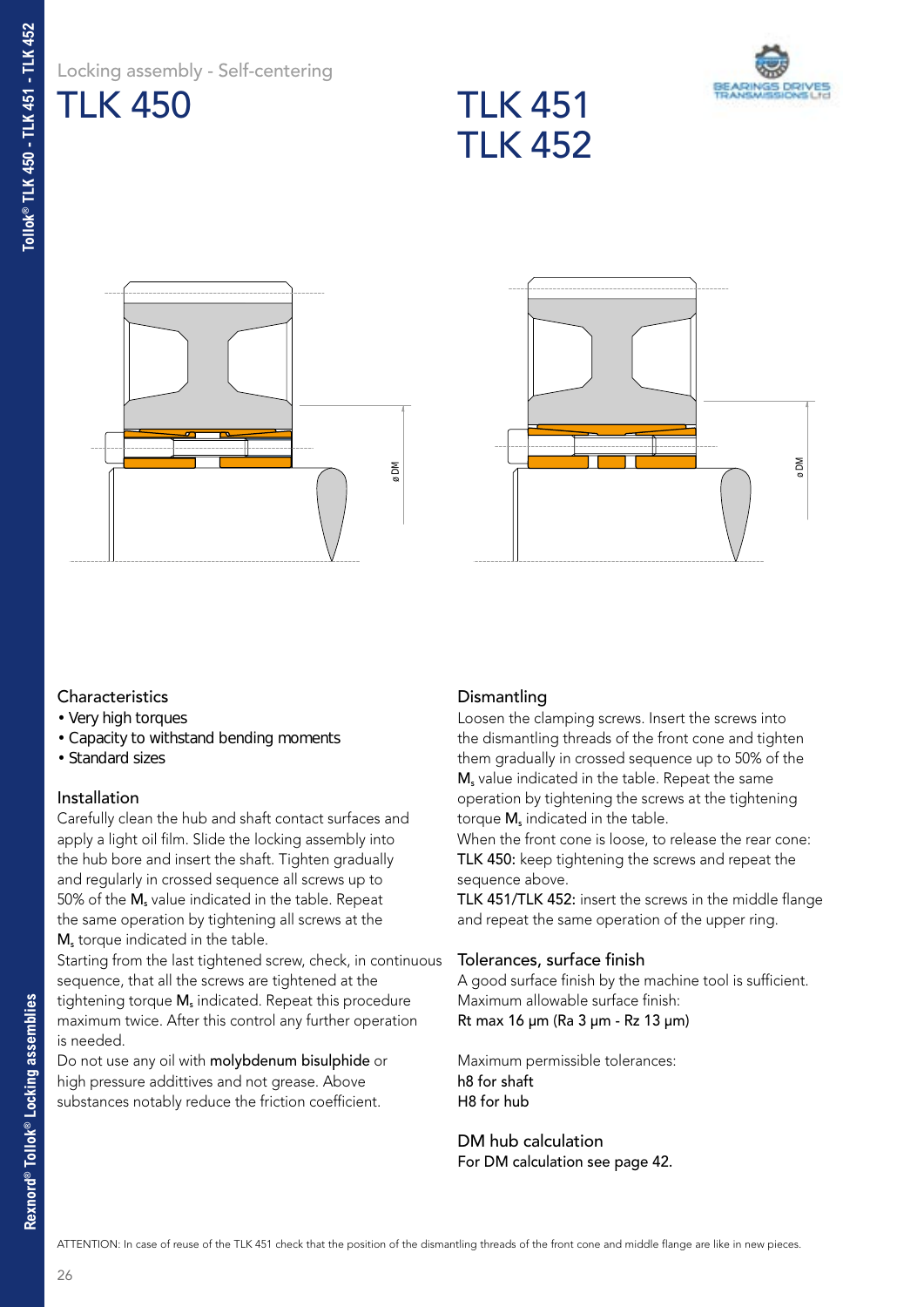

### Locking assembly - Self-centering TLK 450



#### TLK 450 DIMENSIONS

|                 |                   |     |     | <b>Tightening screws</b> |                             |               |                |                   | Surface pressures on |        |
|-----------------|-------------------|-----|-----|--------------------------|-----------------------------|---------------|----------------|-------------------|----------------------|--------|
|                 | <b>Dimensions</b> |     |     | <b>DIN912</b><br>12.9    | <b>Tightening</b><br>torque | <b>Torque</b> | Axial<br>force | <b>Shaft</b>      | Hub                  | Weight |
| $d \times D$    | L1                | L2  | B   |                          | $M_s$                       | $M_t$         | $F_{ax}$       | pw                | pn                   |        |
| mm              | mm                | mm  | mm  | $N^\circ$ x Type         | Nm                          | Nm            | <b>KN</b>      | N/mm <sup>2</sup> | N/mm <sup>2</sup>    | Kg     |
| 25 x 50         | 39                | 45  | 51  | 8 x M6                   | 17                          | 950           | 76             | 245               | 122                  | 0,5    |
| 28 x 55         | 39                | 45  | 51  | 8 x M6                   | 17                          | 1070          | 76             | 219               | 111                  | 0,6    |
| $30 \times 55$  | 39                | 45  | 51  | 8 x M6                   | 17                          | 1150          | 76             | 204               | 111                  | 0,6    |
| 35 x 60         | 39                | 45  | 51  | 8 x M6                   | 17                          | 1340          | 76             | 175               | 102                  | 0,7    |
| $38 \times 65$  | 39                | 45  | 51  | 8 x M6                   | 17                          | 1450          | 76             | 161               | 94                   | 0,7    |
| 40 x 65         | 39                | 45  | 51  | 8 x M6                   | 17                          | 1530          | 76             | 153               | 94                   | 0,7    |
| 42 x 75         | 56                | 64  | 72  | $8 \times M8$            | 41                          | 2970          | 141            | 188               | 105                  | 1,0    |
| 45 x 75         | 56                | 64  | 72  | $8 \times M8$            | 41                          | 3150          | 141            | 175               | 105                  | 0,9    |
| 48 x 80         | 56                | 64  | 72  | $8 \times M8$            | 41                          | 4000          | 166            | 164               | 98                   | 1,4    |
| $50 \times 80$  | 56                | 64  | 72  | $8 \times M8$            | 41                          | 4150          | 166            | 158               | 98                   | 1,3    |
| 55 x 85         | 56                | 64  | 72  | $8 \times M8$            | 41                          | 4550          | 166            | 143               | 93                   | 1,5    |
| 60 x 90         | 56                | 64  | 72  | 10 x M8                  | 41                          | 6200          | 207            | 164               | 109                  | 1,6    |
| 65 x 95         | 56                | 64  | 72  | $10 \times M8$           | 41                          | 6750          | 207            | 152               | 104                  | 1,8    |
| 70 x 110        | 70                | 78  | 88  | 10 x M10                 | 83                          | 11550         | 330            | 179               | 114                  | 3,0    |
| 75 x 115        | 70                | 78  | 88  | $10 \times M10$          | 83                          | 12350         | 330            | 167               | 109                  | 3,3    |
| 80 x 120        | 70                | 78  | 88  | 12 x M10                 | 83                          | 15800         | 396            | 188               | 125                  | 3,5    |
| 85 x 125        | 70                | 78  | 88  | 12 x M10                 | 83                          | 16800         | 396            | 177               | 120                  | 3,7    |
| $90 \times 130$ | 70                | 78  | 88  | 12 x M10                 | 83                          | 17800         | 396            | 167               | 115                  | 3,8    |
| 95 x 135        | 70                | 78  | 88  | 12 x M10                 | 83                          | 18800         | 396            | 158               | 111                  | 5,0    |
| 100 x 145       | 90                | 100 | 112 | 12 x M12                 | 145                         | 28800         | 576            | 170               | 117                  | 6,0    |
| 110 x 155       | 90                | 100 | 112 | 12 x M12                 | 145                         | 31700         | 576            | 155               | 110                  | 6,2    |
| 120 x 165       | 90                | 100 | 112 | 14 x M12                 | 145                         | 40300         | 673            | 165               | 120                  | 7,2    |
| 130 x 180       | 104               | 116 | 130 | $12 \times M14$          | 230                         | 51400         | 791            | 155               | 112                  | 10,0   |
| 140 x 190       | 104               | 116 | 130 | 14 x M14                 | 230                         | 64600         | 923            | 168               | 124                  | 10,2   |
| 150 x 200       | 104               | 116 | 130 | 16 x M14                 | 230                         | 79100         | 1055           | 179               | 135                  | 10,8   |
| 160 x 210       | 104               | 116 | 130 | 16 x M14                 | 230                         | 84400         | 1055           | 168               | 128                  | 11,5   |
| 170 x 225       | 134               | 146 | 162 | 14 x M16                 | 355                         | 109000        | 1283           | 149               | 113                  | 17,0   |
| 180 x 235       | 134               | 146 | 162 | 16 x M16                 | 355                         | 132000        | 1466           | 161               | 124                  | 18,5   |
| 190 x 250       | 134               | 146 | 162 | 16 x M16                 | 355                         | 139000        | 1466           | 153               | 116                  | 21,5   |
| 200 x 260       | 134               | 146 | 162 | 16 x M16                 | 355                         | 146500        | 1466           | 145               | 112                  | 22,0   |
| 220 x 285       | 134               | 146 | 162 | 20 x M16                 | 355                         | 201500        | 1833           | 165               | 127                  | 25,0   |
| 240 x 305       | 134               | 146 | 162 | 22 x M16                 | 355                         | 242000        | 2017           | 166               | 131                  | 27,0   |
| 260 x 325       | 134               | 146 | 162 | 22 x M16                 | 355                         | 262000        | 2017           | 154               | 123                  | 30,0   |
| 280 x 355       | 165               | 177 | 197 | 20 x M20                 | 690                         | 400000        | 2862           | 164               | 130                  | 46,0   |
| 300 x 375       | 165               | 177 | 197 | 22 x M20                 | 690                         | 472000        | 3148           | 169               | 135                  | 50,0   |
| 320 x 405       | 165               | 177 | 197 | 22 x M20                 | 690                         | 503500        | 3148           | 158               | 125                  | 60,0   |
| 340 x 425       | 165               | 177 | 197 | 24 x M20                 | 690                         | 583500        | 3434           | 162               | 130                  | 65,0   |
| 360 x 455       | 190               | 202 | 224 | 22 x M22                 | 930                         | 705000        | 3918           | 152               | 120                  | 89,0   |
| 380 x 475       | 190               | 202 | 224 | 26 x M22                 | 930                         | 880000        | 4631           | 170               | 136                  | 93,0   |
| 400 x 495       | 190               | 202 | 224 | 26 x M22                 | 930                         | 926000        | 4631           | 162               | 131                  | 98,0   |

For larger diameter or inch series please contact us.

NOTE: it is possible to reduce the screws tightening torque down to 60% of the values indicated in above table;<br>as a result M<sub>t</sub>, F<sub>ass,</sub> P<sub>w,</sub> P<sub>n</sub> are reduced proportionally.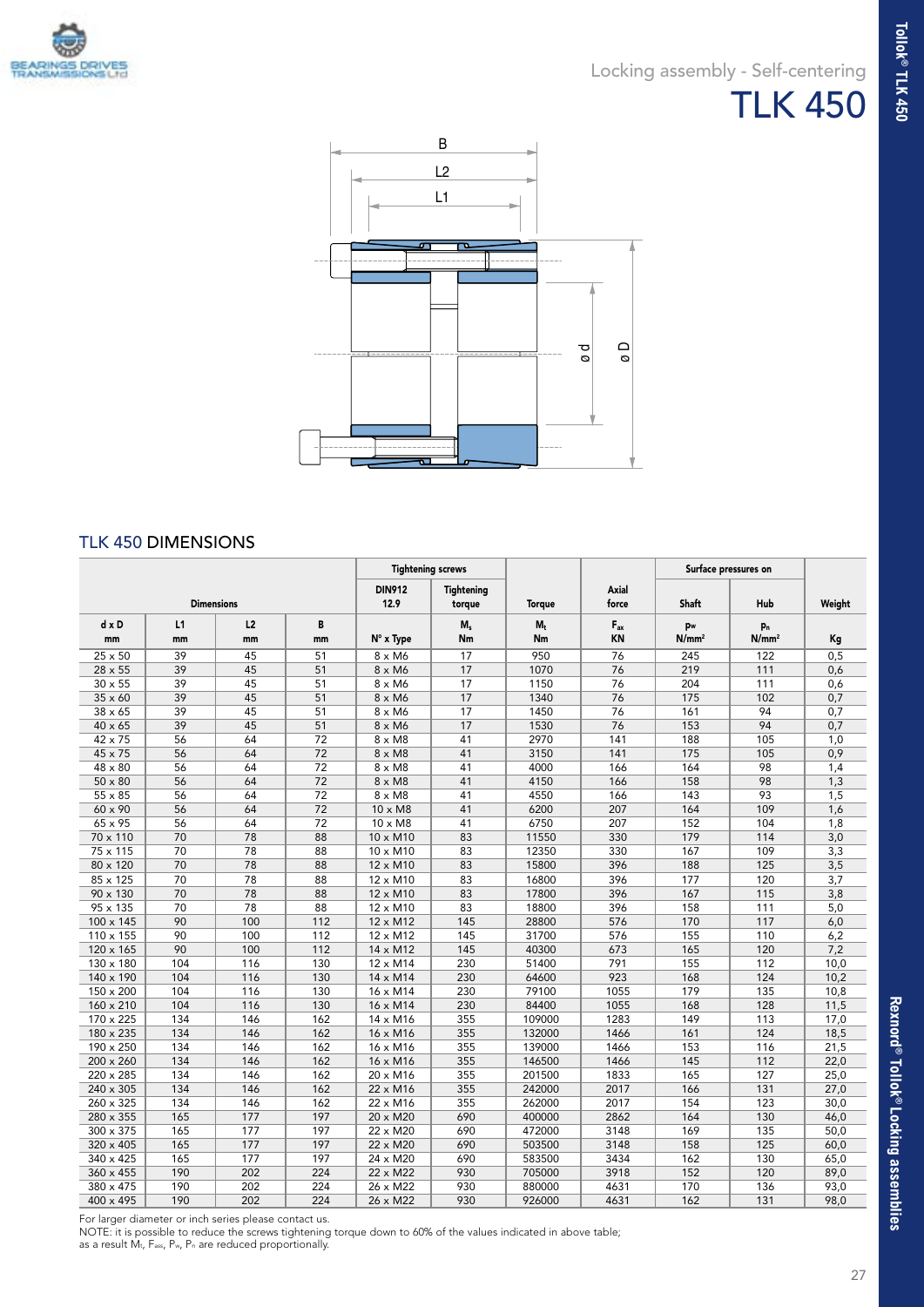## TLK 451 TLK 451.0





#### TLK 451 - TLK 451.0 DIMENSIONS

|           |                   |     |     | Tightening            | <b>TLK 451</b>              |               |                |                   |                         |                             |               |                |                   |                   |                                    |
|-----------|-------------------|-----|-----|-----------------------|-----------------------------|---------------|----------------|-------------------|-------------------------|-----------------------------|---------------|----------------|-------------------|-------------------|------------------------------------|
|           |                   |     |     | screws                |                             |               |                |                   | Surface<br>pressures on |                             |               |                | <b>Surface</b>    | pressures on      | Weight                             |
|           | <b>Dimensions</b> |     |     | <b>DIN912</b><br>12.9 | <b>Tightening</b><br>torque | <b>Torque</b> | Axial<br>force | <b>Shaft</b>      | Hub                     | <b>Tightening</b><br>torque | <b>Torque</b> | Axial<br>force | Shaft             | Hub               | <b>TLK 451</b><br><b>TLK 451.0</b> |
| d x D     | L1                | L2  | В   |                       | $M_s$                       | $M_t$         | $F_{ax}$       | pw                | p <sub>n</sub>          | $M_s$                       | $M_t$         | $F_{ax}$       | pw                | p <sub>n</sub>    |                                    |
| mm        | mm                | mm  | mm  | N° x Type             | Nm                          | Nm            | KN             | N/mm <sup>2</sup> | N/mm <sup>2</sup>       | Nm                          | Nm            | <b>KN</b>      | N/mm <sup>2</sup> | N/mm <sup>2</sup> | Kg                                 |
| 70 x 110  | 50                | 60  | 70  | 8xM10                 | 49                          | 4180          | 120            | 113               | 64                      | 83                          | 7090          | 203            | 192               | 109               | 2,3                                |
| 80 x 120  | 50                | 60  | 70  | 10xM10                | 49                          | 5980          | 150            | 124               | 73                      | 83                          | 10130         | 253            | 210               | 124               | 2,5                                |
| 90 x 130  | 50                | 60  | 70  | 11xM10                | 49                          | 7400          | 165            | 121               | 75                      | 83                          | 12540         | 279            | 205               | 126               | 2,7                                |
| 100 x 145 | 60                | 70  | 82  | 10xM12                | 86                          | 10930         | 219            | 121               | 74                      | 145                         | 18440         | 369            | 204               | 125               | 4,1                                |
| 110 x 155 | 60                | 70  | 82  | 10xM12                | 86                          | 12000         | 219            | 110               | 69                      | 145                         | 20200         | 369            | 185               | 117               | 4,4                                |
| 120 x 165 | 60                | 70  | 82  | 11xM12                | 86                          | 14400         | 241            | 111               | 72                      | 145                         | 24300         | 406            | 187               | 121               | 4,8                                |
| 130 x 180 | 65                | 79  | 91  | 14xM12                | 86                          | 19900         | 306            | 118               | 77                      | 145                         | 33500         | 516            | 199               | 129               | 6,3                                |
| 140 x 190 | 65                | 79  | 91  | 15xM12                | 86                          | 22900         | 328            | 117               | 78                      | 145                         | 38700         | 553            | 198               | 131               | 6,6                                |
| 150 x 200 | 65                | 79  | 91  | 15xM12                | 86                          | 24600         | 328            | 110               | 74                      | 145                         | 41400         | 553            | 185               | 124               | 7,8                                |
| 160 x 210 | 65                | 79  | 91  | 16xM12                | 86                          | 28000         | 350            | 110               | 75                      | 145                         | 47200         | 590            | 185               | 126               | 7,4                                |
| 170 x 225 | 78                | 92  | 106 | 15xM14                | 135                         | 37800         | 446            | 109               | 74                      | 230                         | 64500         | 759            | 185               | 126               | 10,7                               |
| 180 x 235 | 78                | 92  | 106 | 15xM14                | 135                         | 40100         | 446            | 103               | 71                      | 230                         | 68300         | 759            | 175               | 121               | 11,3                               |
| 190 x 250 | 88                | 102 | 116 | 16xM14                | 135                         | 45100         | 475            | 90                | 62                      | 230                         | 76900         | 810            | 153               | 106               | 14,6                               |
| 200 x 260 | 88                | 102 | 116 | 18xM14                | 135                         | 53400         | 535            | 96                | 67                      | 230                         | 91100         | 911            | 163               | 115               | 15,3                               |
| 220 x 285 | 96                | 108 | 124 | 15xM16                | 210                         | 68600         | 624            | 94                | 66                      | 355                         | 116000        | 1055           | 159               | 112               | 20,2                               |
| 240 x 305 | 96                | 108 | 124 | 20xM16                | 210                         | 99800         | 832            | 115               | 82                      | 355                         | 168800        | 1407           | 194               | 139               | 21,8                               |
| 260 x 325 | 96                | 108 | 124 | 20xM16                | 210                         | 108000        | 832            | 106               | 77                      | 355                         | 182000        | 1407           | 179               | 130               | 23,4                               |
| 280 x 355 | 96                | 110 | 130 | 15xM20                | 410                         | 137000        | 979            | 122               | 85                      | 690                         | 230000        | 1647           | 205               | 143               | 30,0                               |
| 300 x 375 | 96                | 110 | 130 | 16xM20                | 410                         | 156000        | 1044           | 121               | 86                      | 690                         | 263000        | 1757           | 204               | 145               | 31,2                               |
| 320 x 405 | 124               | 136 | 156 | 20xM20                | 410                         | 208000        | 1305           | 104               | 75                      | 690                         | 351000        | 2196           | 175               | 126               | 48,0                               |
| 340 x 425 | 124               | 136 | 156 | 20xM20                | 410                         | 221000        | 1305           | 98                | 71                      | 690                         | 373000        | 2196           | 165               | 120               | 51,0                               |
| 360 x 455 | 140               | 155 | 177 | 20xM22                | 550                         | 291000        | 1617           | 101               | 73                      | 930                         | 492000        | 2734           | 171               | 124               | 69,0                               |
| 380 x 475 | 140               | 155 | 177 | 20xM22                | 550                         | 307000        | 1617           | 96                | 70                      | 930                         | 519000        | 2734           | 162               | 118               | 73,0                               |
| 400 x 495 | 140               | 155 | 177 | 22xM22                | 550                         | 355000        | 1778           | 100               | 74                      | 930                         | 601000        | 3007           | 169               | 125               | 76,0                               |
| 420 x 515 | 140               | 155 | 177 | 24xM22                | 550                         | 407000        | 1940           | 104               | 77                      | 930                         | 688000        | 3280           | 176               | 131               | 80,0                               |
| 440 x 535 | 140               | 155 | 177 | 24xM22                | 550                         | 426000        | 1940           | 99                | 75                      | 930                         | 721000        | 3280           | 168               | 126               | 81,0                               |
| 460 x 555 | 140               | 155 | 177 | 24xM22                | 550                         | 446000        | 1940           | 95                | 72                      | 930                         | 754000        | 3280           | 160               | 122               | 85,0                               |
| 480 x 575 | 140               | 155 | 177 | 25xM22                | 550                         | 485000        | 2021           | 95                | 72                      | 930                         | 820000        | 3417           | 160               | 122               | 88,0                               |
| 500 x 595 | 140               | 155 | 177 | 25xM22                | 550                         | 505000        | 2021           | 91                | 70                      | 930                         | 854000        | 3417           | 154               | 118               | 91,0                               |
| 520 x 615 | 140               | 155 | 177 | 28xM22                | 550                         | 588000        | 2263           | 98                | 76                      | 930                         | 995000        | 3827           | 165               | 128               | 95,0                               |
| 540 x 635 | 140               | 155 | 177 | 28xM22                | 550                         | 611000        | 2263           | 94                | 73                      | 930                         | 1033000       | 3827           | 159               | 124               | 98,0                               |
| 560 x 655 | 140               | 155 | 177 | 30xM22                | 550                         | 679000        | 2425           | 97                | 76                      | 930                         | 1148000       | 4101           | 165               | 129               | 101,0                              |
| 580 x 675 | 140               | 155 | 177 | 30xM22                | 550                         | 703000        | 2425           | 94                | 74                      | 930                         | 1189000       | 4101           | 159               | 125               | 104,0                              |
| 600 x 695 | 140               | 155 | 177 | 30xM22                | 550                         | 727000        | 2425           | 91                | 72                      | 930                         | 1230000       | 4101           | 154               | 121               | 108,0                              |

For larger diameter or inch series please contact us.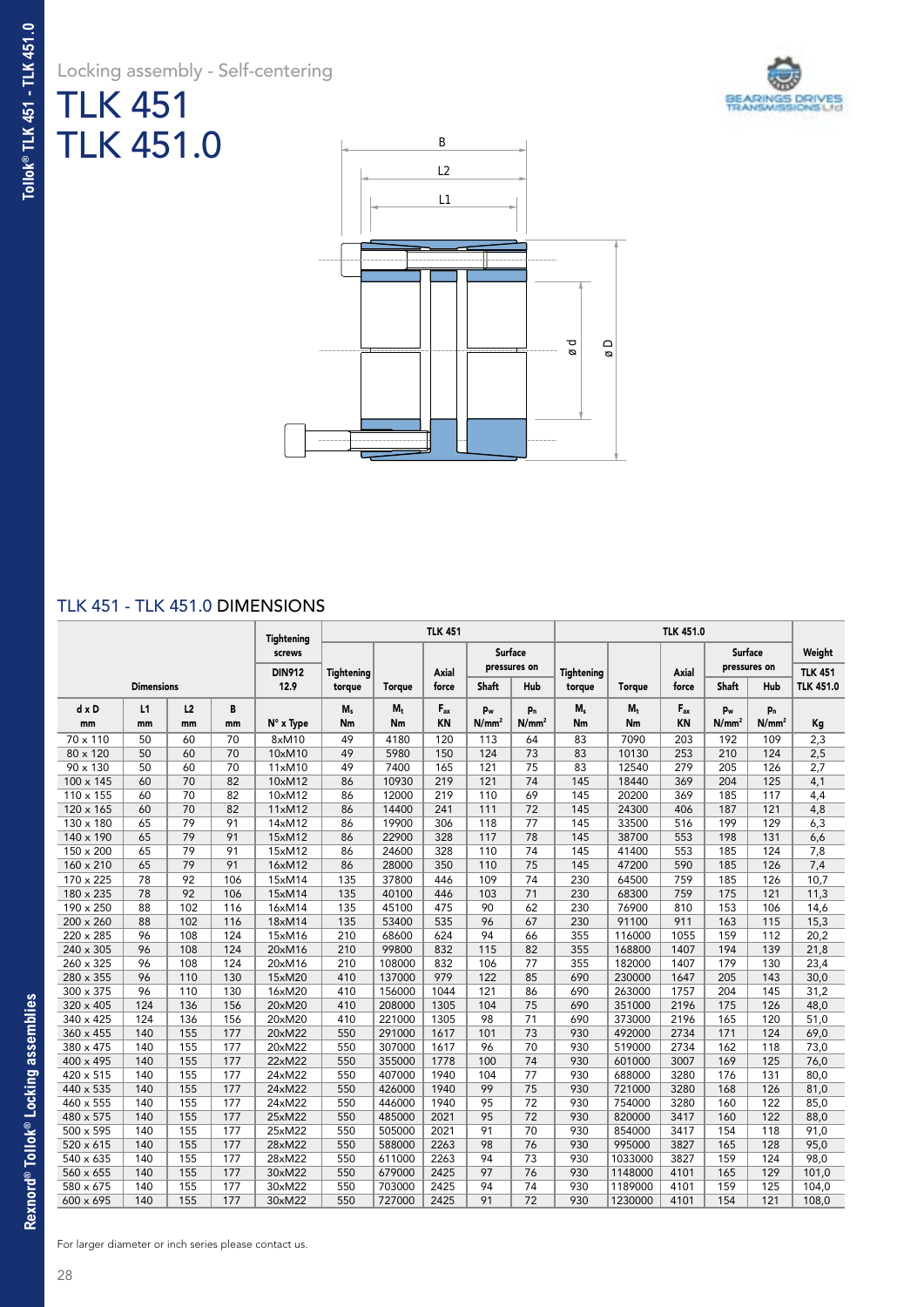

**Tollok® TLK 452**

**Tollok<sup>®</sup> TLK 452** 



#### TLK 452 DIMENSIONS

|                 |                   |     | <b>Tightening screws</b> |                       |                      |               |                       | Surface pressures on |                   |        |
|-----------------|-------------------|-----|--------------------------|-----------------------|----------------------|---------------|-----------------------|----------------------|-------------------|--------|
|                 | <b>Dimensions</b> |     |                          | <b>DIN912</b><br>12.9 | Tightening<br>torque | <b>Torque</b> | <b>Axial</b><br>force | <b>Shaft</b>         | Hub               | Weight |
| $d \times D$    | L1                | L2  | B                        |                       | $M_s$                | $M_t$         | $F_{ax}$              | pw                   | p <sub>n</sub>    |        |
| mm              | mm                | mm  | mm                       | $N^\circ$ x Type      | Nm                   | Nm            | <b>KN</b>             | N/mm <sup>2</sup>    | N/mm <sup>2</sup> | Kg     |
| 25 x 55         | 32                | 40  | 46                       | $6 \times M6$         | 17                   | 860           | 69                    | 307                  | 105               | 0,5    |
| 28 x 55         | 32                | 40  | 46                       | $6 \times M6$         | 17                   | 970           | 69                    | 274                  | 105               | 0,4    |
| $30 \times 55$  | 32                | 40  | 46                       | $6 \times M6$         | 17                   | 1040          | 69                    | 256                  | 105               | 0,4    |
| $35 \times 60$  | 44                | 54  | 60                       | 7 x M6                | 17                   | 1410          | 81                    | 180                  | 81                | 0,6    |
| $38 \times 75$  | 44                | 54  | 62                       | $7 \times M8$         | 41                   | 2840          | 150                   | 307                  | 120               | 1,1    |
| 40 x 75         | 44                | 54  | 62                       | $7 \times M8$         | 41                   | 2990          | 150                   | 292                  | 120               | 1,1    |
| 42 x 75         | 44                | 54  | 62                       | $7 \times M8$         | 41                   | 3140          | 150                   | 278                  | 120               | 1,0    |
| 45 x 75         | 44                | 54  | 62                       | $7 \times M8$         | 41                   | 3360          | 150                   | 259                  | 120               | 1,0    |
| 48 x 80         | 56                | 64  | 72                       | $8 \times M8$         | 41                   | 4100          | 171                   | 205                  | 101               | 1,4    |
| $50 \times 80$  | 56                | 64  | 72                       | $8 \times M8$         | 41                   | 4270          | 171                   | 197                  | 101               | 1,3    |
| 55 x 85         | 56                | 64  | 72                       | $9 \times M8$         | 41                   | 5280          | 192                   | 202                  | 107               | 1,4    |
| 60 x 90         | 56                | 64  | 72                       | 10 x M8               | 41                   | 6410          | 214                   | 205                  | 112               | 1,5    |
| 65 x 95         | 56                | 64  | 72                       | $10 \times M8$        | 41                   | 6940          | 214                   | 190                  | 107               | 1,6    |
| 70 x 110        | 70                | 78  | 88                       | 10 x M10              | 83                   | 11800         | 339                   | 222                  | 117               | 3,1    |
| 75 x 115        | 70                | 78  | 88                       | $10 \times M10$       | 83                   | 12700         | 339                   | 207                  | 112               | 3,3    |
| 80 x 120        | 70                | 78  | 88                       | 11 x M10              | 83                   | 14900         | 373                   | 213                  | 118               | 3,4    |
| 85 x 125        | 70                | 78  | 88                       | 12 x M10              | 83                   | 17300         | 407                   | 219                  | 123               | 3,6    |
| $90 \times 130$ | 70                | 78  | 88                       | 12 x M10              | 83                   | 18300         | 407                   | 207                  | 119               | 3,8    |
| 95 x 135        | 70                | 78  | 88                       | 12 x M10              | 83                   | 19300         | 407                   | 196                  | 114               | 3,9    |
| 100 x 145       | 90                | 100 | 112                      | $11 \times M12$       | 145                  | 27100         | 544                   | 206                  | 110               | 6,1    |
| 110 x 155       | 90                | 100 | 112                      | 12 x M12              | 145                  | 32600         | 593                   | 204                  | 113               | 6,6    |
| 120 x 165       | 90                | 100 | 112                      | 14 x M12              | 145                  | 41500         | 692                   | 218                  | 124               | 7,1    |
| 130 x 180       | 104               | 116 | 130                      | $12 \times M14$       | 230                  | 52800         | 814                   | 198                  | 115               | 10     |
| 140 x 190       | 104               | 116 | 130                      | 14 x M14              | 230                  | 66400         | 949                   | 214                  | 127               | 11     |
| 150 x 200       | 104               | 116 | 130                      | 15 x M14              | 230                  | 76200         | 1017                  | 214                  | 130               | 11     |
| 160 x 210       | 104               | 116 | 130                      | 16 x M14              | 230                  | 86700         | 1085                  | 214                  | 132               | 12     |
| 170 x 225       | 134               | 148 | 164                      | 14 x M16              | 360                  | 112000        | 1319                  | 196                  | 116               | 18     |
| 180 x 235       | 134               | 148 | 164                      | 15 x M16              | 360                  | 127000        | 1413                  | 198                  | 119               | 19     |
| 190 x 250       | 134               | 148 | 164                      | 16 x M16              | 360                  | 143000        | 1508                  | 200                  | 119               | 22     |
| 200 x 260       | 134               | 148 | 164                      | 16 x M16              | 360                  | 150000        | 1508                  | 190                  | 115               | 23     |
| 220 x 285       | 134               | 148 | 164                      | 18 x M16              | 360                  | 186000        | 1696                  | 195                  | 118               | 27     |
| 240 x 305       | 134               | 150 | 166                      | $20 \times M16$       | 360                  | 226000        | 1885                  | 198                  | 122               | 29     |
| 260 x 325       | 134               | 150 | 166                      | 21 x M16              | 360                  | 257000        | 1979                  | 192                  | 121               | 31     |
| 280 x 355       | 165               | 177 | 197                      | 18 x M20              | 690                  | 370000        | 2648                  | 197                  | 120               | 48     |
| 300 x 375       | 165               | 177 | 197                      | 20 x M20              | 690                  | 441000        | 2942                  | 205                  | 126               | 51     |
| 320 x 405       | 165               | 177 | 197                      | 21 x M20              | 690                  | 494000        | 3089                  | 202                  | 123               | 62     |
| 340 x 425       | 165               | 177 | 197                      | 22 x M20              | 690                  | 550000        | 3236                  | 199                  | 122               | 66     |
| 360 x 455       | 190               | 202 | 224                      | 21 x M22              | 930                  | 692000        | 3845                  | 193                  | 118               | 90     |
| 380 x 475       | 190               | 202 | 224                      | 22 x M22              | 930                  | 765000        | 4028                  | 191                  | 118               | 95     |
| 400 x 495       | 190               | 202 | 224                      | 24 x M22              | 930                  | 878000        | 4394                  | 198                  | 124               | 99     |

For larger diameter or inch series please contact us.

NOTE: it is possible to reduce the screws tightening torque down to 60% of the values indicated in above table;<br>as a result M<sub>t</sub>, F<sub>ass,</sub> P<sub>w,</sub> P<sub>n</sub> are reduced proportionally.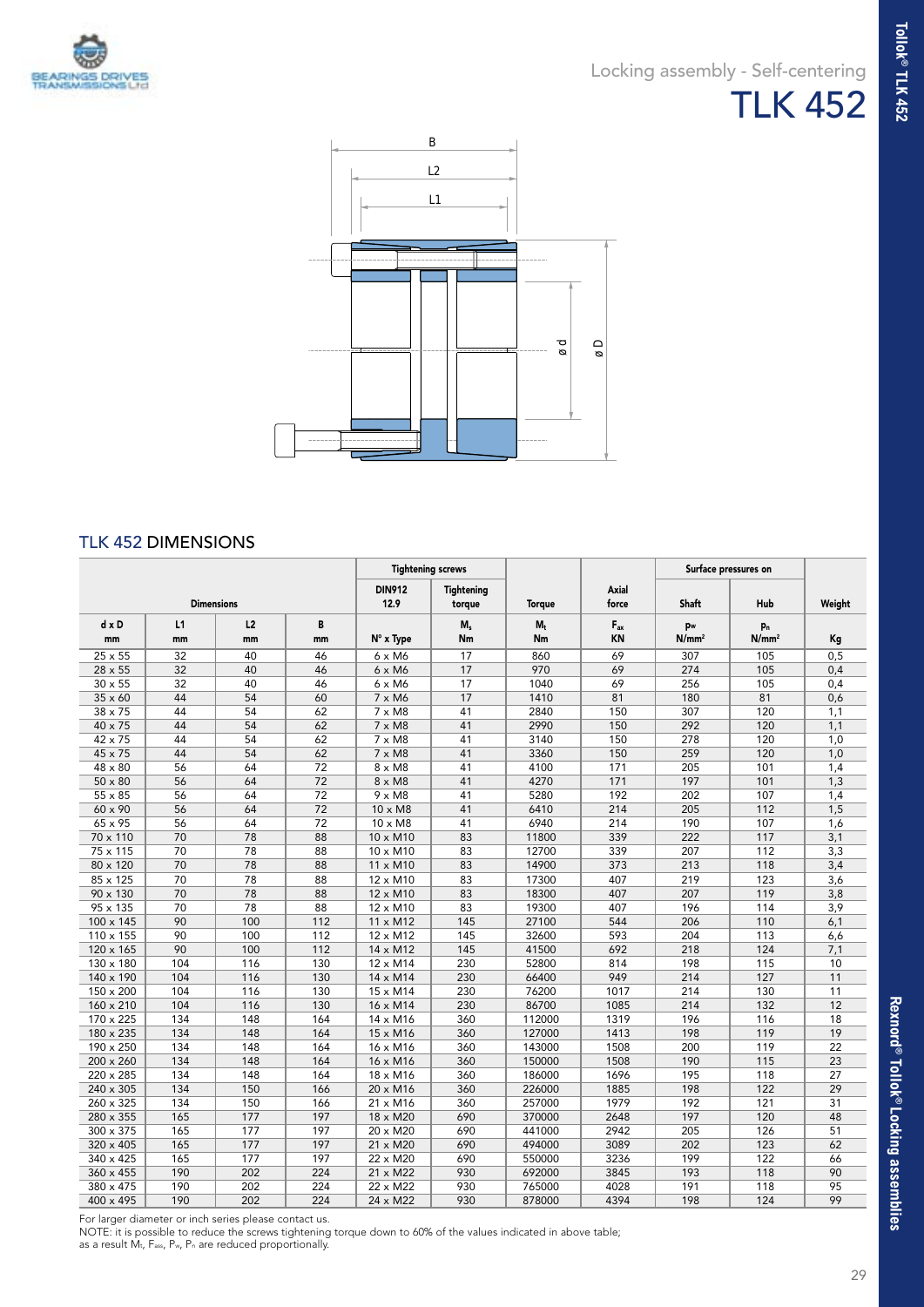### Rigid coupling TLK 500

## ø d ø D L B Standard version

|                    |                   |         |               |                       |                       | <b>Thightening Screws</b> |        |
|--------------------|-------------------|---------|---------------|-----------------------|-----------------------|---------------------------|--------|
|                    | <b>Dimensions</b> |         | <b>Torque</b> | Axial<br>force        | <b>DIN912</b><br>12.9 | Tightening<br>torque      | Weight |
| $d \times D$<br>mm | L<br>mm           | B<br>mm | $M_{+}$<br>Nm | $F_{ax}$<br>N° x Type | N° x Type             | $M_{s}$<br>Nm             | Kg     |
| 17 x 50            | 50                | 56      | 200           | 24                    | $4 \times M6$         | 17                        | 0,5    |
| $18 \times 50$     | 50                | 56      | 220           | 24                    | $4 \times M6$         | 17                        | 0,5    |
| 19 x 50            | 50                | 56      | 230           | 24                    | 4 x M6                | 17                        | 0,5    |
| 20 x 50            | 50                | 56      | 240           | 24                    | $4 \times M6$         | 17                        | 0,5    |
| $22 \times 55$     | 60                | 66      | 260           | 24                    | 4 x M6                | 17                        | 0,6    |
| $24 \times 55$     | 60                | 66      | 290           | 24                    | $4 \times M6$         | 17                        | 0,6    |
| $25 \times 55$     | 60                | 66      | 450           | 36                    | $6 \times M6$         | 17                        | 0,6    |
| $28 \times 60$     | 60                | 66      | 510           | 36                    | $6 \times M6$         | 17                        | 0,7    |
| $30 \times 60$     | 60                | 66      | 550           | 36                    | $6 \times M6$         | 17                        | 0,7    |
| 32 x 75            | 60                | 68      | 720           | 45                    | $4 \times M8$         | 41                        | 1,3    |
| $35 \times 75$     | 75                | 83      | 790           | 45                    | $4 \times M8$         | 41                        | 1,3    |
| 38 x 75            | 75                | 83      | 850           | 45                    | $4 \times M8$         | 41                        | 1,3    |
| $40 \times 75$     | 75                | 83      | 900           | 45                    | $4 \times M8$         | 41                        | 1,3    |
| $42 \times 90$     | 75                | 83      | 1400          | 67                    | $6 \times M8$         | 41                        | 2,8    |
| 45 x 90            | 85                | 93      | 1520          | 67                    | $6 \times M8$         | 41                        | 2,5    |
| 48 x 90            | 85                | 93      | 1620          | 67                    | $6 \times M8$         | 41                        | 2,4    |
| 50 x 90            | 85                | 93      | 1690          | 67                    | $6 \times M8$         | 41                        | 2,3    |
| 55 x 105           | 85                | 93      | 2470          | 90                    | $8 \times M8$         | 41                        | 3,3    |
| 60 x 105           | 85                | 93      | 2710          | 90                    | $8 \times M8$         | 41                        | 3,2    |
| 65 x 105           | 85                | 93      | 2930          | 90                    | $8 \times M8$         | 41                        | 3,0    |
| 70 x 125           | 100               | 110     | 3770          | 107                   | $6 \times M10$        | 83                        | 5,4    |
| 75 x 125           | 100               | 110     | 4030          | 107                   | 6 x M10               | 83                        | 5,0    |
| 80 x 125           | 100               | 110     | 4300          | 107                   | $6 \times M10$        | 83                        | 4,7    |

For larger diameter or inch series please contact us.

TLK 500 DIMENSIONS

## **Characteristics**

- Medium high torque
- Restricted number of tightening screws

Double diameter versions are available

- Easy installation
- Application economically advantageous

#### Installation

Carefully clean the shafts contact surfaces. Fit the rigid coupling at the end of the connecting shafts. Tighten gradually and regularly in crossed sequence all screws to reach the tightening torque M<sub>s</sub> indicated on the table.

#### Dismantling

By loosening all tightening screws the clamping cones are normally released. However in case of difficulties slightly hammer the released screws in a way to push back the rear pressure cone.

#### Tolerances, surface finish

A good surface finish by the machine tool is sufficient. Maximum allowable surface finish: Rt max 16 µm (Ra 3 µm - Rz 13 µm)

Maximum permissible tolerances: h8 for shaft

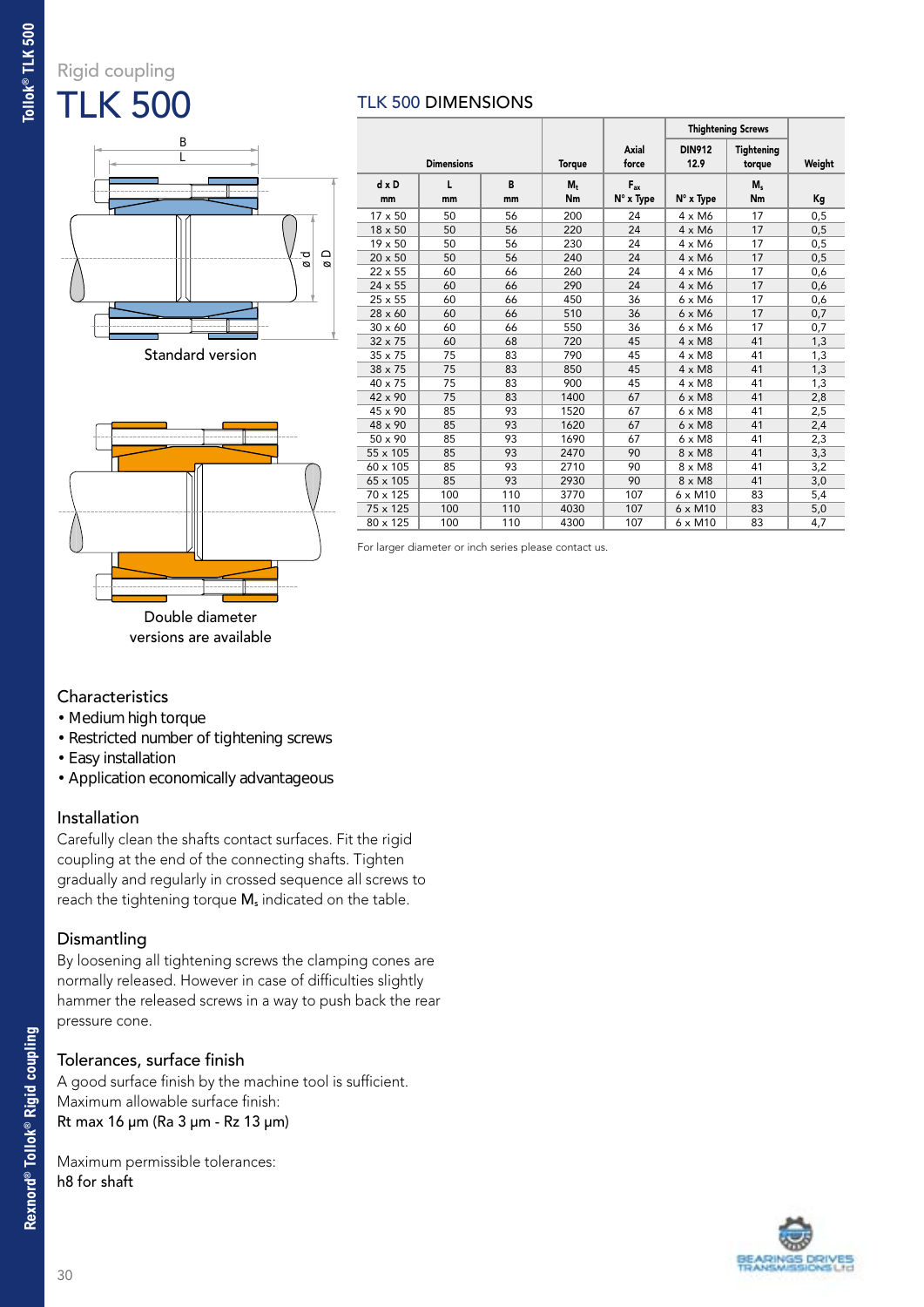## Shrink discs TLK 603 TLK 602 TLK 601



#### **Characteristics**

- Medium-high torque
- No shaft-hub axial movement
- Limited installation time
- Quick dismantling

#### Installation

Carefully clean the hub and shaft contact surfaces. Slide the shrink disc outside the hollow shaft. Tighten gradually and regularly in continuous sequence all screws to reach the tightening torque  $M_s$  indicated in the table.

To reach the required tightening torque  $M_s$  it is necessary to repeat the procedure more than once.

Do not use molybdenum bisulphide in the hub and shaft contact surfaces.

#### **Dismantling**

Loosen the clamping screws in a continuous and gradual sequence. Do not remove screws from threads. Normally with this operation the shrink disc is released.

In case of reuse, apply a solid lubricant (that can guarantee a friction coefficient equal to 0,04) in the screws and in the tapered surfaces.

#### Tolerances, surface finish

A good surface finish by the machine tool is sufficient. Maximum allowable surface finish: Rt max 16 µm (Ra 3 µm - Rz 13 µm)

Maximum permissible tolerances: h8 for shaft

#### Dw diameter tolerances

| From 18 mm to 30 mm dw  | H6/16 |
|-------------------------|-------|
| From 30 mm to 50 mm dw  | H6/h6 |
| From 50 mm to 80 mm dw  | H6/q6 |
| From 80 mm to 500 mm dw | H7/g6 |

#### Axial movement

During screws tightening the hub has no axial movement with respect to the shaft.

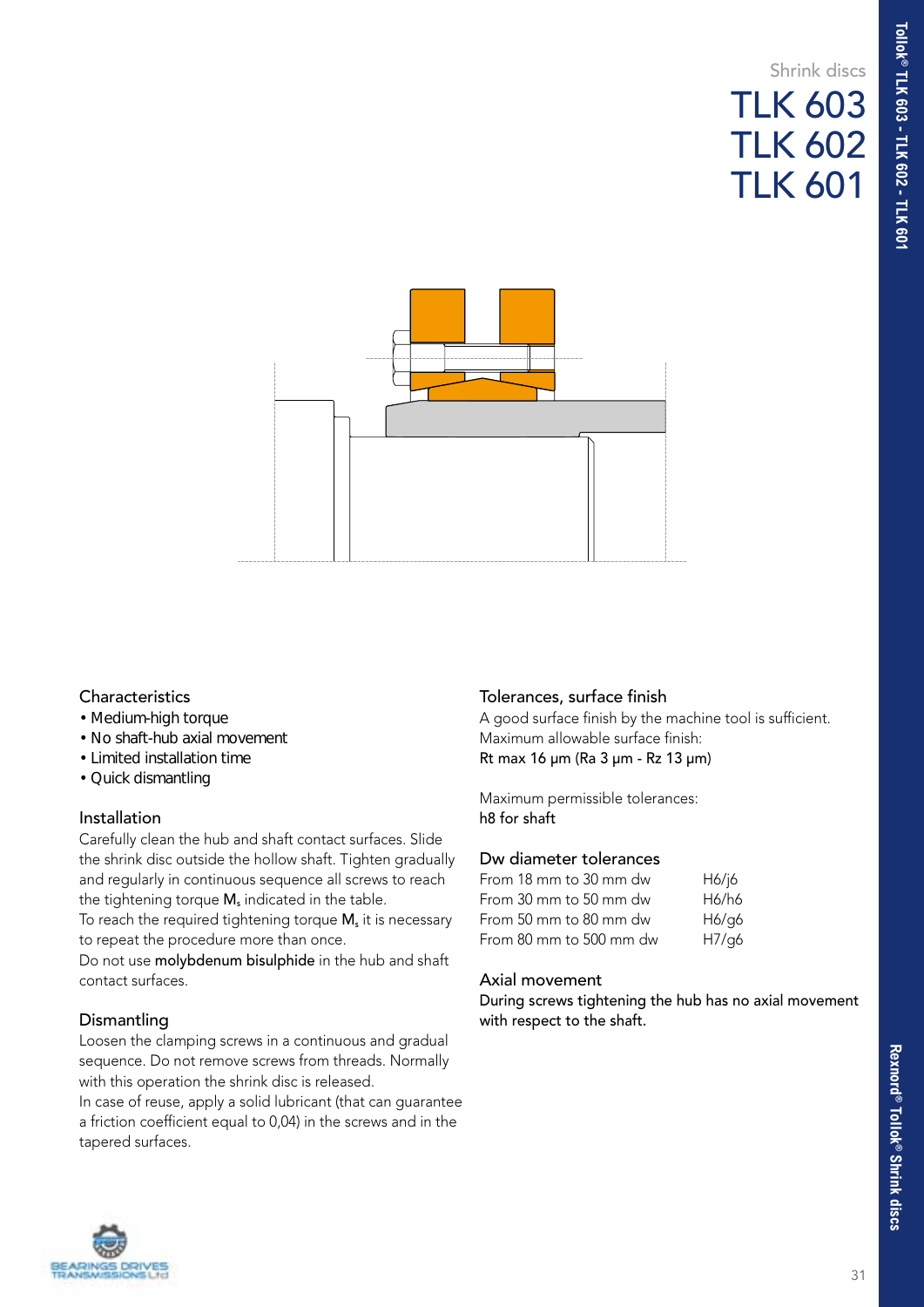### Shrink discs - Standard version

## TLK 603

**Tollok® TLK 603**

Tollok® TLK 603

#### TLK 603 DIMENSIONS



|      |                          |                |                                  |     |    |                   |          |                | <b>Tightening screws</b> |                      |        |
|------|--------------------------|----------------|----------------------------------|-----|----|-------------------|----------|----------------|--------------------------|----------------------|--------|
| Type | <b>Shaft</b><br>diameter | <b>Torque</b>  | Axial<br>force                   |     |    | <b>Dimensions</b> |          |                | <b>DIN931</b><br>10.9    | Tightening<br>torque | Weight |
| d    |                          |                |                                  | D   | L  | L                 |          |                |                          |                      |        |
| mm   | dw<br>mm                 | $M_t$<br>Nm    | $\mathsf{F}_{\mathsf{ax}}$<br>KN | mm  | mm | mm                | d1<br>mm | e<br>mm        | $N^\circ$ x Type         | $M_s$<br>Nm          | Kg     |
|      | 11                       | 30             | 6                                |     |    |                   |          |                |                          |                      |        |
| 14   | 12                       | 50             | 9                                | 38  | 7  | 11                | 23       | $\overline{2}$ | $4 \times M5*$           | 4                    | 0,1    |
| 16   | 13<br>14                 | 70<br>90       | 10<br>13                         | 41  | 11 | 15                | 26       | $\overline{2}$ | $5 \times M5*$           | 4                    | 0,1    |
|      | 19                       | 170            | 25                               |     |    |                   |          |                |                          |                      |        |
| 24   | 20                       | 210            | 27                               | 50  | 14 | 19,5              | 36       | 2,75           | $6 \times M5*$           | 4                    | 0,2    |
|      | 21                       | 250            | 29                               |     |    |                   |          |                |                          |                      |        |
| 30   | 24<br>25                 | 300<br>340     | 29<br>31                         | 60  | 16 | 21,5              | 44       | 2,75           | $7 \times M5*$           | 4                    | 0,3    |
|      | 26                       | 380            | 33                               |     |    |                   |          |                |                          |                      |        |
|      | 28                       | 440            | 50                               |     |    |                   |          |                |                          |                      |        |
| 36   | 30                       | 570            | 58                               | 72  | 18 | 23,5              | 52       | 2,75           | $5 \times M6$            | 12                   | 0,4    |
|      | 31<br>32                 | 630<br>620     | 58<br>64                         |     |    |                   |          |                |                          |                      |        |
| 44   | 35                       | 780            | 74                               | 80  | 20 | 25,5              | 61       | 2,75           | $7 \times M6$            | 12                   | 0,6    |
|      | 36                       | 860            | 77                               |     |    |                   |          |                |                          |                      |        |
|      | 38                       | 940            | 79                               |     |    |                   |          |                |                          |                      |        |
| 50   | 40<br>42                 | 1160<br>1380   | 86<br>92                         | 90  | 22 | 27,5              | 70       | 2,75           | 8 x M6                   | 12                   | 0,8    |
|      | 42                       | 1160           | 79                               |     |    |                   |          |                |                          |                      |        |
| 55   | 45                       | 1520           | 88                               | 100 | 23 | 30,5              | 75       | 3,75           | $8 \times M6$            | 12                   | 1,1    |
|      | 48                       | 1880           | 97                               |     |    |                   |          |                |                          |                      |        |
|      | 48                       | 1850           | 100                              |     |    |                   |          |                |                          |                      |        |
| 62   | 50<br>52                 | 2200<br>2400   | 111<br>117                       | 110 | 23 | 30,5              | 86       | 3,75           | $10 \times M6$           | 12                   | 1,3    |
|      | 50                       | 2000           | 97                               |     |    |                   |          |                |                          |                      |        |
| 68   | 55                       | 2500           | 106                              | 115 | 23 | 30,5              | 86       | 3,75           | $10 \times M6$           | 12                   | 1,4    |
|      | 60                       | 3150           | 120                              |     |    |                   |          |                |                          |                      |        |
| 75   | 55<br>60                 | 2500<br>3200   | 119<br>137                       | 138 | 25 | 32,5              | 100      | 3,75           | $7 \times M8$            | 30                   | 1,7    |
|      | 65                       | 3950           | 155                              |     |    |                   |          |                |                          |                      |        |
|      | 60                       | 3200           | 124                              |     |    |                   |          |                |                          |                      |        |
| 80   | 65                       | 3900           | 140                              | 145 | 25 | 32,5              | 100      | 3,75           | $7 \times M8$            | 30                   | 1,9    |
|      | 70<br>65                 | 4600<br>4800   | 158<br>175                       |     |    |                   |          |                |                          |                      |        |
| 85   | 70                       | 6100           | 195                              | 155 | 30 | 39                | 114      | 4,5            | 10 x M8                  | 30                   | 3,5    |
|      | 75                       | 7400           | 216                              |     |    |                   |          |                |                          |                      |        |
|      | 65                       | 4750           | 170                              |     |    |                   |          |                |                          |                      |        |
| 90   | 70<br>75                 | 6000<br>7250   | 190<br>210                       | 155 | 30 | 39                | 114      | 4,5            | $10 \times M8$           | 30                   | 3,3    |
|      | 70                       | 6900           | 195                              |     |    |                   |          |                |                          |                      |        |
| 100  | 75                       | 7500           | 220                              | 170 | 34 | 44                | 124      | 5              | $12 \times M8$           | 30                   | 4,7    |
|      | 80                       | 9000           | 240                              |     |    |                   |          |                |                          |                      |        |
| 110  | 75<br>80                 | 7200<br>9000   | 229<br>252                       | 185 | 39 | 50                | 136      | 5,5            | $9 \times M10$           | 59                   | 5,9    |
|      | 85                       | 10800          | 262                              |     |    |                   |          |                |                          |                      |        |
|      | 80                       | 7400           | 235                              |     |    |                   |          |                |                          |                      |        |
| 115  | 85                       | 9200           | 259                              | 188 | 39 | 50                | 141      | 5,5            | 9 x M10                  | 59                   | 5,5    |
|      | 90<br>80                 | 11100<br>10600 | 269<br>285                       |     |    |                   |          |                |                          |                      |        |
| 120  | 85                       | 13300          | 314                              | 215 | 42 | 54                | 160      | 6              | 12 x M10                 | 59                   | 9      |
|      | 90                       | 14500          | 340                              |     |    |                   |          |                |                          |                      |        |
|      | 85                       | 11000          | 296                              |     |    |                   |          |                |                          |                      |        |
| 125  | 90<br>95                 | 13000<br>15000 | 324<br>352                       | 215 | 42 | 54                | 160      | 6              | 12 x M10                 | 59                   | 8,3    |
|      | 90                       | 11300          | 304                              |     |    |                   |          |                |                          |                      |        |
| 130  | 95                       | 13300          | 333                              | 215 | 42 | 54                | 160      | 6              | 12 x M10                 | 59                   | 8      |
|      | 100                      | 15400          | 362                              |     |    |                   |          |                |                          |                      |        |
| 140  | 95<br>100                | 15100<br>17600 | 367<br>396                       | 230 | 46 | 60,5              | 175      | 7,25           | 10 x M12                 | 100                  | 10     |
|      | 105                      | 20100          | 425                              |     |    |                   |          |                |                          |                      |        |
|      | 105                      | 22000          | 447                              |     |    |                   |          |                |                          |                      | 15     |
| 155  | 110                      | 25000          | 478                              | 265 | 50 | 64,5              | 192      | 7,25           | $12 \times M12$          | 100                  |        |
|      | 115<br>110               | 28000<br>22600 | 509<br>460                       |     |    |                   |          |                |                          |                      |        |
| 160  | 115                      | 25700          | 490                              | 265 | 50 | 64,5              | 192      | 7,25           | 12 x M12                 | 100                  | 14,5   |
|      | 120                      | 28800          | 520                              |     |    |                   |          |                |                          |                      |        |
|      | 115                      | 31000          | 595                              |     |    |                   |          |                |                          |                      |        |
| 165  | 120<br>125               | 35000<br>39000 | 630<br>655                       | 290 | 56 | 71                | 210      | 7,5            | 8 x M16                  | 250                  | 22     |
|      |                          |                |                                  |     |    |                   |          |                |                          |                      |        |



\* 8.8.

Fortsetzung folgt.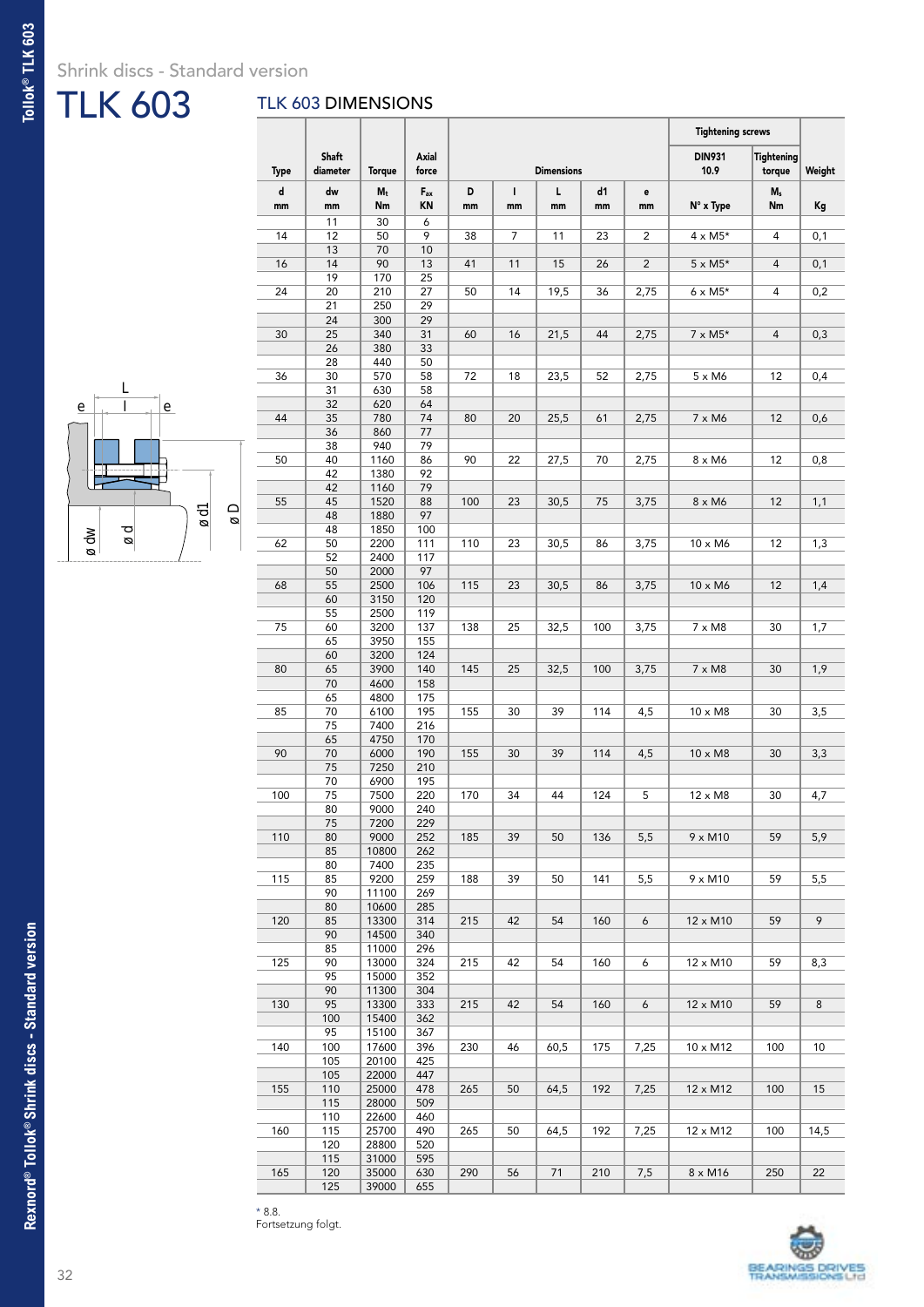

#### TLK 603 DIMENSIONS

|         |                          |                     |                |         |                    |                   |          |         | <b>Tightening screws</b> |                             |        |
|---------|--------------------------|---------------------|----------------|---------|--------------------|-------------------|----------|---------|--------------------------|-----------------------------|--------|
| Type    | <b>Shaft</b><br>diameter | <b>Torque</b>       | Axial<br>force |         |                    | <b>Dimensions</b> |          |         | <b>DIN931</b><br>10.9    | <b>Tightening</b><br>torque | Weight |
| d<br>mm | dw<br>mm                 | $M_t$<br>Nm         | $F_{ax}$<br>ΚN | D<br>mm | $\mathbf{I}$<br>mm | L<br>mm           | d1<br>mm | e<br>mm | N° x Type                | $M_s$<br>Nm                 | Kg     |
|         | 120                      | 31900               | 610            |         |                    |                   |          |         |                          |                             |        |
| 170     | 125<br>130               | 36000<br>40100      | 640<br>670     | 290     | 56                 | 71                | 210      | 7,5     | $8 \times M16$           | 250                         | 21     |
|         | 125                      | 36000               | 605            |         |                    |                   |          |         |                          |                             |        |
| 175     | 130                      | 41000               | 639            | 300     | 56                 | 71                | 220      | 7,5     | $8 \times M16$           | 250                         | 22     |
|         | 135                      | 45000               | 675            |         |                    |                   |          |         |                          |                             |        |
|         | 130                      | 37000               | 800            |         |                    |                   |          |         |                          |                             |        |
| 180     | 135<br>140               | 42200<br>46300      | 840<br>885     | 300     | 56                 | 71                | 220      | 7,5     | $8 \times M16$           | 250                         | 21     |
|         | 135                      | 52000               | 778            |         |                    |                   |          |         |                          |                             |        |
| 185     | 140                      | 57000               | 819            | 330     | 71                 | 86                | 236      | 7,5     | 10 x M16                 | 250                         | 37     |
|         | 145                      | 62000               | 861            |         |                    |                   |          |         |                          |                             |        |
| 190     | 140<br>145               | 53500<br>58700      | 800<br>840     | 330     | 71                 | 86                | 236      | 7,5     | 10 x M16                 | 250                         | 36     |
|         | 150                      | 63800               | 885            |         |                    |                   |          |         |                          |                             |        |
|         | 140                      | 65000               | 933            |         |                    |                   |          |         |                          |                             |        |
| 195     | 150<br>155               | 76000<br>81500      | 1025<br>1071   | 350     | 71                 | 86                | 246      | 7,5     | 12 x M16                 | 250                         | 41     |
|         | 150                      | 74000               | 990            |         |                    |                   |          |         |                          |                             |        |
| 200     | 155                      | 80000               | 1035           | 350     | 71                 | 86                | 246      | 7,5     | 12 x M16                 | 250                         | 41     |
|         | 160                      | 86000               | 1080           |         |                    |                   |          |         |                          |                             |        |
| 220     | 160<br>165               | 95000<br>102000     | 1190<br>1239   | 370     | 88                 | 104               | 270      | 8       | 15 x M16                 | 250                         | 54     |
|         | 170                      | 110000              | 1290           |         |                    |                   |          |         |                          |                             |        |
|         | 170                      | 120000              | 1464           |         |                    |                   |          |         |                          |                             |        |
| 240     | 180                      | 138000              | 1576           | 405     | 92                 | 109               | 295      | 8,5     | 12 x M20                 | 490                         | 67     |
|         | 190<br>190               | 156000<br>164000    | 1675<br>1760   |         |                    |                   |          |         |                          |                             |        |
| 260     | 200                      | 184000              | 1880           | 430     | 103                | 120               | 321      | 8,5     | 14 x M20                 | 490                         | 82     |
|         | 210                      | 205000              | 2010           |         |                    |                   |          |         |                          |                             |        |
|         | 210                      | 217000              | 2090           |         |                    |                   |          |         |                          |                             |        |
| 280     | 220<br>230               | 244000<br>270000    | 2220<br>2350   | 460     | 114                | 134               | 346      | 10      | 16 x M20                 | 490                         | 102    |
|         | 230                      | 275000              | 2431           |         |                    |                   |          |         |                          |                             |        |
| 300     | 240                      | 295000              | 2567           | 485     | 122                | 142               | 364      | 10      | 18 x M20                 | 490                         | 118    |
|         | 245<br>240               | 315000<br>312000    | 2636<br>2647   |         |                    |                   |          |         |                          |                             |        |
| 320     | 250                      | 340000              | 2786           | 520     | 122                | 142               | 386      | 10      | 20 x M20                 | 490                         | 131    |
|         | 260                      | 374000              | 2900           |         |                    |                   |          |         |                          |                             |        |
|         | 250                      | 390000              | 3119           |         |                    |                   |          |         |                          |                             |        |
| 340     | 260<br>270               | 422500<br>460000    | 3249<br>3400   | 570     | 134                | 156               | 408      | 11      | 24 x M20                 | 490                         | 186    |
|         | 270                      | 442000              | 3276           |         |                    |                   |          |         |                          |                             |        |
| 350     | 280                      | 480000              | 3430           | 580     | 140                | 162               | 432      | 11      | 24 x M20                 | 490                         | 195    |
|         | 285                      | 500000              | 3500           |         |                    |                   |          |         |                          |                             |        |
| 360     | 280<br>290               | 463000<br>502000    | 3310<br>3461   | 590     | 140                | 162               | 432      | 11      | 24 x M20                 | 490                         | 204    |
|         | 295                      | 522000              | 3536           |         |                    |                   |          |         |                          |                             |        |
|         | 290                      | 567000              | 3910           |         |                    |                   |          |         |                          |                             |        |
| 380     | 300<br>310               | 610000<br>658000    | 4080<br>4248   | 645     | 144                | 168               | 458      | 12      | 20 x M24                 | 840                         | 239    |
|         | 300                      | 624000              | 4160           |         |                    |                   |          |         |                          |                             |        |
| 390     | 310                      | 671000              | 4330           | 660     | 144                | 168               | 468      | 12      | 21 x M24                 | 840                         | 260    |
|         | 320                      | 718000<br>670000    | 4484           |         |                    |                   |          |         |                          |                             |        |
| 400     | 315<br>320               | 695000              | 4260<br>4345   | 680     | 144                | 168               | 480      | 12      | 21 x M24                 | 840                         | 280    |
|         | 330                      | 744000              | 4500           |         |                    |                   |          |         |                          |                             |        |
|         | 330                      | 780000              | 4850           |         |                    |                   |          |         |                          |                             |        |
| 420     | 340<br>350               | 840000<br>900000    | 5040<br>5220   | 690     | 164                | 188               | 504      | 12      | 24 x M24                 | 840                         | 316    |
|         | 340                      | 806000              | 4740           |         |                    |                   |          |         |                          |                             |        |
| 440     | 350                      | 860000              | 4910           | 750     | 177                | 202               | 527      | 12,5    | 24 x M24                 | 840                         | 408    |
|         | 360<br>360               | 917000<br>1000000   | 5090<br>5670   |         |                    |                   |          |         |                          |                             |        |
| 460     | 370                      | 1070000             | 5860           | 770     | 177                | 202               | 547      | 12,5    | 28 x M24<br>840          |                             | 420    |
|         | 380                      | 1140000             | 6050           |         |                    |                   |          |         |                          |                             |        |
|         | 380                      | 1170000             | 6150           |         |                    |                   |          |         |                          |                             |        |
| 480     | 390<br>400               | 1240000<br> 1310000 | 6350<br>6550   | 800     | 188                | 213               | 570      | 12,5    | 30 x M24                 | 840                         | 505    |
|         |                          |                     |                |         |                    |                   |          |         |                          |                             |        |



Tollok<sup>®</sup> TLK 603

For larger diameter please contact us.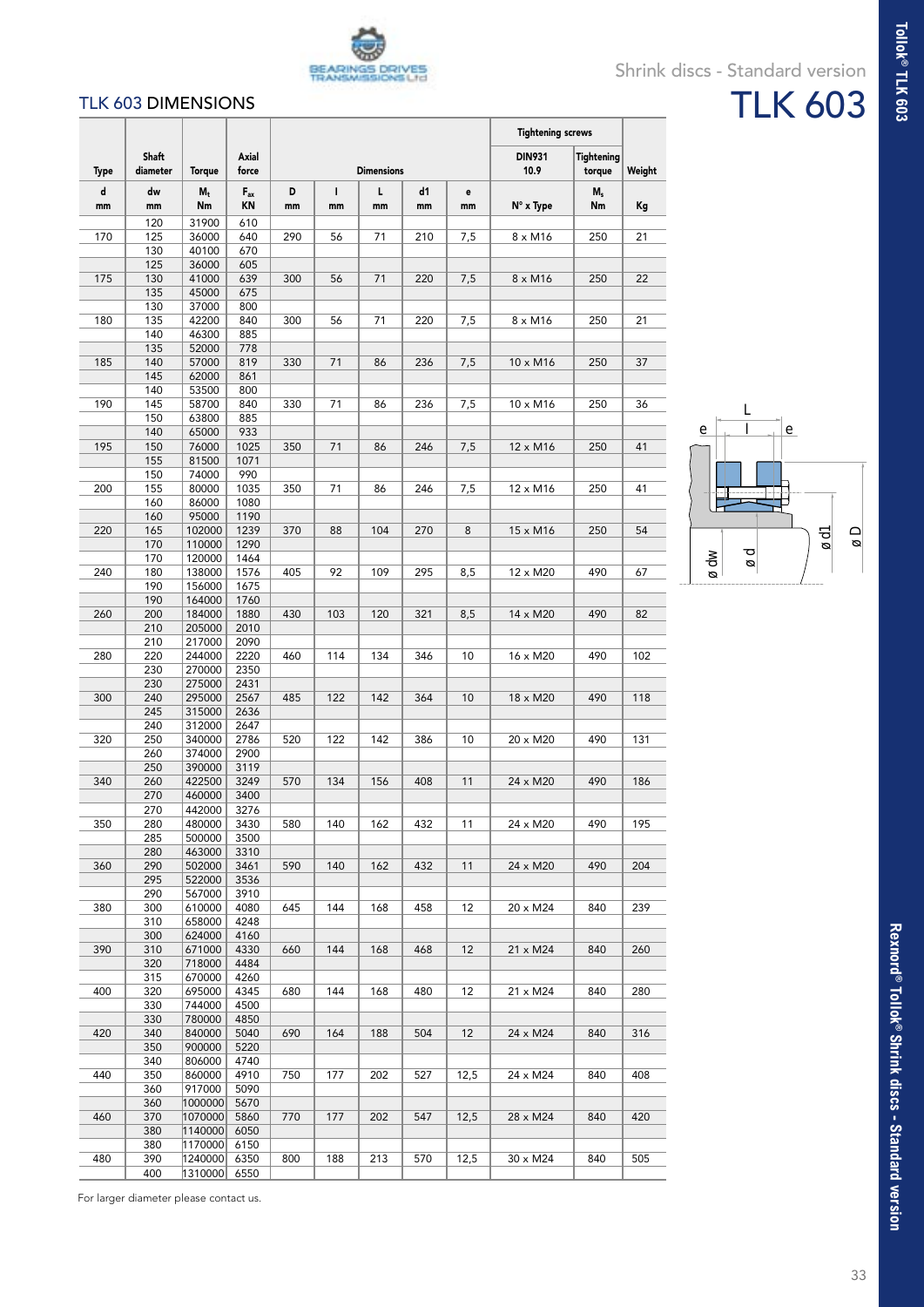### Shrink discs - Heavy version

## TLK 602

## TLK 602 DIMENSIONS

т



|         |                          |                    |                       |         |         |                   |          |                | <b>Tightening screws</b> |                                 |        |  |
|---------|--------------------------|--------------------|-----------------------|---------|---------|-------------------|----------|----------------|--------------------------|---------------------------------|--------|--|
| Type    | <b>Shaft</b><br>diameter | <b>Torque</b>      | <b>Axial</b><br>force |         |         | <b>Dimensions</b> |          |                | <b>DIN931</b><br>10.9    | Tightening<br>torque            | Weight |  |
| d<br>mm | dw<br>mm                 | $M_t$<br>Nm        | $F_{ax}$<br>KN        | D<br>mm | L<br>mm | г<br>mm           | d1<br>mm | е<br>mm        | N° x Type                | $\mathsf{M}_{\mathsf{s}}$<br>Nm | Кg     |  |
|         | 85                       | 15000              | 355                   |         |         |                   |          |                |                          |                                 |        |  |
| 125     | 90                       | 17500              | 388                   | 215     | 55      | 65                | 160      | 5              | 10 x M12                 | 100                             | 11     |  |
|         | 95                       | 20000              | 422                   |         |         |                   |          |                |                          |                                 |        |  |
|         | 95                       | 20600              | 433                   |         |         |                   |          |                |                          |                                 |        |  |
| 140     | 100                      | 23500              | 469                   | 230     | 60      | 74                | 175      | $\overline{7}$ | 12 x M12                 | 100                             | 13     |  |
|         | 105<br>105               | 26500<br>28600     | 500<br>550            |         |         |                   |          |                |                          |                                 |        |  |
| 155     | 110                      | 32500              | 590                   | 265     | 66      | 80                | 198      | 7              | 15 x M12                 | 100                             | 20     |  |
|         | 115                      | 36400              | 630                   |         |         |                   |          |                |                          |                                 |        |  |
|         | 115                      | 41000              | 740                   |         |         |                   |          |                |                          |                                 |        |  |
| 165     | 120                      | 46000              | 785                   | 290     | 72      | 88                | 210      | 8              | 10 x M16                 | 250                             | 26     |  |
|         | 125                      | 50700              | 815                   |         |         |                   |          |                |                          |                                 |        |  |
|         | 125                      | 47000              | 750                   |         |         |                   |          |                |                          |                                 |        |  |
| 175     | 130                      | 52000              | 795                   | 300     | 72      | 88                | 220      | 8              | 10 x M16                 | 250                             | 29     |  |
|         | 135<br>135               | 57000<br>72000     | 840<br>1100           |         |         |                   |          |                |                          |                                 |        |  |
| 185     | 140                      | 78000              | 1150                  | 330     | 92      | 112               | 236      | 10             | 14 x M16                 | 250                             | 47     |  |
|         | 145                      | 86000              | 1200                  |         |         |                   |          |                |                          |                                 |        |  |
|         | 140                      | 75000              | 1075                  |         |         |                   |          |                |                          |                                 |        |  |
| 195     | 150                      | 88000              | 1180                  | 350     | 92      | 112               | 246      | 10             | 14 x M16                 | 250                             | 53     |  |
|         | 155                      | 96000              | 1235                  |         |         |                   |          |                |                          |                                 |        |  |
|         | 145                      | 85000              | 1170                  |         |         |                   |          |                |                          |                                 |        |  |
| 200     | 150                      | 92500              | 1230                  | 350     | 92      | 112               | 246      | 10             | 15 x M16                 | 250                             | 50     |  |
|         | 155                      | 100000             | 1290                  |         |         |                   |          |                |                          |                                 |        |  |
|         | 160                      | 127000<br>136000   | 1590<br>1650          |         | 114     | 134               |          | 10             |                          |                                 | 65     |  |
| 220     | 165<br>170               | 146500             | 1720                  | 370     |         |                   | 270      |                | 20 x M16                 | 250                             |        |  |
|         | 170                      | 155000             | 1820                  |         |         |                   |          |                |                          |                                 |        |  |
| 240     | 180                      | 176000             | 1960                  | 405     | 120     | 144               | 295      | 12             | 15 x M20                 | 490                             | 87     |  |
|         | 190                      | 198000             | 2080                  |         |         |                   |          |                |                          |                                 |        |  |
|         | 190                      | 213000             | 2260                  |         |         |                   |          |                |                          |                                 |        |  |
| 260     | 200                      | 240000             | 2420                  | 430     | 136     | 160               | 321      | 12             | 18 x M20                 | 490                             | 100    |  |
|         | 210                      | 268000             | 2580                  |         |         |                   |          |                |                          |                                 |        |  |
|         | 210                      | 285000             | 2740                  |         |         |                   |          |                |                          |                                 |        |  |
| 280     | 220<br>230               | 320000<br>355000   | 2910<br>3090          | 460     | 148     | 172               | 346      | 12             | 21 x M20                 | 490                             | 132    |  |
|         | 230                      | 341000             | 2960                  |         |         |                   |          |                |                          |                                 |        |  |
| 300     | 240                      | 376000             | 3130                  | 485     | 152     | 176               | 364      | 12             | 22 x M20                 | 490                             | 140    |  |
|         | 245                      | 394000             | 3215                  |         |         |                   |          |                |                          |                                 |        |  |
|         | 240                      | 378000             | 3150                  |         |         |                   |          |                |                          |                                 |        |  |
| 320     | 250                      | 415000             | 3325                  | 520     | 160     | 184               | 386      | 12             | 24 x M20                 | 490                             | 165    |  |
|         | 260                      | 451000             | 3470                  |         |         |                   |          |                |                          |                                 |        |  |
|         | 250                      | 489500             | 3910                  |         |         |                   |          |                |                          |                                 |        |  |
| 340     | 260                      | 530000             | 4075                  | 570     | 176     | 200               | 420      | 12             | 21 x M24                 | 840                             | 240    |  |
|         | 270<br>270               | 578000<br>556000   | 4275<br>4122          |         |         |                   |          |                |                          |                                 |        |  |
| 350     | 280                      | 604000             | 4320                  | 580     | 176     | 200               | 425      | 12             | 21 x M24                 | 840                             | 247    |  |
|         | 285                      | 629000             | 4415                  |         |         |                   |          |                |                          |                                 |        |  |
|         | 280                      | 612000             | 4370                  |         |         |                   |          |                |                          |                                 |        |  |
| 360     | 290                      | 663000             | 4570                  | 590     | 180     | 204               | 432      | 12             | 22 x M24                 | 840                             | 250    |  |
|         | 295                      | 689000             | 4670                  |         |         |                   |          |                |                          |                                 |        |  |
|         | 290                      | 618000             | 4270                  |         |         |                   |          |                |                          |                                 |        |  |
| 380     | 300                      | 668000             | 4455                  | 645     | 180     | 204               | 458      | 12             | 22 x M24                 | 840                             | 320    |  |
|         | 310                      | 719000             | 4645                  |         |         |                   |          |                |                          |                                 |        |  |
| 390     | 300<br>310               | 708000<br>762000   | 4715<br>4910          | 660     | 188     | 212               | 468      | 12             | 24 x M24                 | 840                             | 350    |  |
|         | 320                      | 814500             | 5090                  |         |         |                   |          |                |                          |                                 |        |  |
|         | 315                      | 765000             | 4855                  |         |         |                   |          |                |                          |                                 |        |  |
| 400     | 320                      | 788000             | 4927                  | 680     | 188     | 212               | 480      | 12             | 24 x M24                 | 840                             | 370    |  |
|         | 330                      | 845000             | 5125                  |         |         |                   |          |                |                          |                                 |        |  |
|         | 330                      | 999000             | 6055                  |         |         |                   |          |                |                          |                                 |        |  |
| 420     | 340                      | 1068000            | 6285                  | 690     | 214     | 238               | 504      | 12             | 30 x M24                 | 840                             | 410    |  |
|         | 350                      | 1140000            | 6515                  |         |         |                   |          |                |                          |                                 |        |  |
|         |                          |                    |                       |         |         |                   |          |                |                          |                                 |        |  |
|         | 340                      | 1058000            | 6230                  |         |         |                   |          |                |                          |                                 |        |  |
| 440     | 350                      | 1130000            | 6460                  | 750     | 224     | 252               | 527      | 14             | 24 x M27                 | 1250                            | 525    |  |
|         | 360                      | 1204000            | 6690                  |         |         |                   |          |                |                          |                                 |        |  |
| 460     | 360<br>370               | 1320000<br>1420000 | 7440<br>7700          | 770     | 224     | 252               | 547      | 14             | 28 x M27                 | 1250                            | 540    |  |

For larger diameter please contact us.



Т **The Co**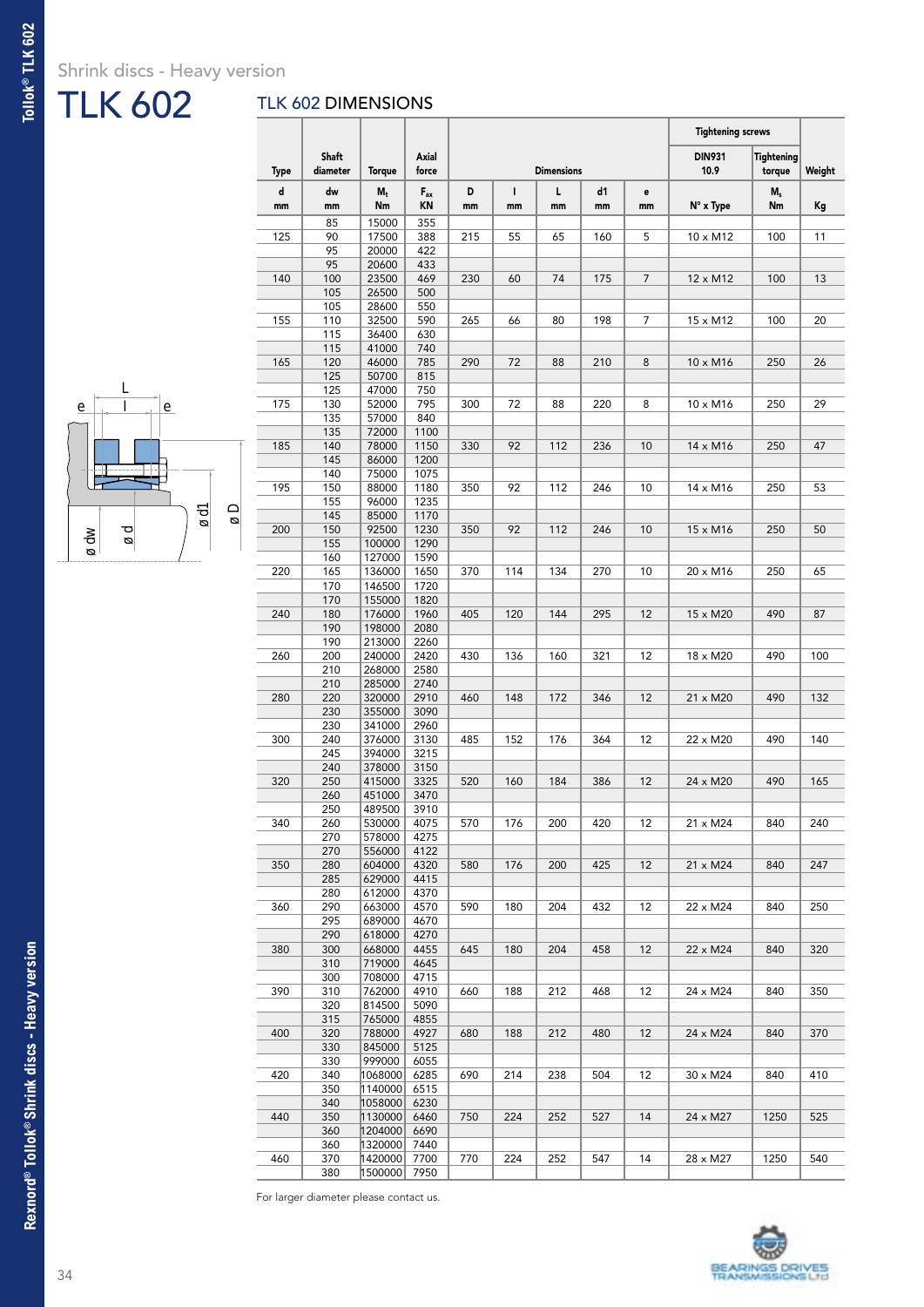

#### TLK 601 DIMENSIONS

|         |                          |                  |                |         |                    |                   |          |         | <b>Tightening screws</b> |                             |        |
|---------|--------------------------|------------------|----------------|---------|--------------------|-------------------|----------|---------|--------------------------|-----------------------------|--------|
| Type    | <b>Shaft</b><br>diameter | <b>Torque</b>    | Axial<br>force |         |                    | <b>Dimensions</b> |          |         | <b>DIN931</b><br>10.9    | <b>Tightening</b><br>torque | Weight |
| d<br>mm | dw<br>mm                 | $M_t$<br>Nm      | $F_{ax}$<br>KN | D<br>mm | $\mathbf{I}$<br>mm | L<br>mm           | d1<br>mm | e<br>mm | N° x Type                | $M_s$<br>Nm                 | Kg     |
|         | 95<br>100                | 10550            | 220<br>240     |         | 39                 |                   |          |         |                          | 59                          |        |
| 125     | 105                      | 12100<br>13800   | 260            | 185     |                    | 51                | 158      | 6       | $8 \times M10$           |                             | 6      |
|         | 110                      | 14800            | 265            |         |                    |                   |          |         |                          |                             |        |
| 140     | 120<br>125               | 18640<br>20500   | 310<br>325     | 220     | 39                 | 51                | 175      | 6       | $9 \times M10$           | 59                          | 8      |
|         | 130                      | 24000            | 365            |         |                    |                   |          |         |                          |                             |        |
| 155     | 135                      | 26400            | 390            | 245     | 39                 | 51                | 192      | 6       | 11 x M10                 | 59                          | 10     |
|         | 140                      | 29000            | 410            |         |                    |                   |          |         |                          |                             |        |
| 165     | 135<br>140               | 32000<br>35200   | 475<br>500     | 260     | 46                 | 62                | 210      | 8       | 10 x M12                 | 100                         | 14     |
|         | 145                      | 38500            | 530            |         |                    |                   |          |         |                          |                             |        |
|         | 145                      | 39000            | 535            |         |                    |                   |          |         |                          |                             |        |
| 175     | 150<br>155               | 42400<br>46000   | 560<br>590     | 275     | 46                 | 62                | 220      | 8       | 11 x M12                 | 100                         | 16     |
|         | 155                      | 46600            | 600            |         |                    |                   |          |         |                          |                             |        |
| 185     | 160                      | 50300            | 625            | 295     | 46                 | 62                | 225      | 8       | 12 x M12                 | 100                         | 20     |
|         | 165<br>165               | 54000<br>63000   | 650<br>760     |         |                    |                   |          |         |                          |                             |        |
| 195     | 170                      | 67700            | 795            | 315     | 56                 | 72                | 237      | 8       | 15 x M12                 | 100                         | 27     |
|         | 175                      | 72500            | 825            |         |                    |                   |          |         |                          |                             |        |
|         | 175                      | 74000            | 850            |         |                    |                   |          |         |                          |                             |        |
| 200     | 180<br>185               | 79500<br>84500   | 890<br>915     | 330     | 56                 | 72                | 242      | 8       | 16 x M12                 | 100                         | 30     |
|         | 180                      | 82800            | 920            |         |                    |                   |          |         |                          |                             |        |
| 220     | 190                      | 93500            | 980            | 345     | 66                 | 84                | 265      | 9       | 10 x M16                 | 250                         | 35     |
|         | 200<br>200               | 105000<br>113000 | 1055<br>1135   |         |                    |                   |          |         |                          |                             |        |
| 240     | 210                      | 127500           | 1210           | 370     | 66                 | 84                | 290      | 9       | 12 x M16                 | 250                         | 44     |
|         | 215                      | 134500           | 1250           |         |                    |                   |          |         |                          |                             |        |
|         | 220                      | 149000           | 1350           |         |                    |                   |          |         |                          |                             |        |
| 260     | 230<br>235               | 165000<br>173000 | 1435<br>1475   | 395     | 72                 | 92                | 310      | 10      | 14 x M16                 | 250                         | 48     |
|         | 230                      | 171000           | 1485           |         |                    |                   |          |         |                          |                             |        |
| 280     | 240                      | 189000           | 1570           | 425     | 84                 | 104               | 333      | 10      | 16 x M16                 | 250                         | 60     |
|         | 250<br>250               | 208000<br>215000 | 1660<br>1720   |         |                    |                   |          |         |                          |                             |        |
| 300     | 260                      | 234000           | 1800           | 460     | 84                 | 104               | 358      | 10      | 18 x M16                 | 250                         | 75     |
|         | 270                      | 255000           | 1890           |         |                    |                   |          |         |                          |                             |        |
| 320     | 270<br>280               | 260000<br>284000 | 1940<br>2030   | 495     | 84                 | 106               | 378      | 11      | 20 x M16                 | 250                         | 84     |
|         | 290                      | 306000           | 2125           |         |                    |                   |          |         |                          |                             |        |
|         | 290                      | 300000           | 2070           |         |                    |                   |          |         |                          |                             |        |
| 340     | 300                      | 324400           | 2160           | 535     | 84                 | 106               | 402      | 11      | 21 x M16                 | 250                         | 100    |
|         | 305<br>300               | 337000<br>372000 | 2210<br>2485   |         |                    |                   |          |         |                          |                             |        |
| 350     | 305                      | 385000           | 2540           | 545     | 100                | 122               | 413      | 11      | 16 x M20                 | 490                         | 120    |
|         | 310                      | 400000           | 2590           |         |                    |                   |          |         |                          |                             |        |
| 360     | 300<br>310               | 360000<br>388000 | 2400<br>2500   | 555     | 100                | 122               | 423      | 11      | 16 x M20                 | 490                         | 125    |
|         | 320                      | 415000           | 2590           |         |                    |                   |          |         |                          |                             |        |
|         | 320                      | 435000           | 2720           |         |                    |                   |          |         |                          |                             |        |
| 380     | 325                      | 451000           | 2780           | 585     | 112                | 136               | 442      | 12      | 18 x M20                 | 490                         | 150    |
|         | 330<br>330               | 467000<br>505000 | 2835<br>3060   |         |                    |                   |          |         |                          |                             |        |
| 390     | 340                      | 540000           | 3175           | 595     | 112                | 136               | 452      | 12      | 20 x M20                 | 490                         | 156    |
|         | 350                      | 577000           | 3295           |         |                    |                   |          |         |                          |                             |        |
| 400     | 340<br>350               | 550000<br>587000 | 3235<br>3360   | 615     | 112                | 136               | 462      | 12      | 21 x M20                 | 490                         | 170    |
|         | 360                      | 626000           | 3480           |         |                    |                   |          |         |                          |                             |        |
|         | 350                      | 578000           | 3300           |         |                    |                   |          |         |                          |                             |        |
| 420     | 360<br>370               | 617000<br>655000 | 3425<br>3545   | 630     | 120                | 144               | 485      | 12      | 22 x M20                 | 490                         | 185    |
|         | 370                      | 677000           | 3660           |         |                    |                   |          |         |                          |                             |        |
| 440     | 380                      | 719000           | 3785           | 660     | 120                | 144               | 505      | 12      | 24 x M20                 | 490                         | 205    |
|         | 390                      | 762000           | 3910           |         |                    |                   |          |         |                          |                             |        |
| 460     | 390<br>400               | 840000<br>890000 | 4320<br>4460   | 685     | 132                | 158               | 527      | 13      | 28 x M20                 | 490                         | 235    |
|         | 410                      | 935000           | 4580           |         |                    |                   |          |         |                          |                             |        |



Shrink discs - Light version

TLK 601



For larger diameter please contact us.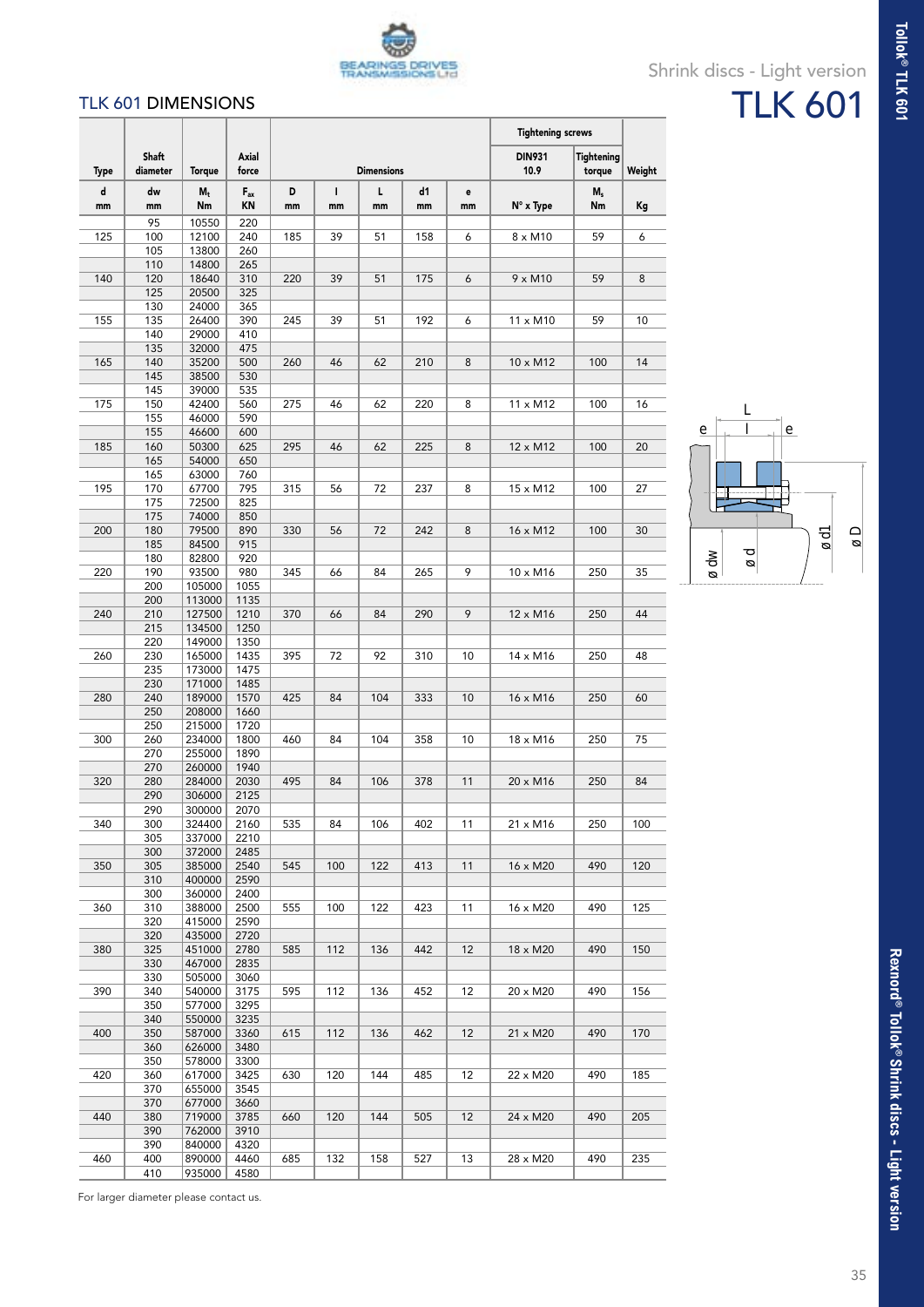



When ordering please specify X dimension



Use of model TLK 603 as coupling between different size shafts



Special version equipped with housing for brake



Contemporaneus locking of a sprocket and a hollow shaft.

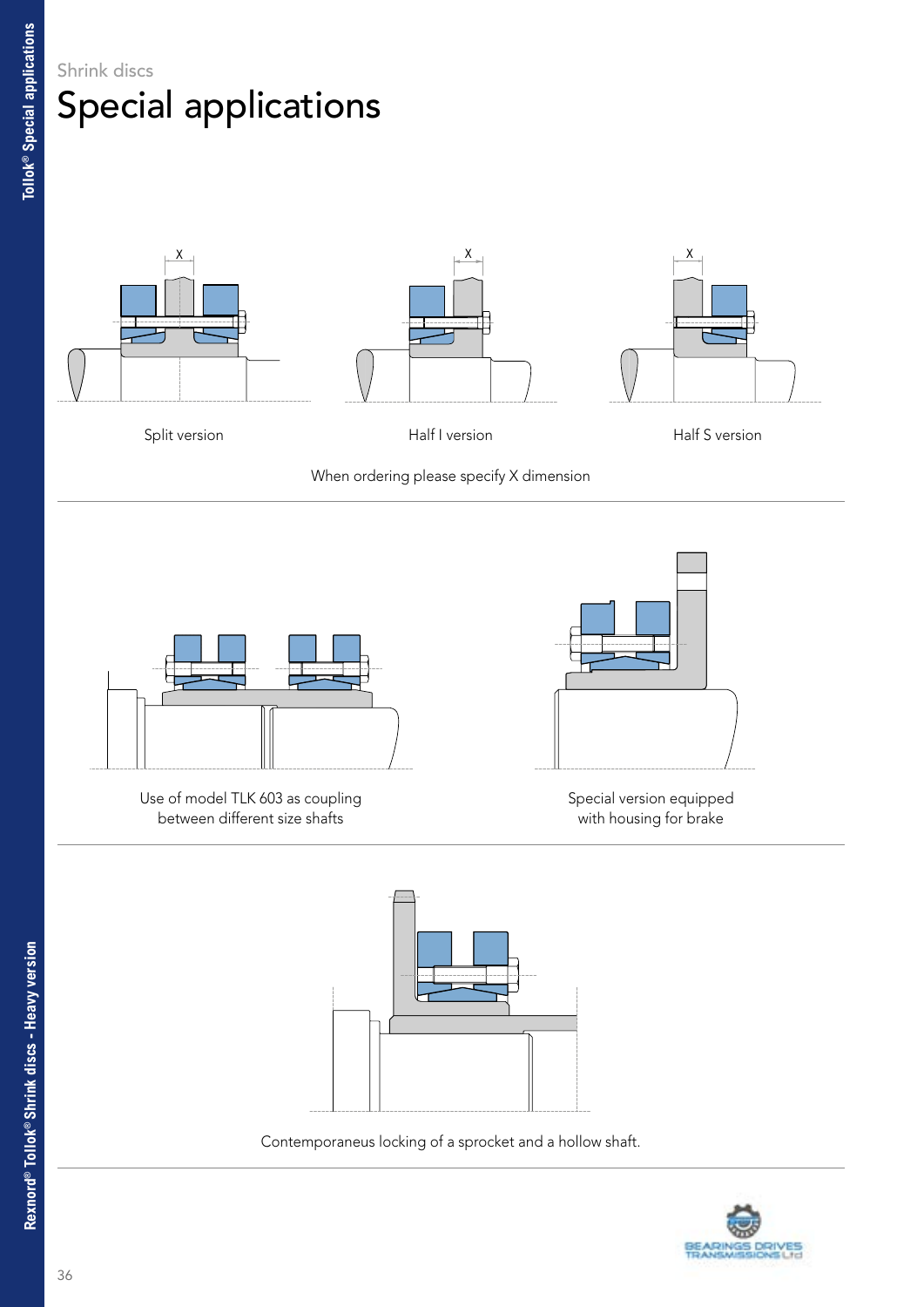## Shrink discs TLK 622 TLK 623 TLK 681 TLK 683



#### **Characteristics**

- Very high torques
- No shaft-hub axial movement
- Limited installation time
- Quick dismantling

#### Installation

Carefully clean the hub and shaft contact surfaces. Slide the shrink disc outside the hollow shaft. Tighten gradually and regularly in continuous sequence all screws to reach the tightening torque  $M_s$  indicated in the table.

To reach the required tightening torque  $M_s$  it is necessary to repeat the procedure more than once.

Do not use molybdenum bisulphide in the hub and shaft contact surfaces.

#### **Dismantling**

Loosen the clamping screws in a continuous and gradual sequence. Do not remove screws from threads. Normally with this operation the shrink disc is released.

In case of reuse, apply a solid lubricant (that can guarantee a friction coefficient equal to 0,04) in the screws and in the tapered surfaces.

#### Tolerances, surface finish

A good surface finish by the machine tool is sufficient. Maximum allowable surface finish:  $R_t$  max 16 µm ( $R_a$  3 µm -  $R_z$  13 µm)

Maximum permissible tolerances:  $d = f7$  for shaft

#### Dw diameter tolerances

| dw: Up to 150 mm | H7/h6 |
|------------------|-------|
| From 155 mm      | H7/g6 |

#### Axial movement

During screws tightening the hub has no axial movement with respect to the shaft.

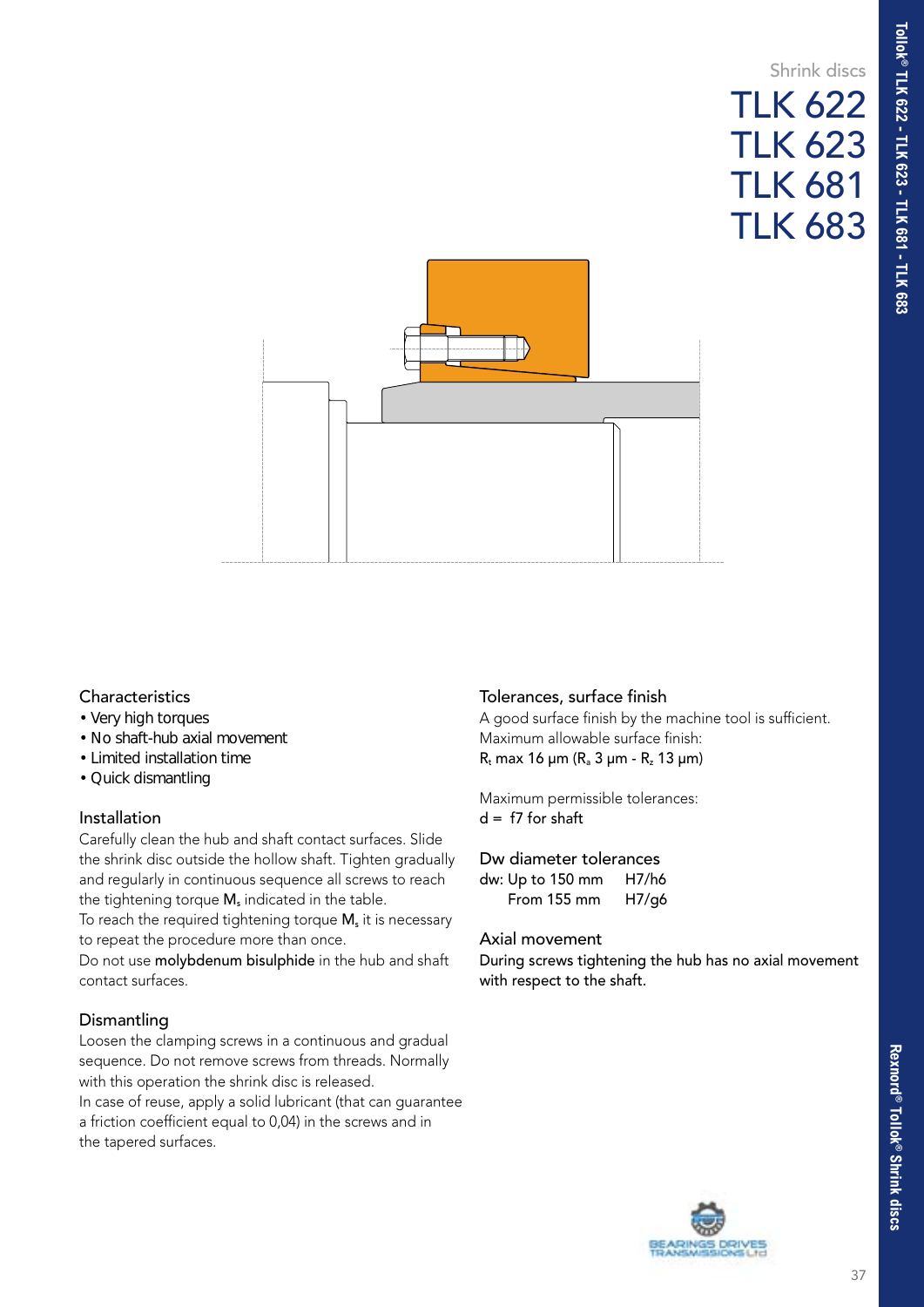

# Shrink discs TLK 622



| L<br>$\mathsf{e}% _{0}\left( \mathsf{e}\right)$ |  |
|-------------------------------------------------|--|
| σø                                              |  |
| $\overline{\circ}$<br>g<br>ødw                  |  |

| <b>TLK 681</b>      |           |                | <b>TLK 622</b><br>TLK 681 |                                     |                   |                        |                   |                   |     |                  |                        |     |                |                      |        |
|---------------------|-----------|----------------|---------------------------|-------------------------------------|-------------------|------------------------|-------------------|-------------------|-----|------------------|------------------------|-----|----------------|----------------------|--------|
|                     |           | Shaft          |                           | Axial                               | <b>Tightening</b> |                        | Axial             | <b>Tightening</b> |     |                  |                        |     |                | Tightening<br>screws |        |
|                     | Type<br>d | diameter<br>dw | <b>Torque</b><br>$M_t$    | force<br>$\mathsf{F}_{\mathsf{ax}}$ | torque<br>$M_s$   | <b>Torque</b><br>$M_t$ | force<br>$F_{ax}$ | torque<br>$M_s$   | D   | $\mathbf{I}$     | <b>Dimensions</b><br>L | d1  | e              | <b>DIN931</b>        | Weight |
|                     | mm        | mm             | Nm                        | KN                                  | Nm                | Nm                     | KN                | Nm                | mm  | mm               | mm                     | mm  | mm             | <b>Type</b>          | Кg     |
|                     | 12        | 9<br>10        | 20<br>40                  | 5<br>8                              | 12                |                        |                   |                   | 38  | 10               | 11                     | 24  | $\mathbf{1}$   | M6                   | 0,1    |
|                     |           | 11             | 30                        | 6                                   |                   |                        |                   |                   |     |                  |                        |     |                |                      |        |
|                     | 14        | 12             | 50                        | 9                                   | 12                |                        |                   |                   | 38  | 10               | 11                     | 26  | $\mathbf{1}$   | M <sub>6</sub>       | 0,1    |
|                     | 16        | 13<br>14       | 70<br>90                  | 10<br>13                            | 12                |                        |                   |                   | 41  | 13,5             | 15                     | 28  | 1,5            | M6                   | 0,1    |
|                     |           | 15             | 80                        | 11                                  |                   |                        |                   |                   |     |                  |                        |     |                |                      |        |
|                     | 18        | 16<br>17       | 110<br>150                | 14<br>18                            | 12                |                        |                   |                   | 44  | 13,5             | 15                     | 30  | 1,5            | M <sub>6</sub>       | 0,1    |
|                     | 20        | 18             | 180                       | 20                                  | 12                |                        |                   |                   | 47  | 13,5             | 15                     | 32  | 1,5            | M <sub>6</sub>       | 0,1    |
| L                   |           | 19             | 160                       | 17                                  |                   |                        |                   |                   |     |                  |                        |     |                |                      |        |
| е                   | 24        | 20<br>22       | 210<br>280                | 20<br>25                            | 12                |                        |                   |                   | 50  | 16               | 18                     | 36  | $\overline{2}$ | M <sub>6</sub>       | 0,2    |
|                     |           | 24             | 270                       | 23                                  |                   |                        |                   |                   |     |                  |                        |     |                |                      |        |
|                     | 30        | 25             | 320                       | 25                                  | 12                |                        |                   |                   | 60  | 18               | 20                     | 44  | $\overline{c}$ | M6                   | 0,3    |
|                     |           | 26<br>27       | 360<br>440                | 28<br>32                            |                   |                        |                   |                   |     |                  |                        |     |                |                      |        |
|                     | 36        | 30             | 610                       | 41                                  | 30                |                        |                   |                   | 72  | 20               | 22                     | 52  | $\overline{2}$ | M <sub>8</sub>       | 0,5    |
| Οø                  |           | 33             | 820                       | 50                                  |                   |                        |                   |                   |     |                  |                        |     |                |                      |        |
| $\overline{\sigma}$ | 44        | 34<br>35       | 690<br>770                | 41<br>44                            | 30                |                        |                   |                   | 80  | 22               | 24                     | 61  | $\overline{c}$ | M <sub>8</sub>       | 0,6    |
| g<br>ødw            |           | 37             | 920                       | 50                                  |                   |                        |                   |                   |     |                  |                        |     |                |                      |        |
|                     |           | 38             | 1110                      | 58                                  | 30                | 1500                   | 78<br>85          | 35                | 90  |                  |                        |     |                | M <sub>8</sub>       |        |
|                     | 50        | 40<br>42       | 1290<br>1510              | 65<br>71                            |                   | 1700<br>1900           | 93                |                   |     | 23,5             | 26                     | 68  | 2,5            |                      | 0,8    |
|                     |           | 42             | 1230                      | 59                                  |                   | 1600                   | 78                |                   |     |                  |                        |     |                |                      |        |
|                     | 55        | 45<br>48       | 1530<br>1860              | 68<br>78                            | 30                | 2000<br>2400           | 88<br>99          | 35                | 100 | 26               | 29                     | 72  | 3              | M <sub>8</sub>       | 1,1    |
|                     |           | 48             | 1670                      | 70                                  |                   | 2200                   | 91                |                   |     |                  |                        |     |                |                      |        |
|                     | 62        | 50             | 1890                      | 76                                  | 30                | 2400                   | 98                | 35                | 110 | 26               | 29                     | 80  | 3              | M <sub>8</sub>       | 1,3    |
|                     |           | 52<br>50       | 2120<br>1870              | 81<br>75                            |                   | 2700<br>2400           | 104<br>94         |                   |     |                  |                        |     |                |                      |        |
|                     | 68        | 55             | 2450                      | 89                                  | 30                | 3000                   | 111               | 35                | 115 | 26               | 29                     | 86  | 3              | M <sub>8</sub>       | 1,3    |
|                     |           | 60             | 3120                      | 104                                 |                   | 3800                   | 127               |                   |     |                  |                        |     |                |                      |        |
|                     | 75        | 55<br>60       | 2330<br>3020              | 85<br>101                           | 59                | 3700<br>4700           | 136<br>157        | 70                | 138 | 27               | 31                     | 100 | $\overline{4}$ | M10                  | 2,3    |
|                     |           | 65             | 3810                      | 117                                 |                   | 5800                   | 178               |                   |     |                  |                        |     |                |                      |        |
|                     |           | 60             | 3190                      | 106                                 |                   | 4200                   | 142               |                   |     |                  |                        |     |                |                      |        |
|                     | 80        | 65<br>70       | 4060<br>4910              | 123<br>140                          | 59                | 5200<br>6300           | 161<br>181        | 70                | 141 | 27               | 31                     | 104 | $\overline{4}$ | M10                  | 2,3    |
|                     |           | 65             | 5400                      | 166                                 |                   | 5900                   | 181               |                   |     |                  |                        |     |                |                      |        |
|                     | 90        | 70             | 6500                      | 187                                 | 59                | 7100                   | 203               | 70                | 155 | 34               | 38                     | 114 | $\overline{4}$ | M10                  | 3,2    |
|                     |           | 75<br>70       | 7800<br>6000              | 208<br>171                          |                   | 8500<br>7400           | 226<br>213        |                   |     |                  |                        |     |                |                      |        |
|                     | 100       | 75             | 7200                      | 192                                 | 59                | 8900                   | 237               | 70                | 170 | 39               | 43                     | 124 | 4              | M10                  | 4,3    |
|                     |           | 80             | 8500                      | 213                                 |                   | 10400<br>12600         | 261               |                   |     |                  |                        |     |                |                      |        |
|                     | 110       | 80<br>85       | 10000<br>11700            | 249<br>275                          | 100               | 14600                  | 314<br>344        | 121               |     | 185 43,5         | 49                     | 138 | 5,5            | M12                  | 5,8    |
|                     |           | 90             | 13600                     | 302                                 |                   | 16900                  | 375               |                   |     |                  |                        |     |                |                      |        |
|                     | 120       | 85             | 11900<br>13800            | 280                                 | 100               | 13600<br>15700         | 320               |                   |     | 197 46,5         | 53                     | 147 | 6,5            |                      | 6,9    |
|                     |           | 90<br>95       | 15900                     | 307<br>334                          |                   | 18000                  | 349<br>378        | 121               |     |                  |                        |     |                | M12                  |        |
|                     |           | 90             | 14400                     | 319                                 |                   | 16400                  | 365               |                   |     |                  |                        |     |                |                      |        |
|                     | 125       | 95<br>100      | 16500<br>18700            | 347<br>375                          | 100               | 18800<br>21300         | 395<br>426        | 121               |     | $215 \,   46, 5$ | 53                     | 152 | 6,5            | M12                  | 8,7    |
|                     |           | 95             | 18100                     | 382                                 |                   | 20300                  | 427               |                   |     |                  |                        |     |                |                      |        |
|                     | 135       | 100            | 20600                     | 412                                 | 160               | 23000                  | 459               | 195               |     | 230 49,5         | 58                     | 165 | 8,5            | M14                  | 11     |
|                     |           | 110<br>100     | 26000<br>19600            | 473<br>392                          |                   | 28900<br>23000         | 525<br>459        |                   |     |                  |                        |     |                |                      |        |
|                     | 140       | 105            | 22100                     | 421                                 | 160               | 25800                  | 492               | 195               |     | 230 49,5         | 58                     | 170 | 8,5            | M14                  | 10     |
|                     |           | 115            | 27600                     | 481                                 |                   | 32100                  | 558               |                   |     |                  |                        |     |                |                      |        |
|                     | 155       | 110<br>115     | 26500<br>29500            | 482                                 | 160               | 31100<br>34500         | 565<br>601        | 195               |     | $263$ 53,5       | 62                     | 184 | 8,5            | M14                  | 15     |
|                     |           | 125            | 36100                     | 514<br>578                          |                   | 42000                  | 672               |                   |     |                  |                        |     |                |                      |        |
|                     |           | 120            | 37300                     | 622                                 |                   | 44000                  | 734               |                   |     |                  |                        |     |                |                      |        |
|                     | 165       | 125<br>135     | 41200<br>49600            | 659<br>734                          | 250               | 48500<br>58100         | 776<br>860        | 300               | 290 | 58               | 68                     | 198 | 10             | M <sub>16</sub>      | 22     |
|                     |           | 130            | 45000                     | 692                                 |                   | 54000                  | 834               |                   |     |                  |                        |     |                |                      |        |
|                     | 175       | 135            | 49000                     | 730                                 | 250               | 59000                  | 876               | 300               | 300 | 58               | 68                     | 208 | 10             | M16                  | 23     |
|                     |           | 145            | 58000                     | 805                                 |                   | 70000                  | 962               |                   |     |                  |                        |     |                |                      |        |

To be continued...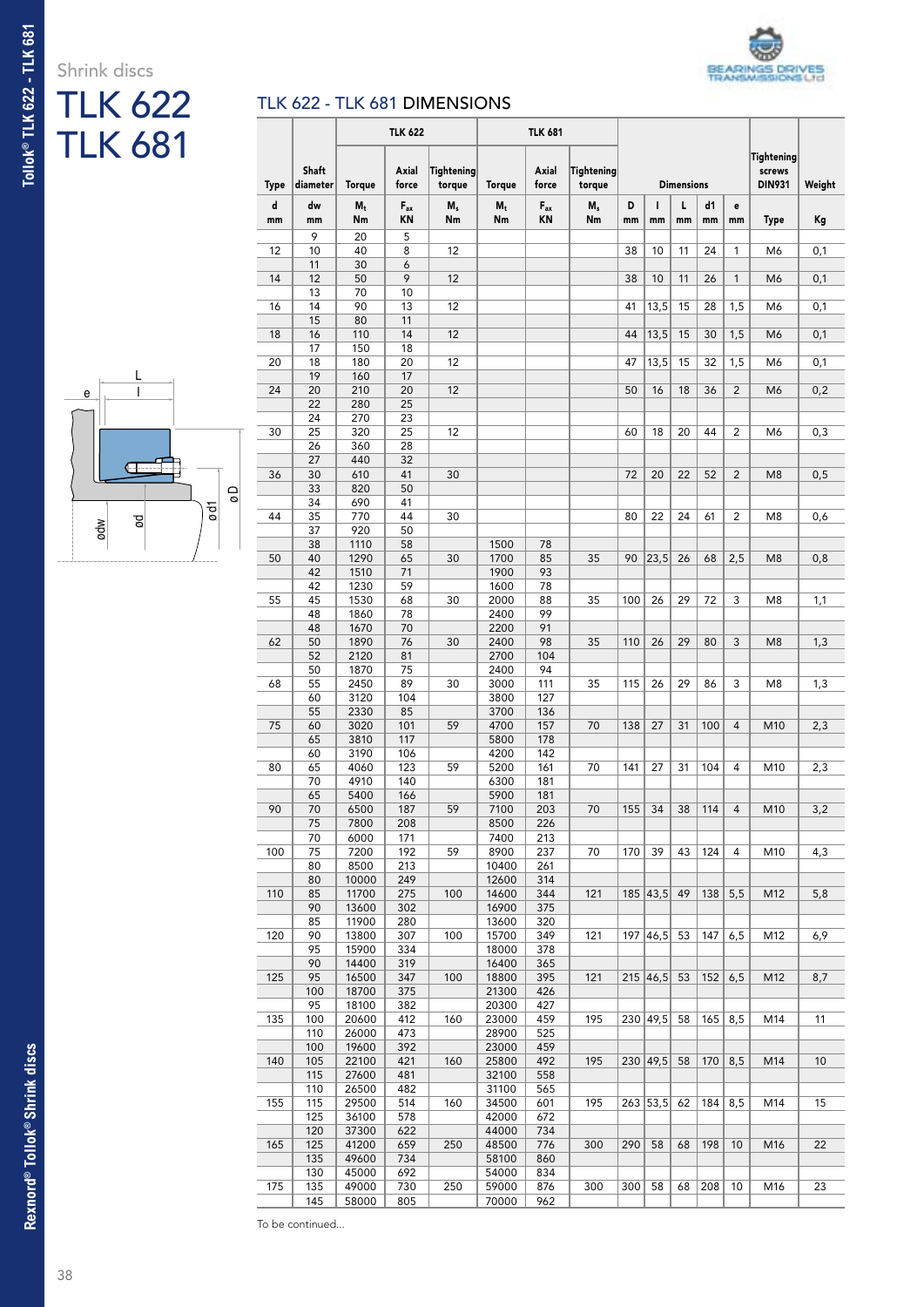### Shrink discs TLK 622

TLK 681

#### TLK 622 - TLK 681 DIMENSIONS

|      |                          |                    | <b>TLK 622</b> |                      | <b>TLK 681</b>     |                |                      |          |     |                   |         |    |                                       |        |
|------|--------------------------|--------------------|----------------|----------------------|--------------------|----------------|----------------------|----------|-----|-------------------|---------|----|---------------------------------------|--------|
| Type | <b>Shaft</b><br>diameter | <b>Torque</b>      | Axial<br>force | Tightening<br>torque | Torque             | Axial<br>force | Tightening<br>torque |          |     | <b>Dimensions</b> |         |    | Tightening<br>screws<br><b>DIN931</b> | Weight |
| d    | dw                       | $M_t$              | $F_{ax}$<br>ΚN | M,<br>Nm             | $M_t$              | $F_{ax}$<br>KN | $M_s$<br>Nm          | D        | ı   | L                 | d1      | e  |                                       |        |
| mm   | mm<br>140                | Nm<br>64000        | 916            |                      | Nm<br>81000        | 1157           |                      | mm       | mm  | mm                | mm      | mm | <b>Type</b>                           | Кg     |
| 185  | 145                      | 70000              | 961            | 250                  | 88000              | 1210           | 300                  | 320      | 75  | 85                | 222     | 10 | M16                                   | 33     |
|      | 155                      | 82000              | 1053           |                      | 102000             | 1319           |                      |          |     |                   |         |    |                                       |        |
| 200  | 150<br>155               | 81000<br>87000     | 1073<br>1120   | 250                  | 96000<br>103000    | 1279<br>1333   | 300                  | 340      | 75  | 85                | 238     | 10 | M16                                   | 36     |
|      | 165                      | 100000             | 1216           |                      | 119000             | 1442           |                      |          |     |                   |         |    |                                       |        |
|      | 160                      | 103000             | 1283           |                      | 129000             | 1615           |                      |          |     |                   |         |    |                                       |        |
| 220  | 170<br>180               | 119000<br>136000   | 1395<br>1509   | 490                  | 149000<br>169000   | 1749<br>1883   | 570                  | 370      | 91  | 103               | 268     | 12 | M20                                   | 53     |
|      | 170                      | 122000             | 1439           |                      | 151000             | 1773           |                      |          |     |                   |         |    |                                       |        |
| 240  | 180                      | 140000             | 1555           | 490                  | 172000             | 1909           | 570                  | 405      | 94  | 107               | 288     | 13 | M20                                   | 66     |
|      | 200                      | 179000             | 1790           |                      | 218000             | 2183           |                      |          |     |                   |         |    |                                       |        |
| 260  | 190<br>200               | 163000<br>184000   | 1715<br>1842   | 490                  | 212000<br>238000   | 2231<br>2385   | 570                  | 430      | 105 | 119               | 312     | 14 | M20                                   | 82     |
|      | 220                      | 231000             | 2099           |                      | 297000             | 2696           |                      |          |     |                   |         |    |                                       |        |
|      | 210                      | 215000             | 2051           |                      | 279000             | 2661           |                      |          |     |                   |         |    |                                       |        |
| 280  | 220<br>240               | 240000<br>295000   | 2186<br>2458   | 490                  | 311000<br>379000   | 2825<br>3156   | 570                  | 460      | 116 | 132               | 334     | 16 | M20                                   | 103    |
|      | 220                      | 270000             | 2456           |                      | 332000             | 3018           |                      |          |     |                   |         |    |                                       |        |
| 300  | 230                      | 300000             | 2605           | 840                  | 367000             | 3193           | 980                  | 485      | 124 | 140               | 360     | 16 | M24                                   | 120    |
|      | 250<br>240               | 363000             | 2906           |                      | 443000             | 3545           |                      |          |     |                   |         |    |                                       |        |
| 320  | 250                      | 301000<br>332000   | 2511<br>2655   | 840                  | 404000<br>444000   | 3370<br>3549   | 980                  | 520      | 124 | 140               | 380     | 16 | M24                                   | 138    |
|      | 270                      | 398000             | 2945           |                      | 528000             | 3911           |                      |          |     |                   |         |    |                                       |        |
|      | 250                      | 390000             | 3118           |                      | 488000             | 3905           |                      |          |     |                   |         |    |                                       |        |
| 340  | 260<br>280               | 427000<br>506000   | 3283<br>3617   | 840                  | 533000<br>630000   | 4101<br>4498   | 980                  | 570      | 137 | 155               | 402     | 18 | M24                                   | 189    |
|      | 270                      | 493000             | 3649           |                      | 616000             | 4563           |                      |          |     |                   |         |    |                                       |        |
| 350  | 280                      | 535000             | 3825           | 840                  | 669000             | 4778           | 980                  | 580      | 142 | 162               | 414     | 20 | M24                                   | 202    |
|      | 290                      | 580000             | 4001           |                      | 725000             | 5000           |                      |          |     |                   |         |    |                                       |        |
| 360  | 270<br>280               | 496000<br>539000   | 3676<br>3852   | 840                  | 625000<br>677000   | 4628<br>4839   | 980                  | 590      | 142 | 162               | 424     | 20 | M24                                   | 207    |
|      | 300                      | 631000             | 4206           |                      | 790000             | 5264           |                      |          |     |                   |         |    |                                       |        |
|      | 290                      | 585000             | 4034           |                      | 725000             | 5000           |                      |          |     |                   |         |    |                                       |        |
| 380  | 300<br>310               | 632000<br>681000   | 4215<br>4397   | 1250                 | 783000<br>844000   | 5220<br>5445   | 1450                 | 640      | 146 | 166               | 454     | 20 | M27                                   | 244    |
|      | 290                      | 640000             | 4411           |                      | 781000             | 5384           |                      |          |     |                   |         |    |                                       |        |
| 390  | 300                      | 691000             | 4605           | 1250                 | 842000             | 5611           | 1450                 | 650      | 146 | 166               | 454     | 20 | M27                                   | 249    |
|      | 320                      | 799000             | 4996           |                      | 971000             | 6069           |                      |          |     |                   |         |    |                                       |        |
| 420  | 320<br>330               | 742000<br>797000   | 4640<br>4829   | 1250                 | 969000<br>1038000  | 6057<br>6290   | 1450                 | 670      | 166 | 186               | 486     | 20 | M27                                   | 285    |
|      | 350                      | 912000             | 5209           |                      | 1183000            | 6758           |                      |          |     |                   |         |    |                                       |        |
|      | 340                      | 945000             | 5557           |                      | 1212000            | 7128           |                      |          |     |                   |         |    |                                       |        |
| 440  | 350<br>370               | 1009000<br>1143000 | 5764<br>6181   | 1250                 | 1292000<br>1460000 | 7382<br>7891   | 1450                 | 720      | 174 | 194               | 506     | 20 | M27                                   | 357    |
|      | 360                      | 1104000            | 6133           |                      | 1393000            | 7739           |                      |          |     |                   |         |    |                                       |        |
| 460  | 370                      | 1174000            | 6345           | 1250                 | 1479000            | 7995           | 1450                 | 770      | 174 | 194               | 534     | 20 | M27                                   | 419    |
|      | 390                      | 1320000            | 6771           |                      | 1660000            | 8511           |                      |          |     |                   |         |    |                                       |        |
| 480  | 380<br>390               | 1300000<br>1378000 | 6843<br>7066   | 1640                 | 1657000<br>1754000 | 8721<br>8993   | 1970                 | 800      | 191 | 213               | 552     | 22 | M30                                   | 492    |
|      | 410                      | 1541000            | 7516           |                      | 1956000            | 9542           |                      |          |     |                   |         |    |                                       |        |
|      | 400                      | 1496000            | 7478           |                      | 1887000            | 9435           |                      |          |     |                   |         |    |                                       |        |
| 500  | 410                      | 1581000            | 7711           | 1640                 | 1992000            | 9717           | 1970                 | 850      | 191 | 213               | 572     | 22 | M30                                   | 567    |
|      | 430<br>430               | 1759000<br>1930000 | 8180<br>8976   |                      | 2211000<br>2397000 | 10283<br>11150 |                      |          |     |                   |         |    |                                       |        |
| 530  | 440                      | 2031000            | 9234           | 1640                 | 2521000            | 11459          | 1970                 | 910      |     | 216 238 606       |         | 22 | M30                                   | 744    |
|      | 460                      | 2243000            | 9752           |                      | 2778000            | 12078          |                      |          |     |                   |         |    |                                       |        |
|      | 450                      | 2097000            | 9318           |                      | 2545000            | 11313          |                      |          |     |                   |         |    |                                       |        |
| 560  | 460<br>480               | 2201000<br>2420000 | 9572<br>10081  | 1640                 | 2671000<br>2930000 | 11611<br>12210 | 1970                 | 940      | 216 |                   | 238 632 | 22 | M30                                   | 776    |
|      | 470                      | 2593000            | 11032          |                      | 2969000            | 12636          |                      |          |     |                   |         |    |                                       |        |
| 590  | 480                      | 2715000            | 11314          | 1640                 | 3108000            | 12952          | 1970                 | 960      |     | 235 260 664       |         | 25 | M30                                   | 835    |
|      | 500<br>500               | 2970000<br>2904000 | 11881<br>11616 |                      | 3397000<br>3402000 | 13587<br>13608 |                      |          |     |                   |         |    |                                       |        |
| 620  | 520                      | 3169000            | 12190          | 1640                 | 3708000            | 14261          | 1970                 | 1020 261 |     | 286 706           |         | 25 | M30                                   | 1064   |
|      | 540                      | 3447000            | 12767          |                      | 4028000            | 14918          |                      |          |     |                   |         |    |                                       |        |



For larger diameter please contact us.

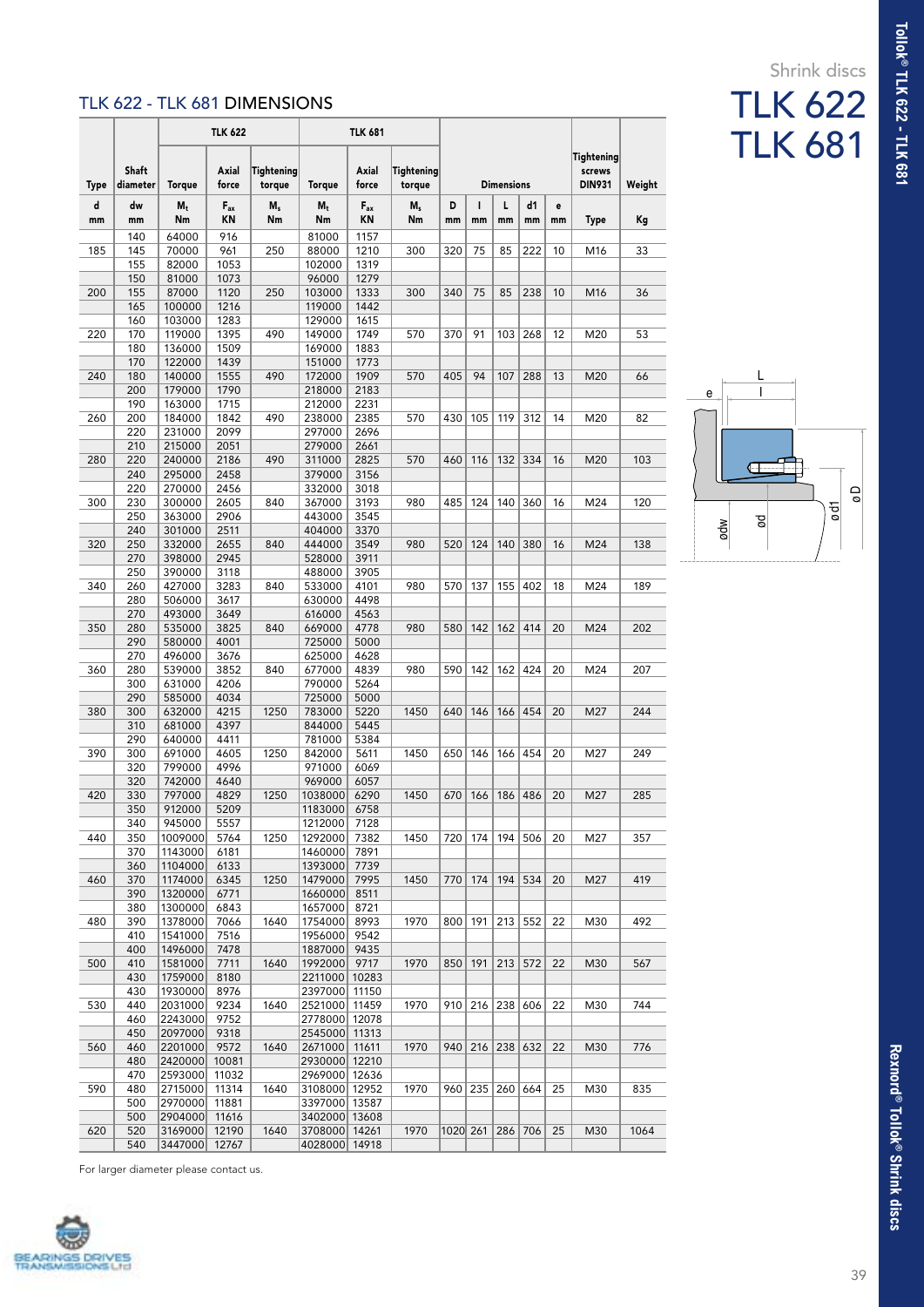# Shrink discs TLK 623



| TLK 623 - TLK 683 DIMENSIONS |  |
|------------------------------|--|
|------------------------------|--|

| <b>TLK 683</b> |      |                   |                    | <b>TLK 623</b> |                      |                                | <b>TLK 683</b> |                      |     |                       |                   |         |    |                                       |        |
|----------------|------|-------------------|--------------------|----------------|----------------------|--------------------------------|----------------|----------------------|-----|-----------------------|-------------------|---------|----|---------------------------------------|--------|
|                | Type | Shaft<br>diameter | <b>Torque</b>      | Axial<br>force | Tightening<br>torque | Torque                         | Axial<br>force | Tightening<br>torque |     |                       | <b>Dimensions</b> |         |    | Tightening<br>screws<br><b>DIN931</b> | Weight |
|                | d    | dw                | $M_t$              | $F_{ax}$       | $M_s$                | $M_t$                          | $F_{ax}$       | $M_s$                | D   | п                     | L                 | d1      | e  |                                       |        |
|                | mm   | mm                | Nm                 | ΚN             | Nm                   | Nm                             | KN             | Nm                   | mm  | mm                    | mm                | mm      | mm | Type                                  | Кg     |
|                | 140  | 100<br>105        | 26000<br>30000     | 523<br>562     | 250                  | 30000<br>34000                 | 607<br>650     | 300                  | 230 | 64                    | 74                | 174     | 10 | M <sub>16</sub>                       | 13     |
|                |      | 115               | 37000              | 641            |                      | 42000                          | 737            |                      |     |                       |                   |         |    |                                       |        |
|                |      | 110               | 36000              | 646            |                      | 45000                          | 810            |                      |     |                       |                   |         |    |                                       |        |
|                | 155  | 115<br>125        | 40000<br>48000     | 687<br>772     | 250                  | 49000<br>60000                 | 860<br>959     | 300                  | 263 | 70                    | 80                | 194     | 10 | M16                                   | 19     |
|                |      | 120               | 50000              | 828            |                      | 63000                          | 1047           |                      |     |                       |                   |         |    |                                       |        |
|                | 165  | 125               | 55000              | 877            | 250                  | 69000                          | 1105           | 300                  | 290 | 77                    | 88                | 204     | 11 | M16                                   | 26     |
|                |      | 135<br>130        | 66000<br>61000     | 977<br>943     |                      | 83000<br>73000                 | 1223<br>1121   |                      |     |                       |                   |         |    |                                       |        |
|                | 175  | 135               | 67000              | 993            | 250                  | 80000                          | 1178           | 300                  | 300 | 77                    | 88                | 214     | 11 | M16                                   | 27     |
| е              |      | 145               | 79000              | 1094           |                      | 94000                          | 1292           |                      |     |                       |                   |         |    |                                       |        |
|                | 185  | 140<br>145        | 89000<br>96000     | 1269<br>1330   | 490                  | 106000<br>115000               | 1512<br>1582   | 570                  | 320 | 100                   | 112               | 232     | 12 | M20                                   | 40     |
|                |      | 155               | 113000             | 1455           |                      | 134000                         | 1723           |                      |     |                       |                   |         |    |                                       |        |
|                |      | 150               | 104000             | 1391           |                      | 126000                         | 1685           |                      |     |                       |                   |         |    |                                       |        |
|                | 200  | 155<br>165        | 113000<br>130000   | 1453<br>1577   | 490                  | 136000<br>157000               | 1757<br>1900   | 570                  | 340 | 100                   | 112               | 246     | 12 | M20                                   | 44     |
| σø             |      | 160               | 127000             | 1591           |                      | 162000                         | 2027           |                      |     |                       |                   |         |    |                                       |        |
| ㅎ              | 220  | 165               | 137000             | 1661           | 490                  | 174000                         | 2112           | 570                  | 370 | 121                   |                   | 134 266 | 13 | M20                                   | 64     |
| g<br>ø<br>ødw  |      | 180<br>170        | 169000<br>157000   | 1876<br>1847   |                      | 213000<br>206000               | 2366<br>2424   |                      |     |                       |                   |         |    |                                       |        |
|                | 240  | 180               | 180000             | 1996           | 490                  | 235000                         | 2607           | 570                  | 405 | 130                   | 144               | 286     | 14 | M20                                   | 81     |
|                |      | 200               | 230000             | 2300           |                      | 298000                         | 2978           |                      |     |                       |                   |         |    |                                       |        |
|                |      | 190               | 230000             | 2424           |                      | 285000                         | 3000           | 570                  |     | 144                   |                   |         | 16 |                                       |        |
|                | 260  | 200<br>220        | 260000<br>325000   | 2600<br>2957   | 490                  | 321000<br>399000               | 3207<br>3623   |                      | 430 |                       | 160               | 306     |    | M20                                   | 102    |
|                |      | 210               | 306000             | 2918           |                      | 361000                         | 3435           |                      |     |                       |                   |         |    |                                       |        |
|                | 280  | 220               | 342000             | 3105           | 840                  | 401000                         | 3646           | 980                  | 460 | 156                   | 172               | 334     | 16 | M24                                   | 126    |
|                |      | 240<br>230        | 418000<br>360000   | 3485<br>3132   |                      | 489000<br>461000               | 4074<br>4010   |                      |     |                       |                   |         |    |                                       |        |
|                | 300  | 240               | 398000             | 3314           | 840                  | 508000                         | 4230           | 980                  | 485 | 158                   | 176               | 354     | 18 | M24                                   | 141    |
|                |      | 250               | 437000             | 3498           |                      | 556000                         | 4452           |                      |     |                       |                   |         |    |                                       |        |
|                | 320  | 240<br>250        | 430000<br>473000   | 3580<br>3781   | 840                  | 512000<br>562000               | 4269<br>4498   | 980                  | 520 | 166                   | 184               | 374     | 18 | M24                                   | 171    |
|                |      | 270               | 565000             | 4186           |                      | 670000                         | 4960           |                      |     |                       |                   |         |    |                                       |        |
|                |      | 250               | 551000             | 4407           |                      | 661000                         | 5288           |                      |     |                       |                   |         |    |                                       |        |
|                | 340  | 260<br>280        | 603000<br>714000   | 4637<br>5100   | 1250                 | 722000<br>852000               | 5552<br>6086   | 1450                 | 570 | 186                   | 206               | 404     | 20 | M27                                   | 235    |
|                |      | 270               | 671000             | 4969           |                      | 763000                         | 5654           |                      |     |                       |                   |         |    |                                       |        |
|                | 360  | 280               | 729000             | 5204           | 1250                 | 828000                         | 5914           | 1450                 | 590 | 188                   | 210               | 424     | 22 | M27                                   | 251    |
|                |      | 300               | 852000             | 5679           |                      | 966000                         | 6438           |                      |     |                       |                   |         |    |                                       |        |
|                | 390  | 290<br>300        | 850000<br>917000   | 5860<br>6116   | 1250                 | 978000<br>1054000              | 6743<br>7029   | 1450                 |     | 650   196   220   456 |                   |         | 24 | M27                                   | 324    |
|                |      | 320               | 1061000            | 6633           |                      | 1217000                        | 7606           |                      |     |                       |                   |         |    |                                       |        |
|                |      | 320               | 1007000            | 6294           |                      | 1297000                        | 8106           |                      |     |                       |                   |         |    |                                       |        |
|                | 420  | 330<br>350        | 1080000<br>1235000 | 6547<br>7058   | 1250                 | 1389000<br>1582000             | 8416<br>9040   | 1450                 |     | 690   221   246   486 |                   |         | 25 | M27                                   | 409    |
|                |      | 340               | 1218000            | 7166           |                      | 1583000                        | 9312           |                      |     |                       |                   |         |    |                                       |        |
|                | 440  | 350               | 1301000            | 7433           | 1640                 | 1687000                        | 9642           | 1970                 |     | 750   233   258   514 |                   |         | 25 | M30                                   | 526    |
|                |      | 370<br>360        | 1475000<br>1402000 | 7972<br>7791   |                      | 1907000<br>1734000             | 10306<br>9632  |                      |     |                       |                   |         |    |                                       |        |
|                | 460  | 370               | 1491000            | 8062           | 1640                 | 1841000                        | 9953           | 1970                 |     | 770   233   258   534 |                   |         | 25 | M30                                   | 544    |
|                |      | 390               | 1678000            | 8606           |                      | 2067000                        | 10599          |                      |     |                       |                   |         |    |                                       |        |
|                | 480  | 380<br>390        | 1707000<br>1809000 | 8984<br>9277   | 1640                 | 2076000 10926<br>2198000       | 11270          | 1970                 |     | 800   270   298   552 |                   |         | 28 | M30                                   | 642    |
|                |      | 410               | 2023000            | 9867           |                      | 2452000                        | 11961          |                      |     |                       |                   |         |    |                                       |        |
|                |      | 400               | 1993000            | 9963           |                      | 2529000                        | 12645          |                      |     |                       |                   |         |    |                                       |        |
|                | 500  | 410<br>430        | 2106000<br>2342000 | 10273<br>10895 | 1640                 | 2669000<br>2962000             | 13021<br>13777 | 1970                 |     | 850   270   300   572 |                   |         | 30 | M30                                   | 741    |
|                |      | 430               | 2549000            | 11857          |                      | 3093000 14385                  |                |                      |     |                       |                   |         |    |                                       |        |
|                | 530  | 440               | 2683000            | 12196          | 2210                 | 3252000                        | 14782          | 2650                 |     | 890 306 338 616       |                   |         | 32 | M33                                   | 899    |
|                |      | 460<br>450        | 2962000<br>2837000 | 12878          |                      | 3584000 15581<br>3439000 15284 |                |                      |     |                       |                   |         |    |                                       |        |
|                | 560  | 460               | 2978000            | 12609<br>12950 | 2210                 | 3607000 15683                  |                | 2650                 |     | 940 306 338 646       |                   |         | 32 | M33                                   | 1000   |
|                |      | 480               | 3272000            | 13634          |                      | 3956000 16485                  |                |                      |     |                       |                   |         |    |                                       |        |

For larger diameter please contact us.

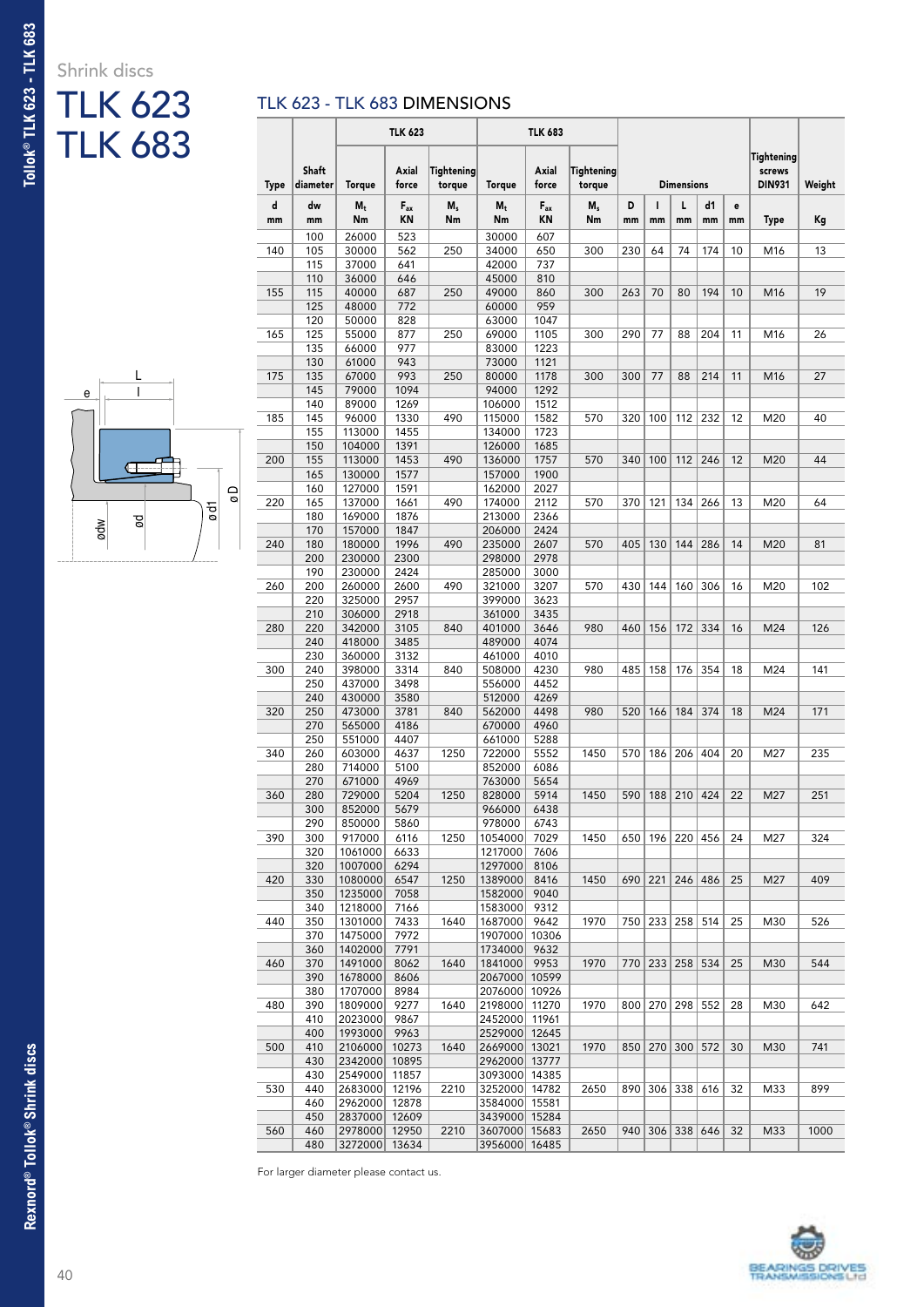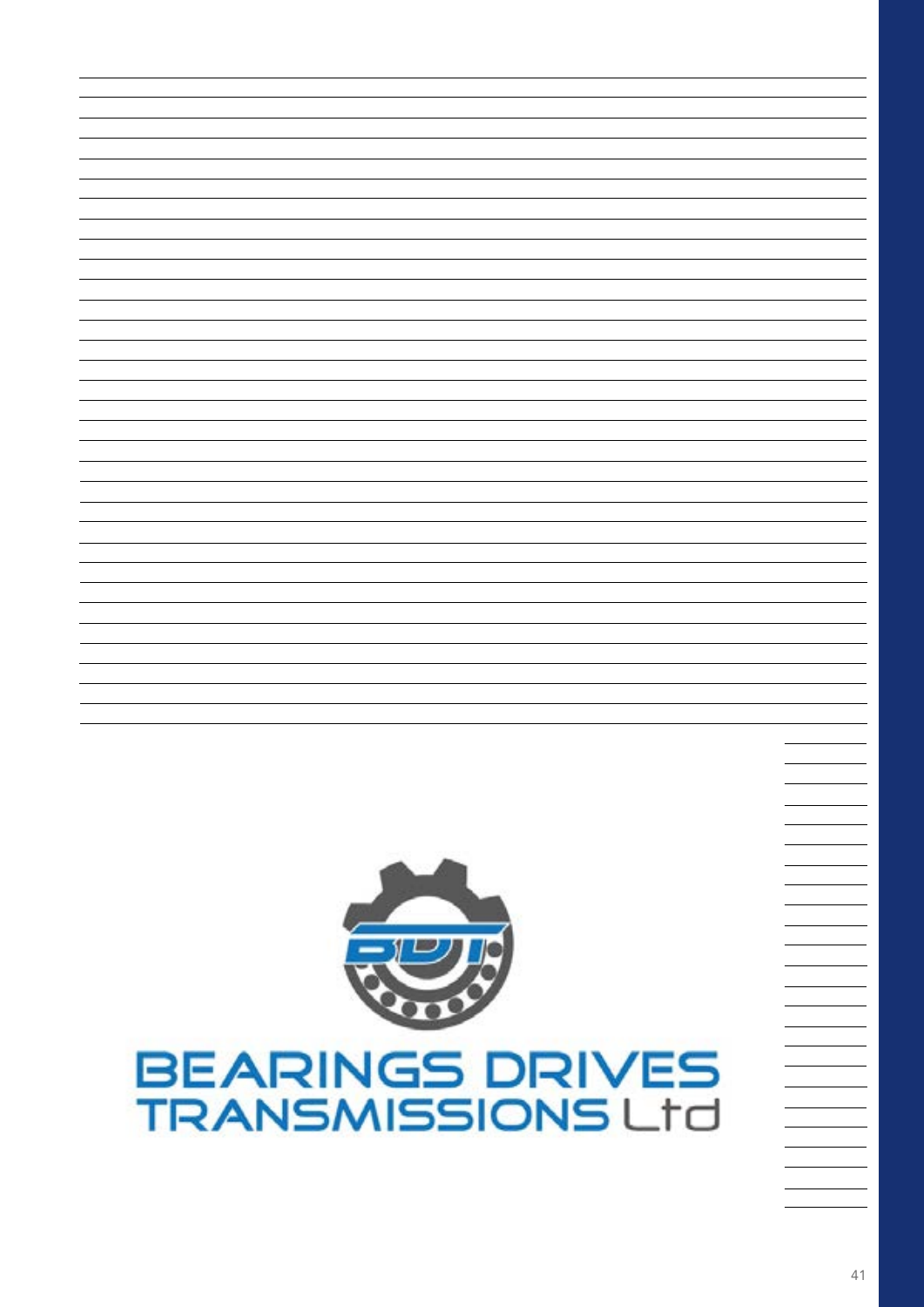### Locking Assemblies Calculation of minimum hub diameter DM

By installing TOLLOK locking assemblies the surface pressure P<sub>n</sub>, existing between the clamping outer ring and related hub bore, generate a stress. To calculate the minimum hub diameter DM the formula normally

used for thick hollow cylinder is valid. Depending from hub shape and length with respect to the dimension L1 of locking assemblies, the real stresses change. Factor C must be considered in function of application type.



For minimum hub diameter DM calculation following formula must be applied:

DM  $D \cdot K$ 

where **K** is equal to: 
$$
K = \sqrt{\frac{O_{02} + (C \cdot P_n)}{O_{02} - (C \cdot P_n)}}
$$

To simplify the calculation our technical department has prepared the table on page 43.

#### Example:

Locking Assembly type TOLLOK TLK 131 ø 60x90. Hub pressure  $P_n = 85 \text{ N/mm}^2$  (see table page 9). Hub material GGG40 (yielding limit  $\overline{O}_{02}$  = 250 N/mm<sup>2</sup>). Hub lenght and shape equivalent  $C = 1$ .

DM  $90 \cdot 1.42$  127,8 mm



l,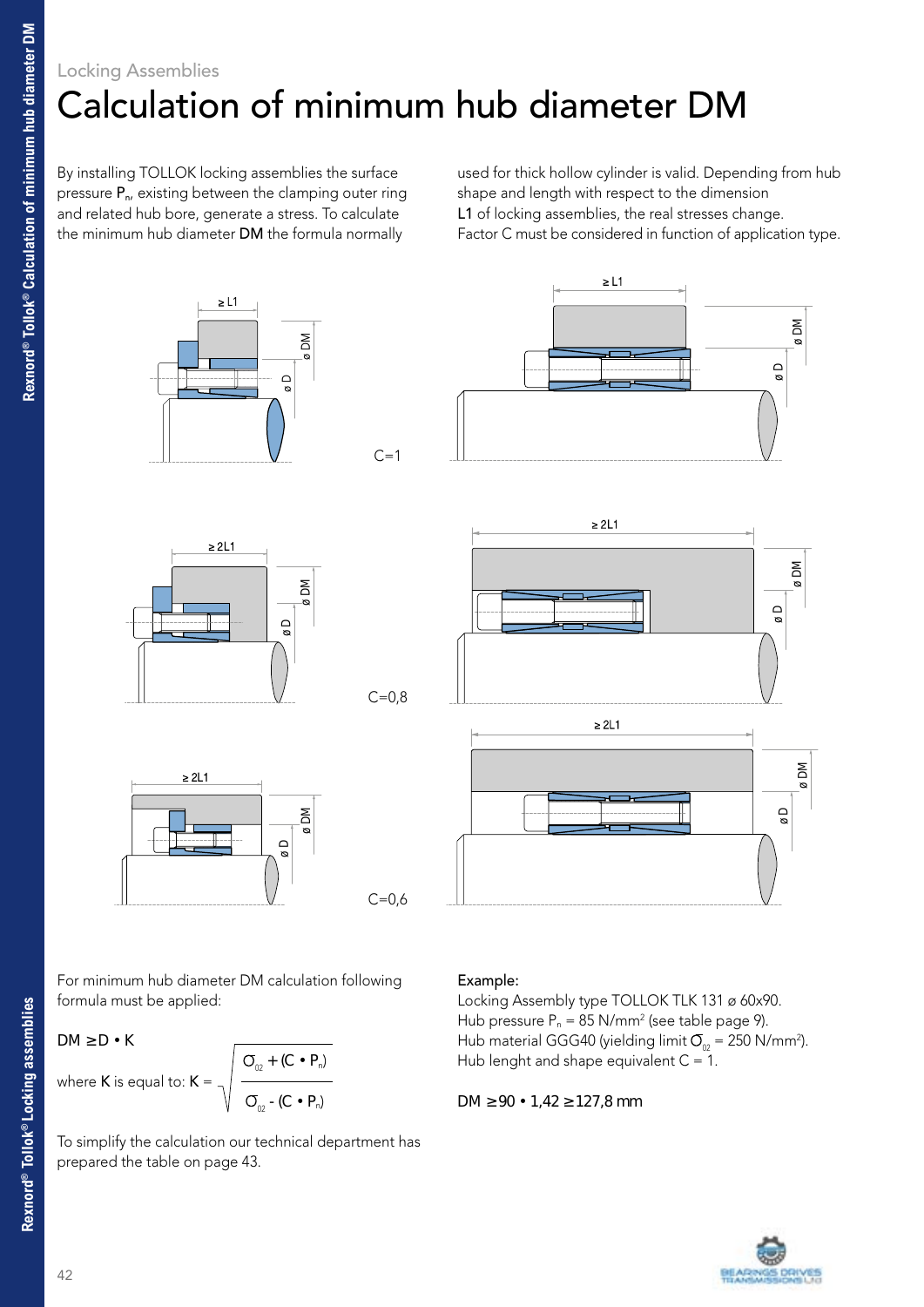## Calculation of minimum hub diameter DM

### TABLE OF COEFFICIENT K

| Pressure generated<br>on the hub |                                        | $\sigma_{02}$ Yield point N/mm <sup>2</sup> |              |               |                |               |                           |                         |                         |                      |              |              |
|----------------------------------|----------------------------------------|---------------------------------------------|--------------|---------------|----------------|---------------|---------------------------|-------------------------|-------------------------|----------------------|--------------|--------------|
|                                  |                                        | 150                                         | 180          | 200           | 220            | 250           | 270                       | 300                     | 350                     | 400                  | 450          | 600          |
| $p_n$<br>N/mm <sup>2</sup>       | <b>Application</b><br><b>Type</b><br>c | GG20                                        | GG25<br>GS38 | GG30<br>GTS35 | GS45<br>ST37-2 | GGG40<br>GS52 | ST50-2<br>C <sub>35</sub> | GGG50<br>GS60<br>ST60-2 | GGG60<br>GS62<br>ST70-2 | GGG70<br>GS70<br>C60 |              |              |
| 60                               | $C = 0,6$                              | 1,28<br>1,39                                | 1,25<br>1,30 | 1,20<br>1,24  | 1,18           | 1,15          | 1,14                      | 1,12                    | 1,10                    | 1,09                 | 1,08         | 1,06         |
|                                  | $C = 0,8$<br>$C =$<br>$\mathbf{1}$     | 1,52                                        | 1,42         | 1,36          | 1,23<br>1,32   | 1,22<br>1,28  | 1,20<br>1,25              | 1,18<br>1,22            | 1,15<br>1,18            | 1,12<br>1,16         | 1,11<br>1,14 | 1,08<br>1,10 |
| 65                               | $C = 0,6$                              | 1,30                                        | 1,25         | 1,22          | 1,20           | 1,18          | 1,15                      | 1,13                    | 1,11                    | 1,10                 | 1,09         | 1,07         |
|                                  | $C = 0,8$                              | 1,44                                        | 1,35         | 1,30          | 1,28           | 1,24          | 1,22                      | 1,20                    | 1,16                    | 1,14                 | 1,12         | 1,09         |
|                                  | $C =$<br>$\overline{1}$                | 1,60                                        | 1,45         | 1,40          | 1,35           | 1,30          | 1,28                      | 1,24                    | 1,20                    | 1,18                 | 1,16         | 1,12         |
| 70                               | $C = 0,6$<br>$C = 0,8$                 | 1,34<br>1,48                                | 1,26<br>1,38 | 1,24<br>1,34  | 1,22<br>1,30   | 1,18<br>1,25  | 1,16<br>1,23              | 1,15<br>1,20            | 1,12<br>1,18            | 1,11<br>1,15         | 1,10<br>1,13 | 1,07<br>1,10 |
|                                  | $C =$<br>$\mathbf{1}$                  | 1,65                                        | 1,50         | 1,45          | 1,40           | 1,34          | 1,30                      | 1,26                    | 1,22                    | 1,20                 | 1,17         | 1,13         |
| 75                               | $C = 0,6$                              | 1,30                                        | 1,28         | 1,25          | 1,23           | 1,20          | 1,18                      | 1,16                    | 1,14                    | 1,12                 | 1,11         | 1,08         |
|                                  | $C = 0,8$                              | 1,52                                        | 1,42         | 1,36          | 1,32           | 1,28          | 1,25                      | 1,22                    | 1,18                    | 1,16                 | 1,14         | 1,11         |
|                                  | $C =$<br>$\overline{1}$                | 1,74                                        | 1,55         | 1,48          | 1,42           | 1,36          | 1,33                      | 1,30                    | 1,25                    | 1,20                 | 1,18         | 1,13         |
| 80                               | $C = 0,6$<br>$C = 0,8$                 | 1,39<br>1,58                                | 1,31<br>1,45 | 1,28<br>1,39  | 1,25<br>1,35   | 1,21<br>1,30  | 1,20<br>1,27              | 1,18<br>1,24            | 1,15<br>1,20            | 1,13<br>1,18         | 1,11<br>1,15 | 1,08<br>1,11 |
|                                  | $C =$<br>$\mathbf{1}$                  | 1,81                                        | 1,61         | 1,53          | 1,46           | 1,39          | 1,36                      | 1,31                    | 1,26                    | 1,22                 | 1,20         | 1,14         |
| 85                               | $C = 0,6$                              | 1,42                                        | 1,34         | 1,30          | 1,27           | 1,23          | 1,21                      | 1,19                    | 1,16                    | 1,14                 | 1,12         | 1,09         |
|                                  | $C = 0,8$                              | 1,63                                        | 1,49         | 1,42          | 1,38           | 1,32          | 1,29                      | 1,26                    | 1,22                    | 1,19                 | 1,16         | 1,12         |
|                                  | $C =$<br>$\overline{1}$                | 1,90                                        | 1,67         | 1,57          | 1,50           | 1,42          | 1,39                      | 1,34                    | 1,28                    | 1,24                 | 1,21         | 1,15         |
| 90                               | $C = 0,6$<br>$C = 0.8$                 | 1,46<br>1,69                                | 1,36<br>1,53 | 1,32<br>1,46  | 1,28<br>1,40   | 1,25<br>1,34  | 1,22<br>1,31              | 1,20<br>1,28            | 1,17<br>1,23            | 1,15<br>1,20         | 1,13<br>1,18 | 1,09<br>1,13 |
|                                  | $C =$<br>$\mathbf{1}$                  | 2,00                                        | 1,73         | 1,62          | 1,54           | 1,46          | 1,41                      | 1,36                    | 1,30                    | 1,26                 | 1,22         | 1,16         |
| 95                               | $C = 0,6$                              | 1,49                                        | 1,39         | 1,34          | 1,30           | 1,26          | 1,24                      | 1,21                    | 1,18                    | 1,15                 | 1,14         | 1,10         |
|                                  | $C = 0,8$                              | 1,75                                        | 1,57         | 1,49          | 1,43           | 1,37          | 1,34                      | 1,30                    | 1,25                    | 1,21                 | 1,19         | 1,14         |
|                                  | $C =$<br>$\overline{1}$                | 2,11                                        | 1,80         | 1,68          | 1,59           | 1,49          | 1,44                      | 1,39                    | 1,32                    | 1,27                 | 1,24         | 1,17         |
| 100                              | $C = 0,6$                              | 1,53                                        | 1,41         | 1,36          | 1,32           | 1,28          | 1,25                      | 1,22                    | 1,19                    | 1,16                 | 1,14         | 1,11         |
|                                  | $C = 0,8$<br>$C =$<br>$\mathbf{1}$     | 1,81<br>2,24                                | 1,61<br>1,87 | 1,53<br>1,73  | 1,46<br>1,63   | 1,39<br>1,53  | 1,36<br>1,48              | 1,31<br>1,41            | 1,26<br>1,34            | 1,22<br>1,29         | 1,20<br>1,25 | 1,14<br>1,18 |
| 105                              | $C = 0,6$                              | 1,56                                        | 1,44         | 1,39          | 1,34           | 1,29          | 1,27                      | 1,24                    | 1,20                    | 1,17                 | 1,15         | 1,11         |
|                                  | $C = 0,8$                              | 1,88                                        | 1,66         | 1,56          | 1,50           | 1,42          | 1,38                      | 1,33                    | 1,28                    | 1,24                 | 1,21         | 1,15         |
|                                  | $C =$<br>$\overline{1}$                | 2,38                                        | 1,95         | 1,79          | 1,68           | 1,56          | 1,51                      | 1,44                    | 1,36                    | 1,31                 | 1,27         | 1,19         |
| 110                              | $C = 0,6$                              | 1,60                                        | 1,47         | 1,41          | 1,36           | 1,31          | 1,28                      | 1,25                    | 1,21                    | 1,18                 | 1,16         | 1,12         |
|                                  | $C = 0,8$                              | 1,96                                        | 1,71         | 1,60          | 1,53           | 1,44<br>1,60  | 1,41                      | 1,35                    | 1,29                    | 1,25                 | 1,22         | 1,16         |
| 115                              | $C =$<br>$\mathbf{1}$<br>$C = 0,6$     | 2,55<br>1,64                                | 2,04<br>1,50 | 1,86<br>1,43  | 1,73<br>1,36   | 1,33          | 1,54<br>1,30              | 1,47<br>1,26            | 1,38<br>1,22            | 1,33<br>1,19         | 1,28<br>1,17 | 1,20<br>1,12 |
|                                  | $C = 0,8$                              | 2,04                                        | 1,76         | 1,64          | 1,56           | 1,47          | 1,43                      | 1,37                    | 1,31                    | 1,26                 | 1,23         | 1,17         |
|                                  | $C =$<br>$\overline{1}$                | 2,75                                        | 2,13         | 1,93          | 1,79           | 1,64          | 1,58                      | 1,50                    | 1,41                    | 1,34                 | 1,30         | 1,21         |
| 120                              | $C = 0,6$                              | 1,69                                        | 1,53         | 1,46          | 1,40           | 1,34          | 1,31                      | 1,28                    | 1,23                    | 1,20                 | 1,18         | 1,13         |
|                                  | $C = 0,8$                              | 2,13                                        | 1,81         | 1,69          | 1,60           | 1,50          | 1,45                      | 1,39                    | 1,33                    | 1,28                 | 1,24         | 1,18         |
| 125                              | $C =$<br>$\mathbf{1}$<br>$C = 0,6$     | 3,00<br>1,73                                | 2,24<br>1,56 | 2,00<br>1,48  | 1,84<br>1,43   | 1,69<br>1,36  | 1,61<br>1,33              | 1,53<br>1,29            | 1,43<br>1,24            | 1,36<br>1,21         | 1,31<br>1,18 | 1,22<br>1,13 |
|                                  | $C = 0,8$                              | 2,24                                        | 1,87         | 1,73          | 1,63           | 1,53          | 1,48                      | 1,41                    | 1,34                    | 1,29                 | 1,25         | 1,18         |
|                                  | $C =$<br>$\overline{1}$                | 3,32                                        | 2,35         | 2,08          | 1,91           | 1,73          | 1,65                      | 1,56                    | 1,45                    | 1,38                 | 1,33         | 1,24         |
| 130                              | $C = 0,6$                              | 1,78                                        | 1,59         | 1,51          | 1,45           | 1,38          | 1,35                      | 1,30                    | 1,25                    | 1,22                 | 1,19         | 1,14         |
|                                  | $C = 0,8$                              | 2,35                                        | 1,93         | 1,78          | 1,67           | 1,56          | 1,50                      | 1,44                    | 1,36                    | 1,30                 | 1,27         | 1,19         |
|                                  | $C = 1$                                | 3,74                                        | 2,49         | 2,17          | 1,97           | 1,78          | 1,69                      | 1,59                    | 1,48                    | 1,40                 | 1,35         | 1,25         |
| 135                              | $C = 0,6$<br>$C = 0,8$                 | 1,83<br>2,48                                | 1,62<br>2,00 | 1,54<br>1,83  | 1,47<br>1,71   | 1,40<br>1,59  | 1,36<br>1,53              | 1,32<br>1,46            | 1,27<br>1,38            | 1,23<br>1,32         | 1,20<br>1,28 | 1,15<br>1,20 |
|                                  | $C = 1$                                | 4,36                                        | 2,65         | 2,27          | 2,04           | 1,83          | 1,73                      | 1,62                    | 1,50                    | 1,42                 | 1,36         | 1,26         |
| 140                              | $C = 0,6$                              | 1,88                                        | 1,66         | 1,56          | 1,50           | 1,42          | 1,38                      | 1,33                    | 1,28                    | 1,24                 | 1,21         | 1,15         |
|                                  | $C = 0,8$                              | 2,63                                        | 2,07         | 1,88          | 1,75           | 1,62          | 1,55                      | 1,48                    | 1,39                    | 1,33                 | 1,29         | 1,21         |
|                                  | $C = 1$                                | 5,39                                        | 2,83         | 2,38          | 2,12           | 1,88          | 1,78                      | 1,66                    | 1,53                    | 1,44                 | 1,38         | 1,27         |
| 145                              | $C = 0,6$                              | 1,94                                        | 1,69         | 1,59          | 1,52           | 1,44          | 1,40                      | 1,35                    | 1,29                    | 1,25                 | 1,22         | 1,16         |
|                                  | $C = 0,8$<br>$C = 1$                   | 2,80<br>7,68                                | 2,15<br>3,05 | 1,94<br>2,50  | 1,80<br>2,21   | 1,65<br>1,94  | 1,58<br>1,82              | 1,50<br>1,69            | 1,41<br>1,55            | 1,35<br>1,46         | 1,30<br>1,40 | 1,22<br>1,28 |
| 150                              | $C = 0,6$                              | 2,00                                        | 1,73         | 1,62          | 1,54           | 1,46          | 1,41                      | 1,36                    | 1,30                    | 1,26                 | 1,23         | 1,16         |
|                                  | $C = 0,8$                              | 3,00                                        | 2,24         | 2,00          | 1,84           | 1,69          | 1,61                      | 1,53                    | 1,43                    | 1,36                 | 1,31         | 1,23         |
|                                  | $C = 1$                                | $\sim$                                      | 3,32         | 2,65          | 2,30           | 2,00          | 1,87                      | 1,73                    | 1,58                    | 1,48                 | 1,41         | 1,29         |
| 155                              | $C = 0,6$                              | 2,06                                        | 1,77         | 1,65          | 1,57           | 1,48          | 1,43                      | 1,38                    | 1,31                    | 1,27                 | 1,24         | 1,17         |
|                                  | $C = 0,8$<br>$C = 1$                   | 3,25<br>$\overline{\phantom{a}}$            | 2,33         | 2,06          | 1,89           | 1,72          | 1,65                      | 1,55                    | 1,45<br>1,61            | 1,38                 | 1,33         | 1,23<br>1,30 |
| 160                              | $C = 0,6$                              | 2,13                                        | 3,66<br>1,81 | 2,80<br>1,69  | 2,40<br>1,60   | 2,06<br>1,50  | 1,92<br>1,45              | 1,77<br>1,39            | 1,33                    | 1,51<br>1,28         | 1,43<br>1,24 | 1,18         |
|                                  | $C = 0,8$                              | 3,55                                        | 2,43         | 2,13          | 1,94           | 1,76          | 1,67                      | 1,58                    | 1,47                    | 1,39                 | 1,34         | 1,24         |
|                                  | $C = 1$                                | $\sim$                                      | 4,12         | 3,00          | 2,52           | 2,13          | 1,98                      | 1,81                    | 1,64                    | 1,53                 | 1,45         | 1,31         |
| 165                              | $C = 0,6$                              | 2,21                                        | 1,86         | 1,72          | 1,62           | 1,52          | 1,47                      | 1,41                    | 1,34                    | 1,29                 | 1,25         | 1,18         |
|                                  | $C = 0,8$                              | 3,96                                        | 2,55         | 2,21          | 2,00           | 1,80          | 1,71                      | 1,60                    | 1,49                    | 1,41                 | 1,35         | 1,25         |
|                                  | $C = 1$                                | $\overline{\phantom{a}}$                    | 4,80         | 3,23          | 2,65           | 2,21          | 2,04                      | 1,86                    | 1,67                    | 1,55                 | 1,47         | 1,33         |



**Rexnord® Tollok® Locking assemblies**

Rexnord® Tollok® Locking assemblies